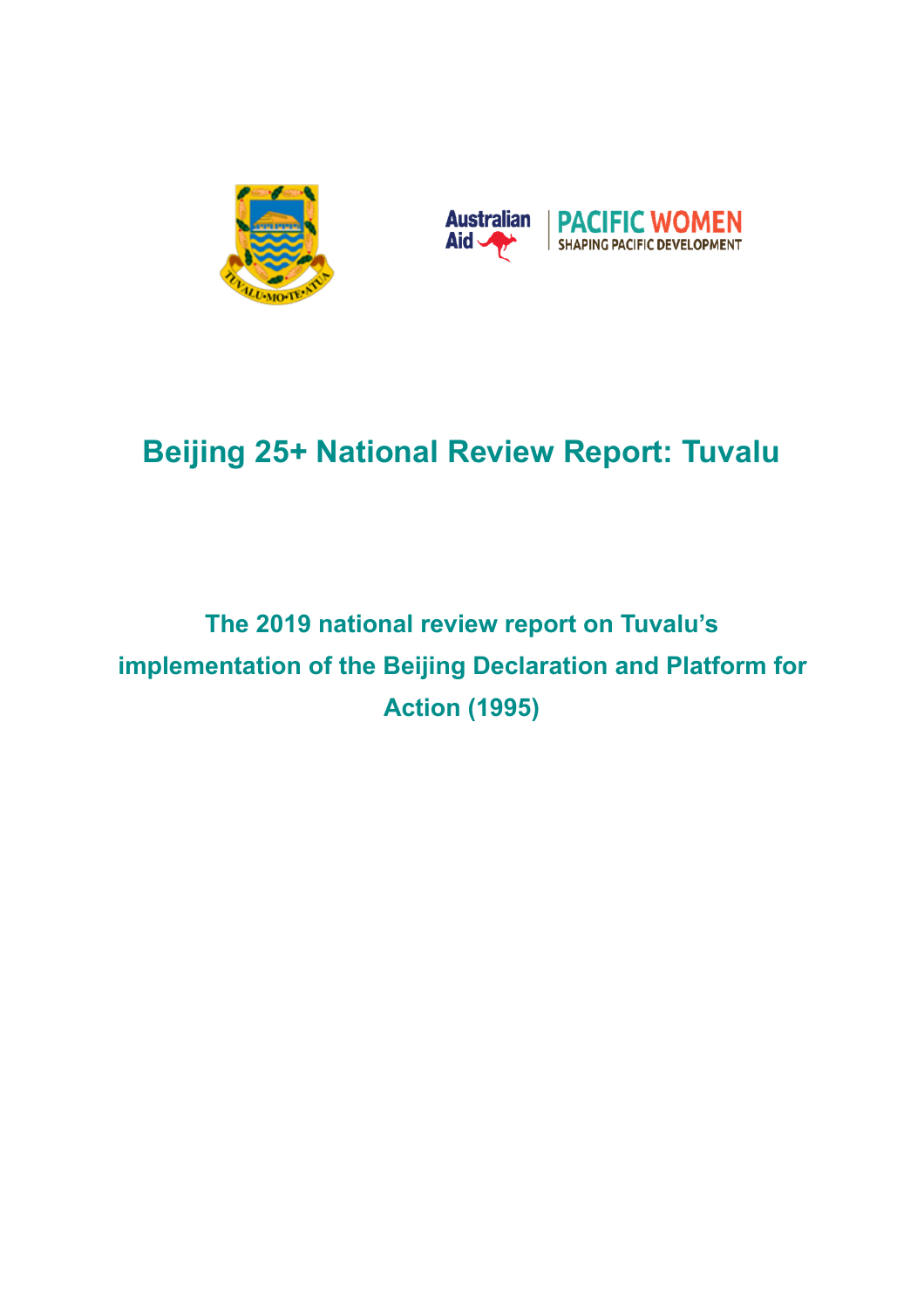**Table of Contents** 

| Introduction                                 | $3 - 4$   |
|----------------------------------------------|-----------|
| Achievements, challenges and setbacks        | $4 - 11$  |
| Intersectional discrimination                | $12 - 13$ |
| Implications of humanitarian crisis          | $13 - 14$ |
| Top five priorities 2020-2024                | $14 -$    |
| Progress across 12 critical areas of concern | $16 - 45$ |
| Conclusion                                   | 46        |
| <b>Annexes;</b>                              |           |
| <b>List of Organisations Consulted</b>       | 47        |
| References                                   | $48 - 49$ |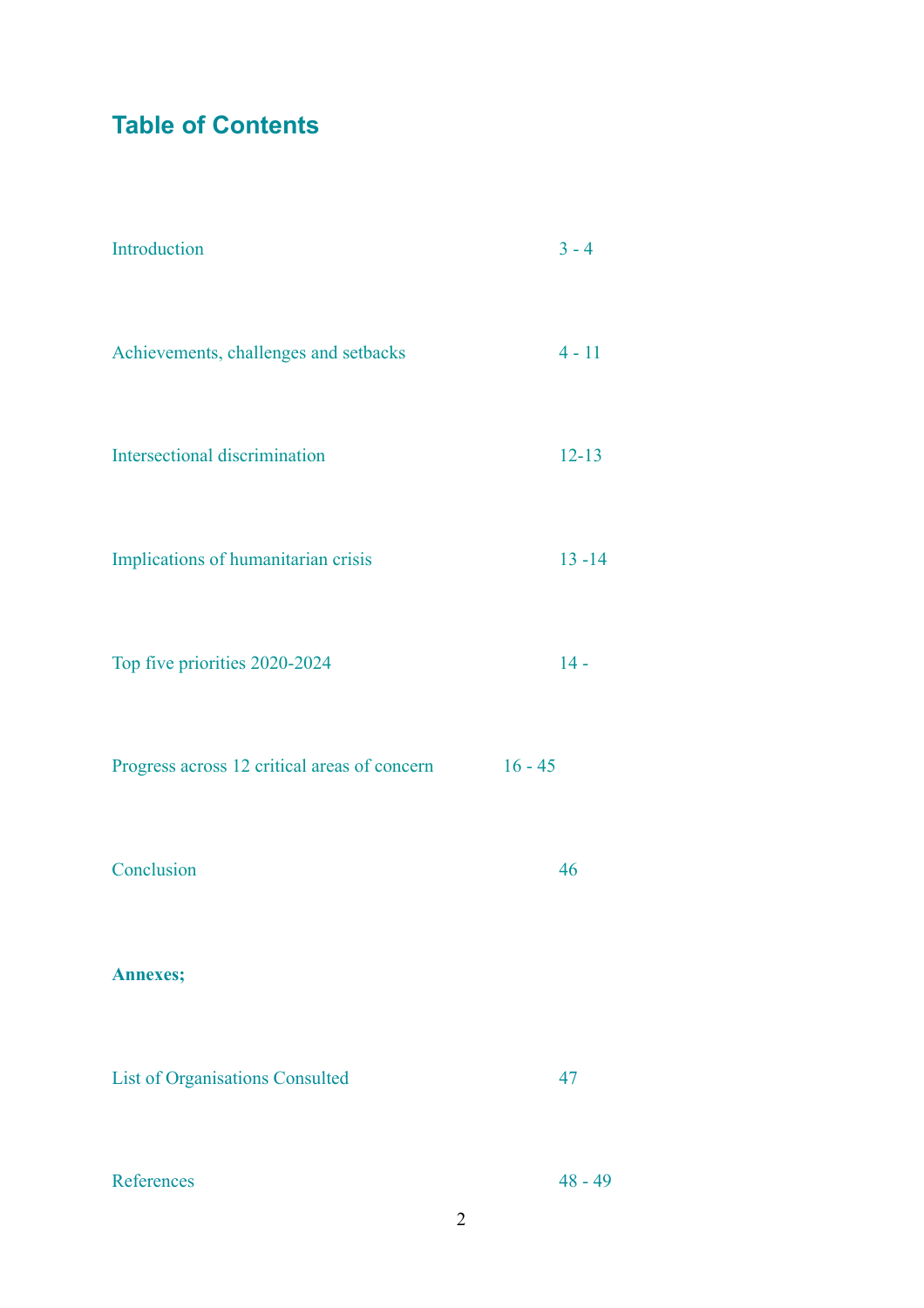#### **Introduction**

The Beijing Platform for Action was adopted by the Government of Tuvalu in 1995 demonstrating support for the advancement of gender equality. At the regional level, the Beijing Declaration and Platform for Action (1995) informed the first Pacific Platform for Action on the Advancement of Women and Gender Equality (1994, 2018) and the Pacific Leaders Gender Equality Declaration (2012). The Beijing Platform for Action and the Convention on the Elimination of all Forms of Discrimination against Women (CEDAW) and other international declarations that Tuvalu has endorsed also informed the development of Tuvalu's first and subsequent National Women and Gender Policies (1999, 2005 and 2014) and *Te Kakeega* (National Strategy for Sustainable Development) (SPC, 2014 & UNDP, 2010).

In 2015, the Pacific Community worked with Pacific Island governments to produce a regional report titled *Beijing +20: Review of progress in implementing the Beijing Platform for Action in Pacific Island countries and territories* based on national-level reports and a regional survey. In the foreward of the report Enele S. Sopoaga, the Honourable Prime Minister of Tuvalu remarked that:

Since 'knowledge is power', it is my belief that this report, by contributing to our collective understanding of where we stand on delivering on the promises made to Pacific women and girls in Beijing 20 years ago, should enable us to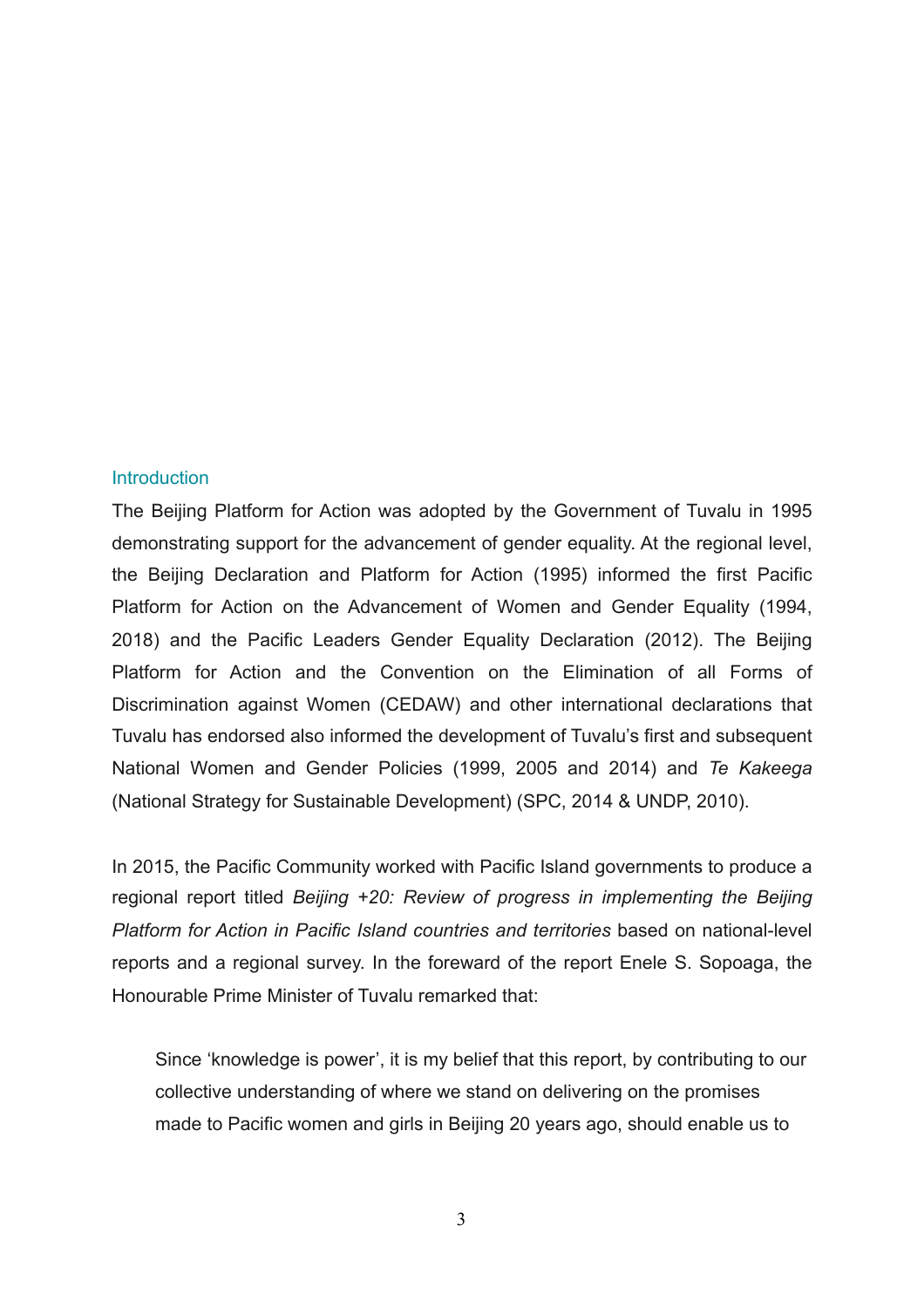better strategise, prioritise and implement gender equality commitments (SPC, 2015, p. 5).

Following 25 years since the endorsement of the Beijing Declaration and Platform for Action, the aim of the national review is to assess progress, setbacks and challenges encountered in the implementation of the Beijing Platform of Action over the last five years.

This report focuses on Tuvalu's implementation of the Beijing Declaration and Platform for Action (1995) and covers the period of 2014 to May 2019. In 2015, Tuvalu submitted their responses to the regional survey for the *Beijing +20: Review of progress in implementing the Beijing Platform for Action in Pacific Island countries and territories*, this is the first national review report for Tuvalu. It will be utilised to inform the subsequent *Beijing +25 Pacific Regional Review*. Data and information were gathered through a desk review of key documents, questionnaire among key stakeholders and a national consultative workshop, which were then analysed and compiled in this report.[1](#page-3-0)

### <span id="page-3-1"></span>1. Achievements, challenges and setbacks

#### **Achievements**

The government of Tuvalu recognises the importance of gender equality as demonstrated through a number of significant achievements. New legislation and policies have been developed and implemented as well as legislative changes. Numerous initiatives and activities have also been undertaken and contributed to gender mainstreaming, increased opportunities for women and girls and raised awareness on gender equality in different sectors.

#### Addressing family violence

The passing of the Family Protection and Domestic Violence Act in 2014 was a significant development that has provided the basis for a range of actions supporting the elimination of violence against women. Other developments include the creation of the Domestic Violence Unit within the Tuvalu Police Services, which eases access

<span id="page-3-0"></span>The methodology and structure of this report are informed by the UN Women *Guidance Note for Comprehensive National-* [1](#page-3-1) *Level Reviews*.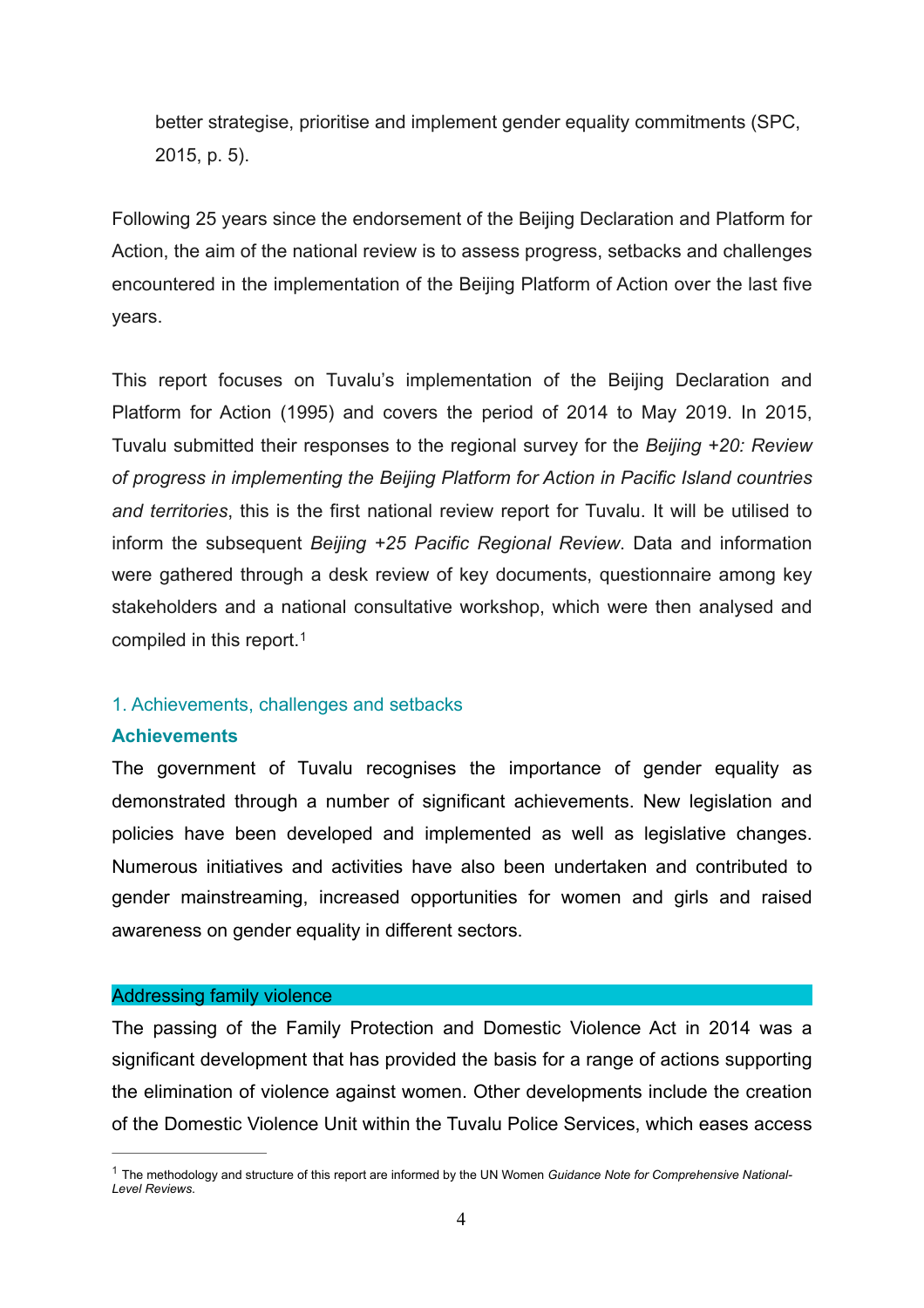in reporting incidents and supports the collection of sex disaggregated data on domestic violence. The Act has been the basis of joint efforts between the Tuvalu Police Service, the Gender Affairs Department and key stakeholders to conduct awareness raising activities in communities to increase people's understanding of the Act and the services available. As well, the Family Protection Fund has also been established with accompanying guidelines and a budget allocation of \$50,000 AUD provided by the government of Tuvalu to support survivors of violence.

More recently in 2017 and 2019, a number of initiatives have been undertaken to develop counselling and referral systems for psychosocial support including counselling support for survivors of domestic violence as well as perpetrators. This has included the appointment of a Psychosocial Counsellor Adviser based in the Community Affairs Department of the Ministry of Home Affairs and Rural Development. Trainings have also been undertaken to develop a pool of local counsellors to provide support throughout the islands of Tuvalu. These are important achievements as they have increased understanding of the issue of domestic violence and served to challenge existing social norms that tacitly accept family violence. They are also significant in protecting the rights of women and children including their rights to safety and to live free of violence.

### Creating social protection mechanisms

To support and improve the lives of people with disabilities and their caregivers, and men and women aged 70 and over. There was an increase in the initial financial support scheme that was set up and endorsed by government in 2006 for elderly people. The scheme initially provided between \$70 AUD per month to people with disabilities or their caregivers and the aged. In 2019, an increase by \$30 AUD was approved by government to provide financial support to elderly people which brings the monthly stipend for the elderly to \$100 AUD per month. These protections are important as they promote independence of people with disabilities, help to reduce poverty and hardship and financially contribute to the burden of care work that is traditionally taken on by women.

Increasing opportunities for women and girls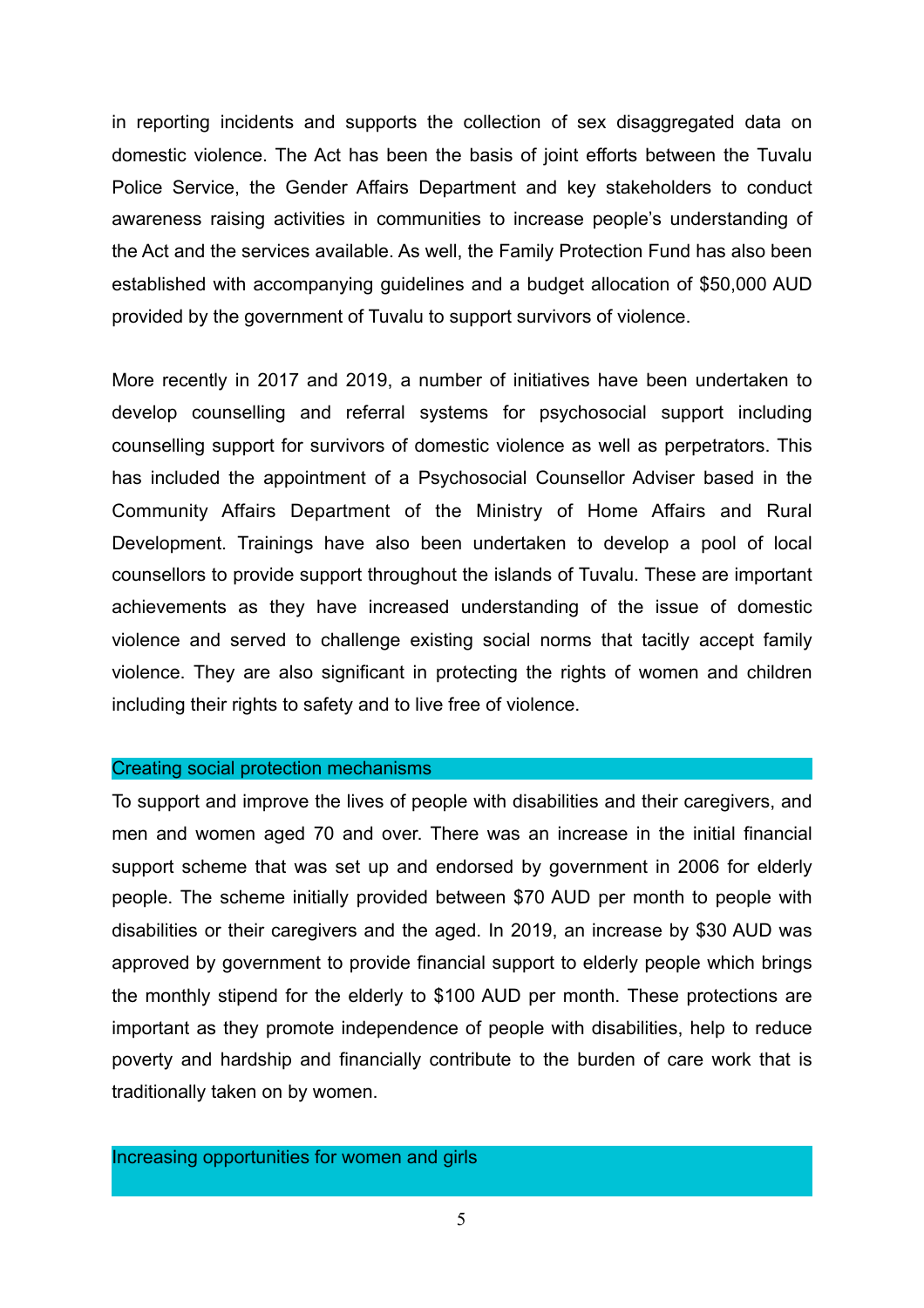A range of initiatives have served to increase education and training opportunities for women and girls. Women and young women have increasingly been offered training and employment in sectors and trades that were traditionally male dominated. For example, over the past five years young women have for the first time enrolled in the maritime school, the number of women police officers increased, a female officer will soon start working on the patrol boat, a woman has been employed as a fisheries observer and women's role in fisheries and natural resource management has been recognised. As well women have been included in international worker mobility programs put in place by the governments of Australia and New Zealand. Importantly, there has also been a change in practice where teenage mothers are now allowed to return to school after having children, in the past they had been expelled from school which severely limited their opportunities for the future. The economic empowerment of women under the national gender policy encourages young women to take up entrepreneurship and the monthly bazaars facilitate and encourage women to engage in micro businesses. Although the gains made in this area have been slow and women are still a minority in a number of sectors, stakeholders noted that these changes are important as they are a step toward achieving gender balance and providing equal opportunities to women and girls.

#### Improving gender mainstreaming and gender responsiveness

There have been achievements in enhancing gender mainstreaming with strengthened partnerships between the Gender Affairs Department and a number of government ministries and civil society organisations (CSO). For example, the Gender Affairs Department have been working closely with the Climate Change Office and are part of the National Advisory Council on Climate Change. There have also been improvements to access to basic services – new building codes, creating footpaths, grants for water tanks and more nurses and health specialist visits that have benefitted women as well as children and men. Increasing gender mainstreaming has meant that women's needs and rights are progressively included across government and in all levels of society. This work has also contributed to increasing understand that any development and national process should always include a gender analysis to inform planning, budget and monitoring and evaluation processes.

6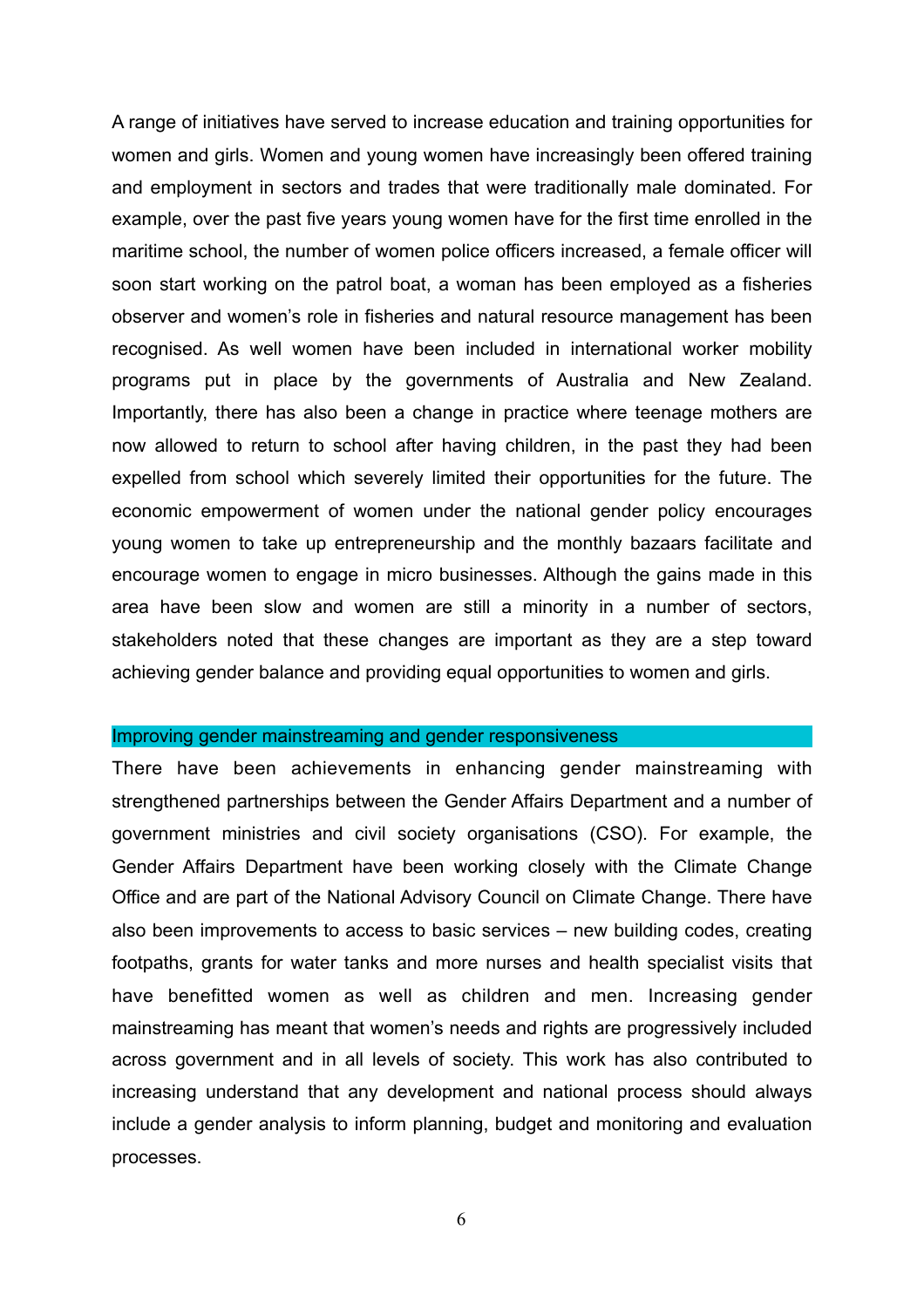### Case study 1: Generating evidence, policy and action on gender and disability

The Tuvalu Study on People with Disability (2018) was jointly carried out by the Ministry of Community Affairs and Rural Development, the Gender Affairs Department, Fusi Alofa Association (the national organisation of people with disabilities) with assistance provided by the Australian government's Pacific Women Shaping Pacific Development (*Pacific Women)* program. The study highlights the gender dimensions of disability in Tuvalu. It notes that of the 466 people with disability in Tuvalu (4.5 per cent of the total population), 271 (58 per cent) are women and 195 (42 per cent) are men. Women (72 women and 14 men) reported higher rates of being subjected to negative attitudes, bullying, harassment and violence due to their disability. This includes verbal abuse, physical abuse and in some cases sexual violence including rape. Nearly twice as many women (63) than men (33) reported higher levels of hardship. The study also found that women make up the majority (78 per cent) of caregivers for people with disabilities, this role is viewed as an extension of women's traditional roles as nurturers.

Since the completion of the study the Tuvalu National Policy on Disability has been endorsed by government, it incorporates a gender analysis and includes 12 policy priority areas. Gender is mainstreamed throughout the policy and priority area seven is focused on women, children, youth and older persons with disability. In addition, the government have developed a financial support scheme that is designed to offer financial support to people with disabilities and their caregivers.

### **Challenges and setbacks**

A number of challenges have been encountered over the past five years in working to progress gender equality, some of which have been addressed while others remain. These challenges were identified by stakeholders through the national consultative workshop and desk review and are described below.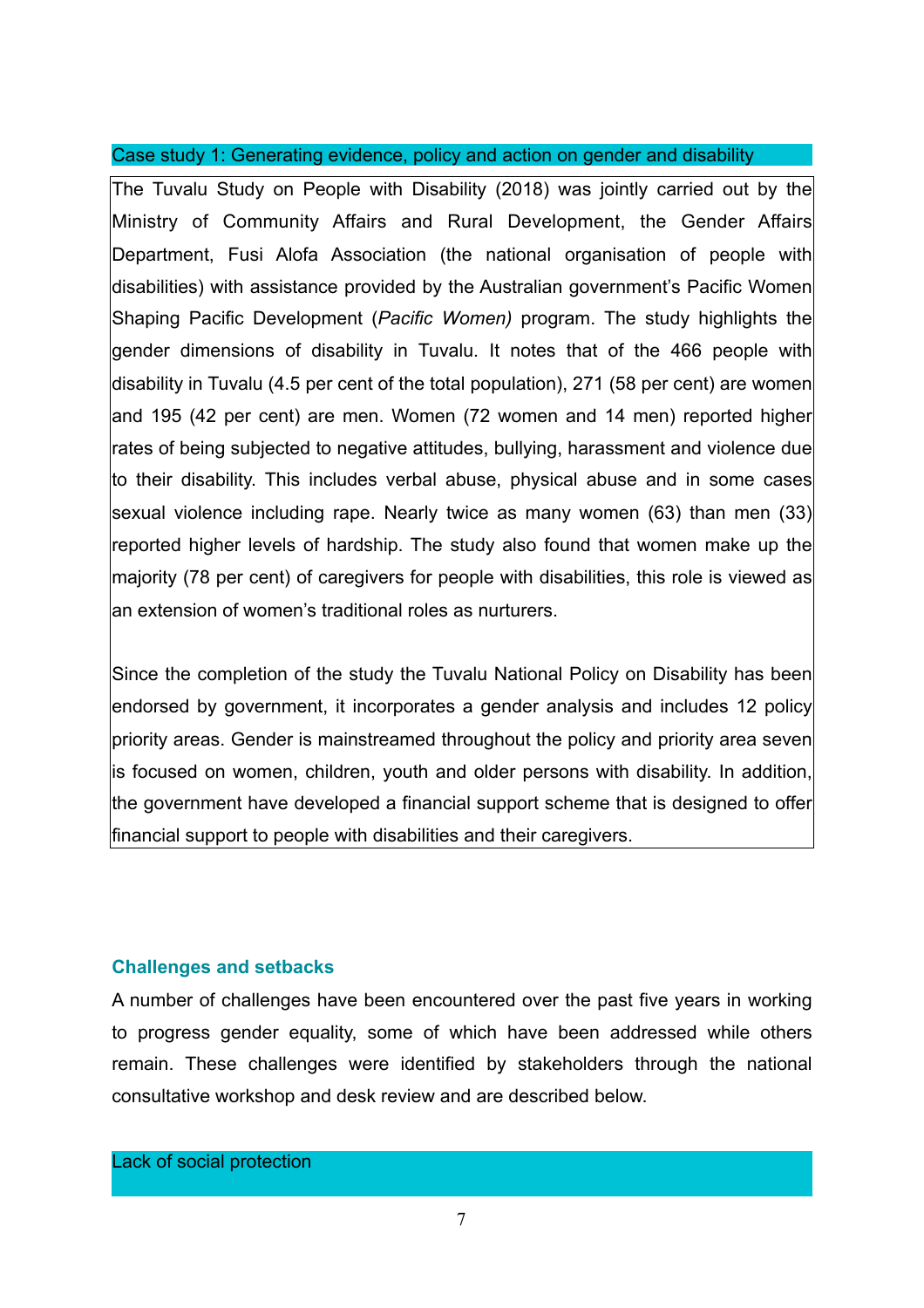A lack of social protection for vulnerable people was noted as a challenge encountered that has been partially addressed. A response to this challenge is that there is more support for people with disabilities and their caregivers and the Family Protection Fund has been set up. However, discussions are still underway among government and CSO as to whether an old age care home is needed and also if a domestic violence shelter would be appropriate to the Tuvalu context. As well, consultations are being conducted for the Social Protection Bill that will aim to widen social protection to include babies, pregnant women, widows and lunches for school children.

#### Limited resourcing to support gender equality initiatives

A significant challenge noted was the limited resourcing available to support the Gender Affairs Department and gender equality initiatives in general. As stated within the National Gender Policy, the role of the Gender Affairs Department is to monitor and evaluate policy and support gender mainstreaming. Yet, it is also noted that the department lacks the resources in terms of specific gender personnel and finance required to fulfil it's mandate as per the policy (GAD, 2018; SPC, 2013). For example, the department should be able to provide support for the process of conducting gender analysis of policies, programs and activities across government. The Gender Affairs Department receive a limited budget for human resources and operating costs but rely on donor assistance for project funds. A response to this challenge is that partnerships and coalitions between government, non-government and community-based organisations have increased. However, more resourcing in terms of personnel and finance to the Gender Affairs Department would help to improve the mainstreaming and implementation of actions intended to support gender equality.

### Fatigue and misconceptions about gender

Gender fatigue was noted as a challenge by stakeholders in that some reported that those attending workshops, trainings and discussions on gender feel that gender issues have already been adequately addressed. Similarly, they noted misconceptions and misunderstanding about the notion of gender equality as it is often misunderstood as women and women's interests taking over and replacing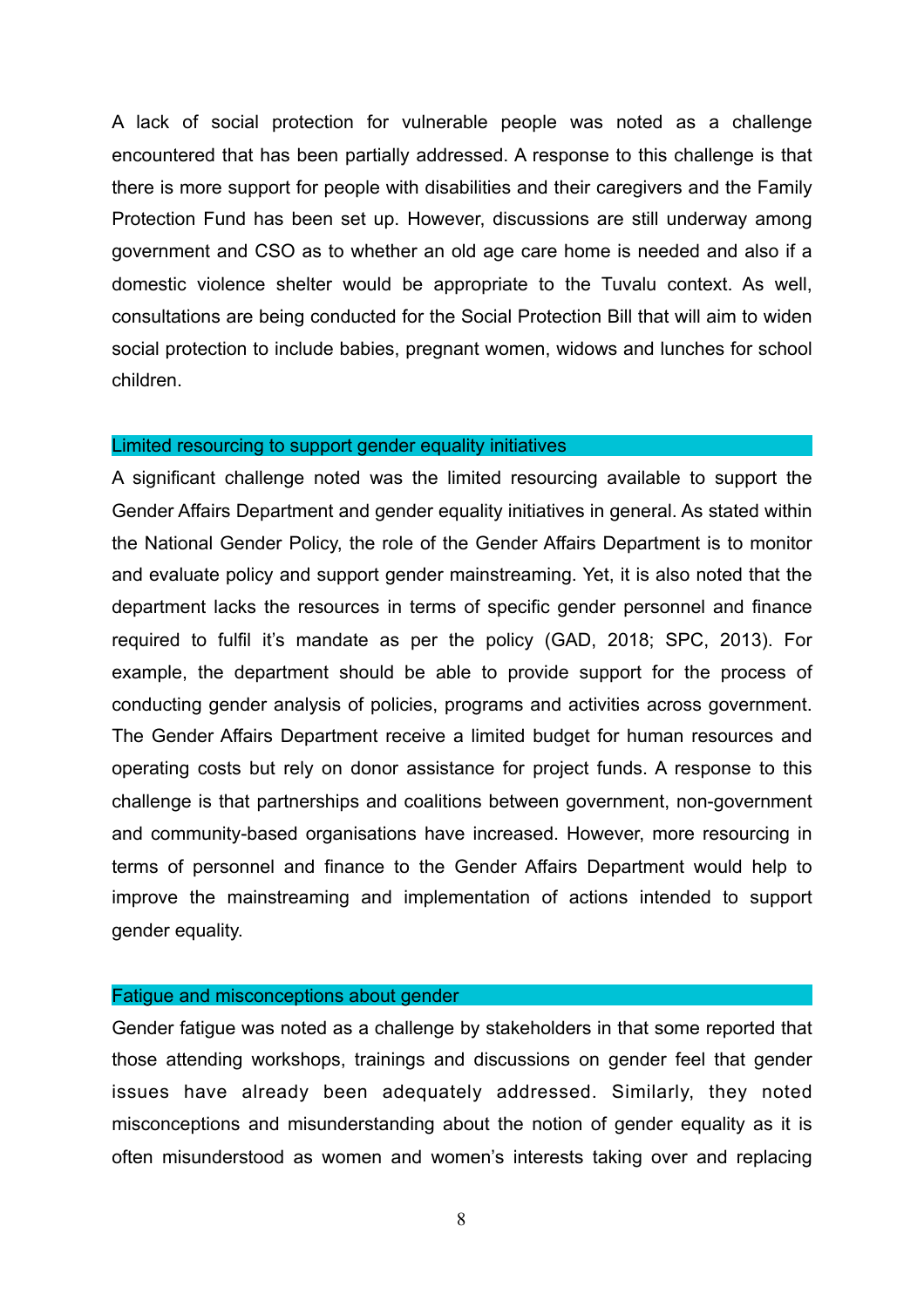cultural and traditional norms which usually privilege men. These misconceptions and misinterpretations in many cases are a form of resistance to social change. Village consultations with influential men and awareness raising through radio programs and dramas have helped to address misconceptions about gender but the issue remains as an ongoing challenge. Thus, the need for ongoing gender sensitisation trainings at all levels is critical, as is the need to strengthen and continue the induction program for parliamentarians.

#### Advancing women's economic empowerment

Advancement of women's economic empowerment is frequently cited as being central to gender equality in Tuvalu (Government of Tuvalu, 2016; PIFS, 2012; SPC, 2012;). In the National Strategy for Sustainable Development 2016-2020 the importance of women's economic empowerment is recognised, the strategy states that:

Greater economic empowerment of women will raise household incomes and improve gender equality… Economic empowerment, especially the ability to acquire and control capital and

material resources, helps reduce the potential for gender-based violence. Providing much needed new injections of capital for microfinance for women will continue to remain a vital step in

women's pursuit of equal opportunity. The direct labour empowerment of women will feature

prominently in efforts to implement related TKIII initiatives (p. 25).

Yet, the Gender Affairs Department have identified this as one of the key strategic areas in the National Gender Policy where progress has been most limited (GAD, 2018). This is likely due in part to the overall limitations of economic opportunities in the private sector given Tuvalu's geographic isolation, limited resources and the effects of climate change (ADB, 2019). Despite the slow development in the area, it should be noted that the department is working with the Business and Trade Unit within government to promote the participation of women in business. The department has worked with bank institutions lobbying banks to collect sex

9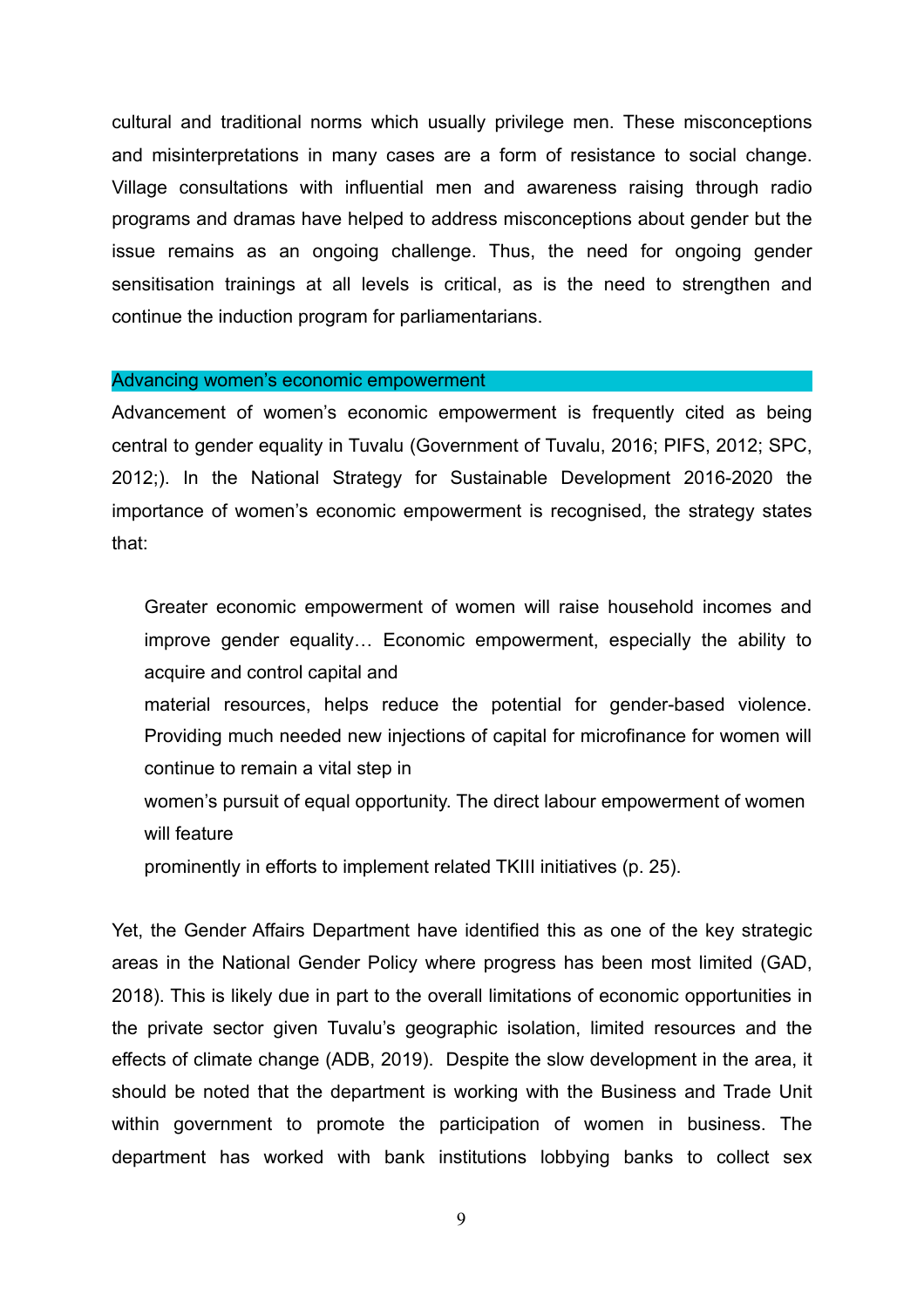disaggregated data and make loan forms accessible and friendly-use. However, the Gender Affairs Department recommend a comprehensive study to better understand the current situation to inform decision-making and targeted support interventions to advance women's economic empowerment in the future (GAD, 2018).

### Social norms and gender equality

The advancement of all aspects of gender equality are strongly linked to changing societal attitudes and gender norms. These challenges are underpinned by culture and tradition that view women's primary role as being in the home and limit their contributions to leadership and decision-making. As noted in the United Nations Human Rights Council's response to Tuvalu's second Universal Periodic Review report (2018), the council highlighted their concern:

(A)bout persisting gender stereotypes, negative traditional values and patriarchal attitudes regarding the roles and responsibilities of women and men in society and in the family, which overemphasized women's roles as mothers and housewives, thereby preventing them from actively participating in all aspects of public life (p. 7).

There is a tension that remains between discriminatory customs and norms and national and international plans and commitments (SPC, 2013). It is important to note that there is some evidence of evolving social norms taking place through generational change (DFAT/*Pacific Women*, 2019; SPC, 2013).

### **1. Top five priorities 2014-2019**

- **X Equality and non-discrimination under the law and access to justice**
- **X Eliminating violence against women and girls**
- **X Access to health care, including sexual and reproductive health and reproductive rights**
- **X Gender-responsive social protection (e.g. universal health coverage, cash transfers, pensions)**
- **X Other Strengthening of civil society and non-government organisations**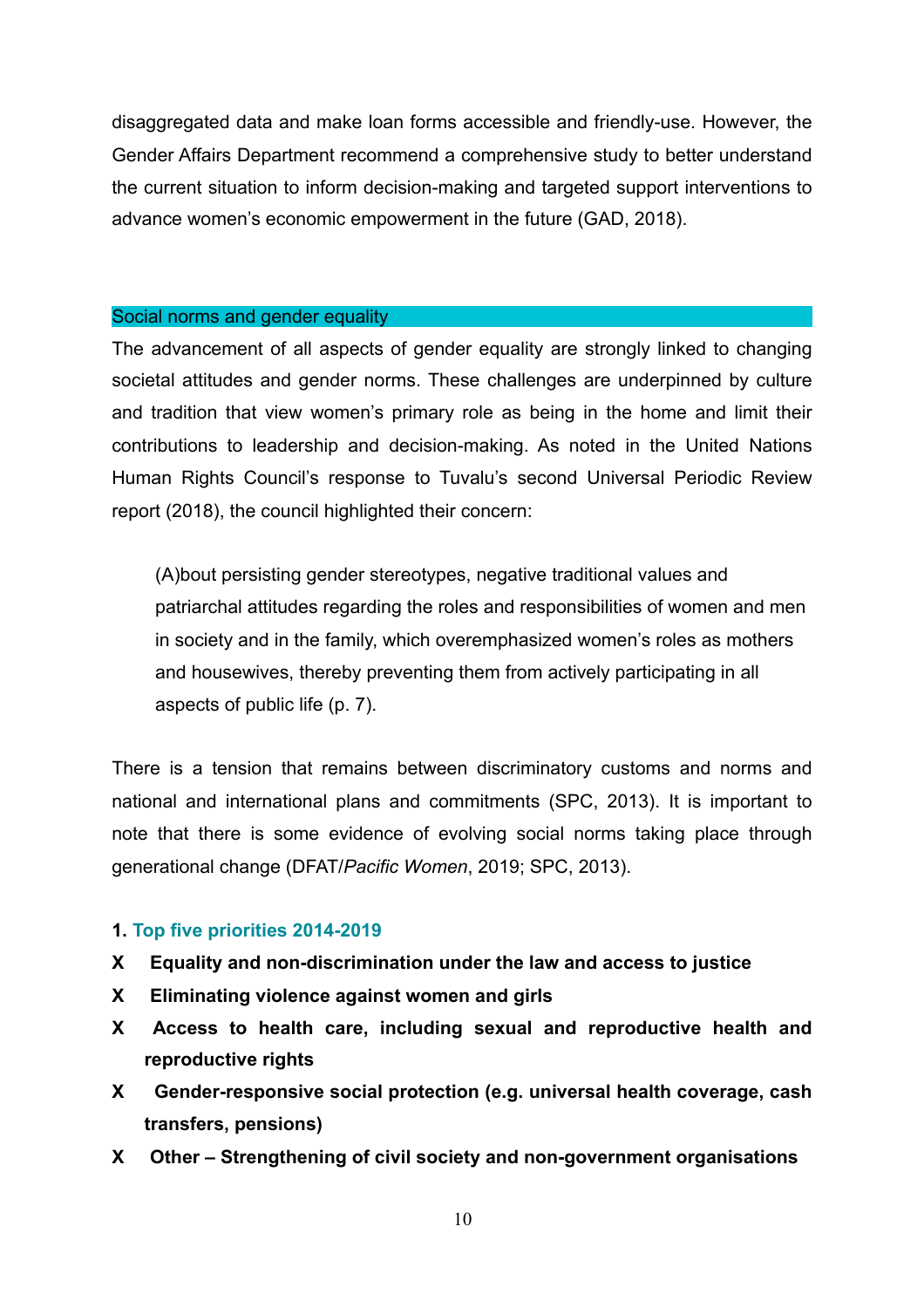Through the national consultative workshop and questionnaires, stakeholders noted the following as the top priorities that were focused on during the 2014-2019 period.

### Ending family violence

- Enactment of the Family Protection and Domestic Violence Act has supported a range of initiatives to address the elimination of violence against women and girls including the ability to put protection orders in place. However, an implementation plan will ensure successful outcome.
- The Family Protection Fund has been set up to support survivors of domestic violence, with guidelines developed and funds allocated through the 2018 government budget.
- Counselling services were available since the establishment of the Gender Department in 1999, but the service has been formally strengthened through the Psychosocial Counsellor Adviser within the Department of Community Affairs and a pool of local counsellors are being trained.
- Health service providers have increasingly become aware of and sensitive to the issue of domestic violence, and they report suspicious cases to the police.

### Increasing social protection

▪ Support schemes have become available for a financial support scheme for people with disabilities and the elderly through government funds.

### Strengthening civil society and non-government organisations

- CSO have increasingly become more gender sensitive in the work that they are doing and are increasingly collaborating and working in partnership with the Gender Affairs Department.
- The department is working closely with youth organisations at the informal level to provide technical support on related mandates including good governance, leadership, ending violence against women and economic empowerment of young women.
- Sports plays a significant role in terms of health and education. For example, the partnership of the gender department, Sports Department and the Tuvalu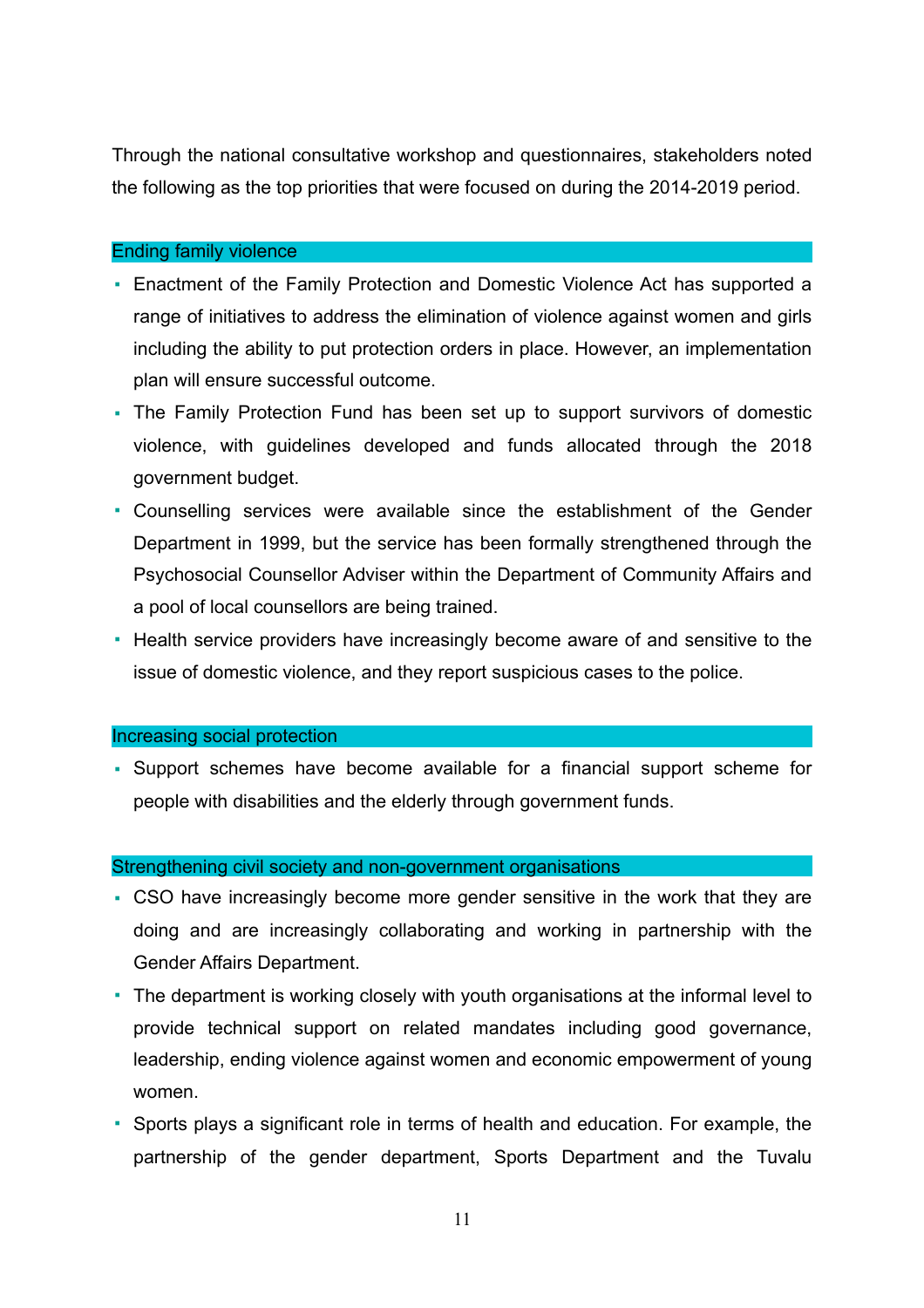Association of Sports and National Olympic Committee has been crucial to ensure that women are active and physically and emotionally healthy as a means of addressing non-communicable diseases which are a major issue in Tuvalu.

### Supporting comprehensive legal reform

▪ Women have better access to justice, for example through the Family Protection and Domestic Violence Act, increasing awareness on women's equality under the law and advocacy efforts undertaken to reduce legal discrimination against women.

### Enhancing family health

- There has been increased access to sexual and reproductive health services and rights and awareness raising on nutrition through non-communicable disease prevention activities.
- There has also been an increase in the number of young men and women utilising clinical and other services. As well as an increase in the provision of counselling services and peer to peer programs doing outreaching to the public.

### **3. Intersectional discrimination**

Over the past five years, what measures have been taken to prevent discrimination and promote the rights of women and girls who experience multiple and intersecting forms of discrimination?

### **X Women living in remote and rural areas**

Indigenous women

Racial, ethnic or religious minority women

### **X Women living with disabilities**

### **X Women living with HIV/AIDS**

Women with diverse sexual orientations and gender identities

### **X Younger women**

Older women

Migrant women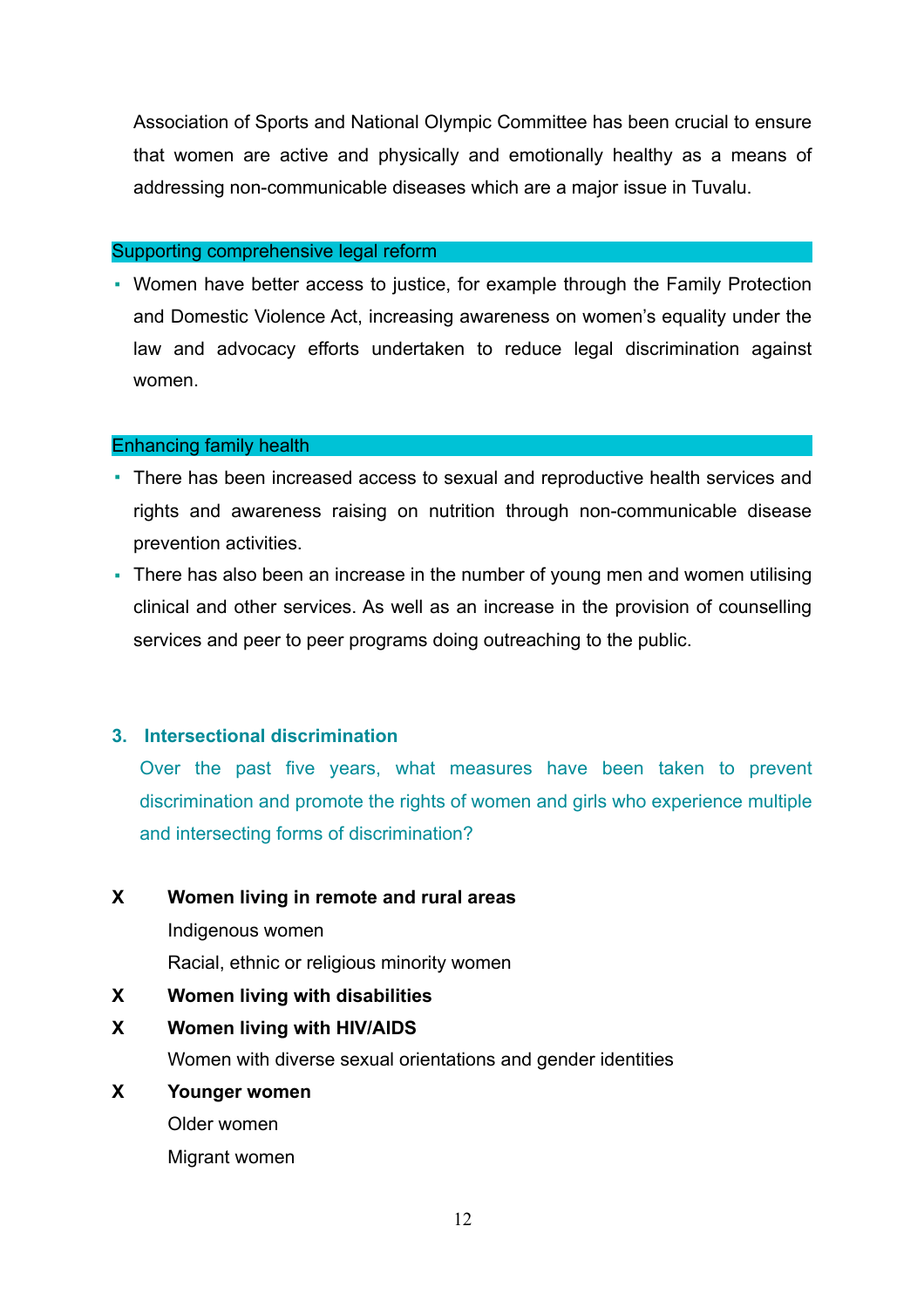Refugee and internally displaced women Women in humanitarian settings **Other** 

#### Women living in remote and rural areas

▪ Women who live on the outer islands of Tuvalu tend to have fewer education and training opportunities than women living on Funafuti. Several initiatives such as the leadership and counselling workshops and trainings have been extended to women from the outer islands through bringing them to Funafuti to participate or by offering training, consultation and awareness raising opportunities in the outer islands. There are also handicraft centres on the outer islands that have direct links with the National Council of Women who provide support for marketing and facilitate selling the crafts which provide income generation opportunities.

### Women living with disabilities

▪ The Tuvalu National Study on People with Disabilities has helped to better understand the intersections between gender and disability in Tuvalu. The National Policy on Disability acknowledges those intersections and aims to address them.

### Women living with HIV/AIDS

■ People living with HIV in Tuvalu receive free medical treatment, as all medical treatments in Tuvalu are free of charge.

### Young women

▪ Younger women who become pregnant while attending high school have faced discrimination as in the past they have been expelled from school after becoming pregnant. The Gender Affairs Department have worked with the Ministry of Education to change the practices around that policy to allow young mothers to return to school.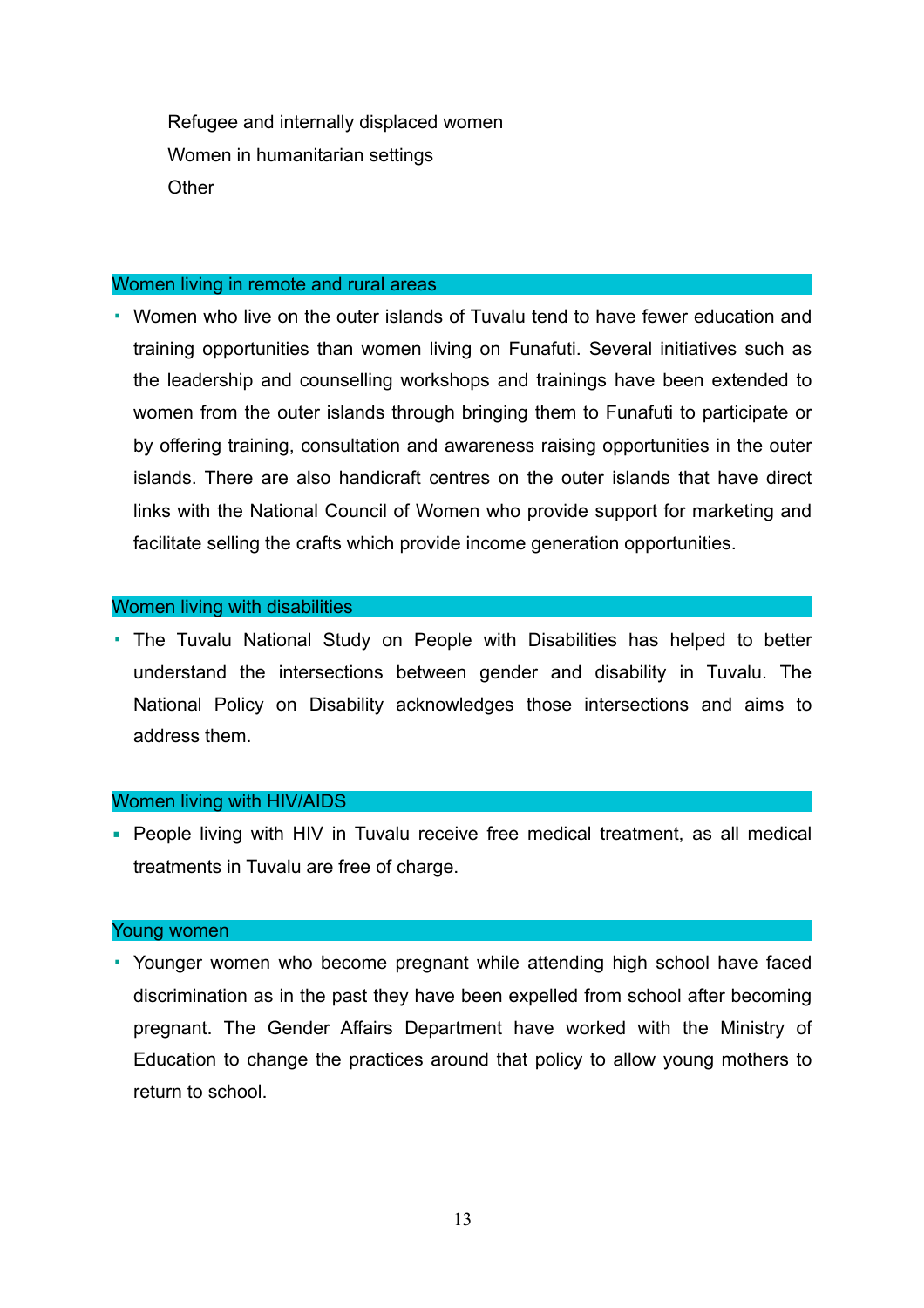▪ Scholarship opportunities are also available for postsecondary education with flexible criteria that makes more accessible for women who have had children and would like to pursue further study.

### **4. Implications of humanitarian crisis**

Has the increasing number of humanitarian crises – caused by conflict, extreme weather or other events – affected the implementation of the Beijing Platform for Action in your country?

▪ No. However, as noted in response to question 31, an assessment of the response to the 2015 Cyclone Pam response brought attention to a lack of gender responsiveness to disaster management and actions have been taken to address this.

### **5. Top five priorities 2020-2024**

- **X Leadership and Economic Empowerment**
- **X Equality and non-discrimination under the law and access to justice**
- **X Eliminating violence against women and girls**
- **X Access to affordable quality health care, including sexual and reproductive health and reproductive rights**
- **X Other Strengthening of CSO**

Through the national consultative workshop, stakeholders noted the following as the top priorities to be focused on during the next five years.

### Leadership and Economic Empowerment

▪ Women's leadership and economic empowerment is crucial for development as it sets a direct path towards gender equality, poverty eradication, good governance and decision making and inclusive economic growth.

### Strengthening of CSO

▪ Strengthening CSO put forth as a priority as they are the frontline to people and are key to implementation, they can also advocate and are well-positioned to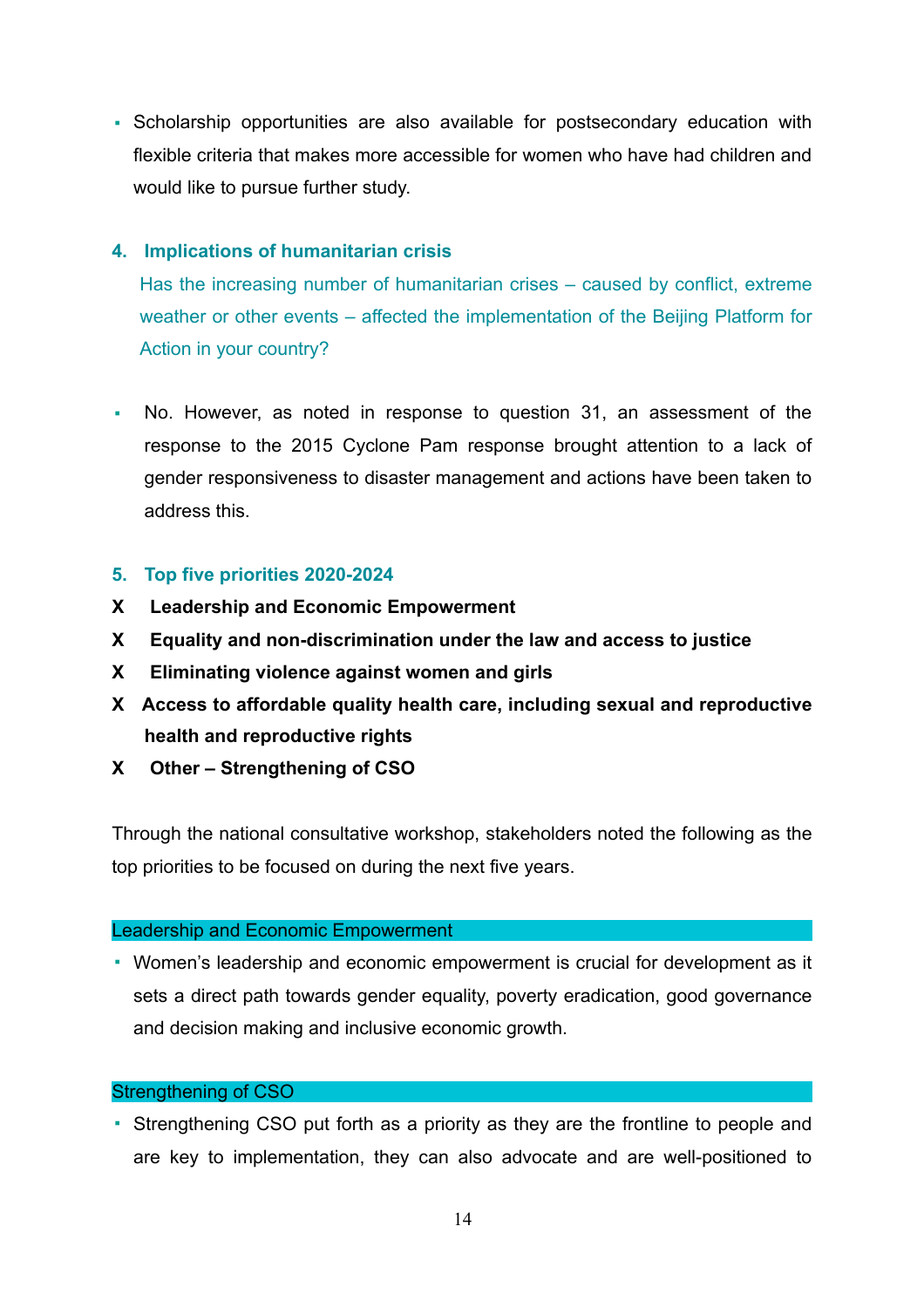assist vulnerable people. CSOs also need to be included in making decisions and in projects at the national level.

#### Progressing legal reform

• Legal reform is a priority as there is a need to amend outdated laws that are not in alignment with Tuvalu's international commitments on human rights and to enforce existing laws that support and promote human rights and gender equality.

#### Enhancing family health

• Enhancing family health is a priority as there is a strong need to address noncommunicable diseases that undermine social and economic development and family well-being. Specially it was noted that there is a need for nutrition and exercise awareness, taking a family unit approach, improving sexual and reproductive health and tax reform to make healthy foods more affordable.

### Ending violence against women

▪ Stakeholders noted that over the past five years there have been challenges in the implementation of the Family Protection and Domestic Violence Act. This remains a priority as the implementation and development of systems are ongoing, and the process of social change around violence against women and girls is slow yet integral to gender equality.

### 1. Progress across 12 critical areas of concern

### Inclusive development, shared prosperity and decent work

One of the five priority outcomes within the Tuvalu National Gender Policy 2014-2019 is to: create an enabling environment for the full participation of women in economic development. Women's limited access to land remains a barrier to inclusive development, according to the Native Lands Act and the Tuvalu Lands Code women's ability to inherit and own land is limited due to customs where land is passed through male lineage and only allocated to daughters if there are no sons (PIFS, 2013). Another barrier noted by the Gender Affairs Department is the need for early childcare facilities in light of changing family structures, as childcare was often provided by extended family in the past. Most women return to work after 12 weeks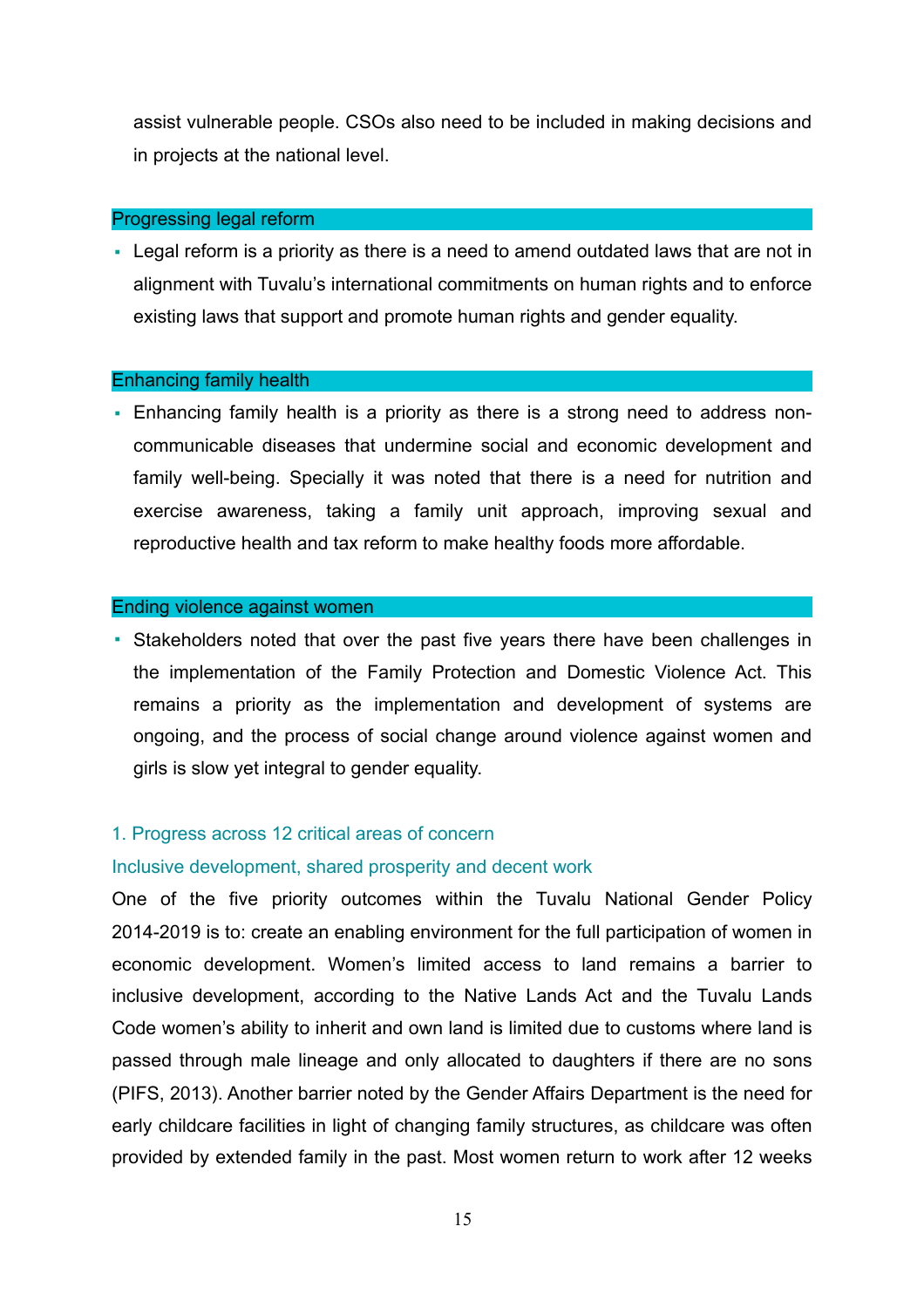of maternity leave. They note there is significant pressure on women in the workforce to perform well while they are expected to keep up with childcare and household duties (Gender Affairs Department, 2018).

- 1. What actions has your country taken in the last five years to advance gender equality in relation to women's role in paid work and employment?
- $\epsilon$  Strengthened / enforced laws and workplace policies and practices that prohibit discrimination in the recruitment, retention and promotion of women in the public and private sectors, and equal pay legislation
- **X Introduced / strengthened gender-responsive active labour market policies (e.g. education and training, skills, subsidies)**
- $\epsilon$  Taken measures to prevent sexual harassment, including in the workplace
- $\epsilon$  Strengthened land rights and tenure security

# **X Improved financial inclusion and access to credit, including for selfemployed women**

- $\epsilon$  Improved access to modern technologies (incl. climate-smart technologies), infrastructure and services (incl. agricultural extension)
- **X Supported the transition from informal to formal work, including legal and policy measures that benefit women in informal employment**
- $\epsilon$  Devised mechanisms for women's equal participation in economic decisionmaking bodies (e.g. in ministries of trade and finance, central banks, national economic commissions)
- € Other
- Collaboration between the International Labour Organisation, the Gender Affairs Department and Labour Department has supported the formalisation the Tuvalu Labour Migration Act. The Act will enable women and men to be recruited to work overseas through working schemes such as the Australian government's Pacific Labour Scheme and the New Zealand governments Recognised Seasonal Worker program.
- The Tuvalu National Private Sector Organisation, the Development Bank of Tuvalu and the Gender Affairs Department have worked together to develop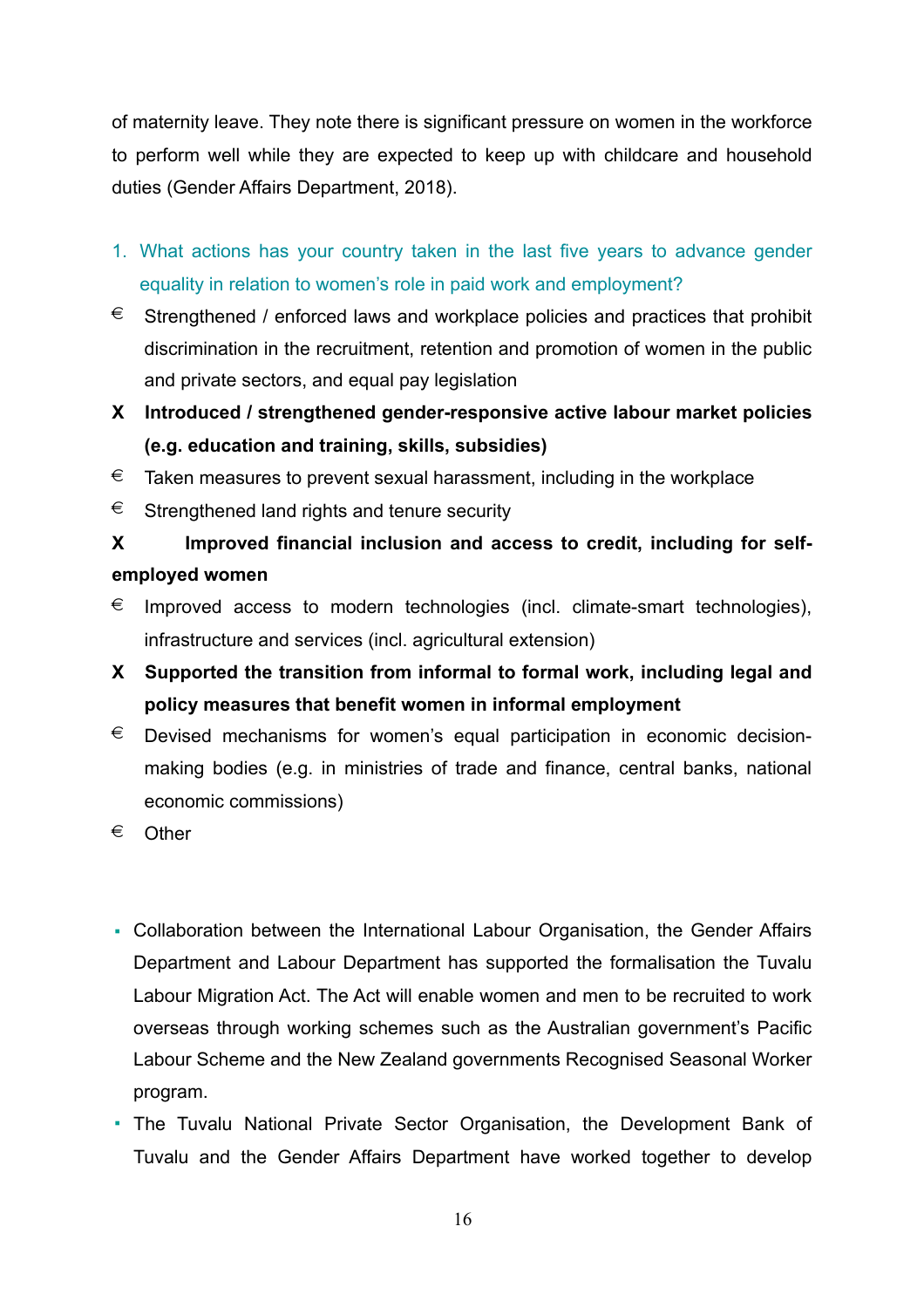flexible criteria for women who apply for small business loans to start their business.

- To address discriminatory recruitment processes the Gender Affairs Department have worked with the Tuvalu Fisheries Department to support female applicants to be able to work in the male dominated fisheries sector which is significant in Tuvalu. In 2016 the first female observer was recruited to work on a fisheries boat.
- Market or bazaar activities have been organised by the Gender Affairs Department and the Tuvalu National Council of Women to create spaces and opportunities for women to sell food and goods. Since, 2016 six bazaars have taken place. As well, a Handicraft Bill is currently under development process has also developed to support women's efforts in preparing plants and products used in making local handicrafts.
- 2. What actions has your country taken in the last five years to recognize, reduce and/or redistribute unpaid care and domestic work and promote work-family conciliation?
- $\epsilon$  Included unpaid care and domestic work in national statistics and accounting (e.g. time-use surveys, valuation exercises, satellite accounts)
- $\epsilon$  Expanded childcare services or made existing services more affordable

**X Expanded support for frail elderly persons and others needing intense forms of care** 

- **X Introduced or strengthened maternity/paternity/parental leave or other types of family leave**
- $\epsilon$  Invested in time- and labour-saving infrastructure, such as public transport, electricity, water and sanitation, to reduce the burden of unpaid care and domestic work on women
- $\epsilon$  Promoted decent work for paid care workers, including migrant workers
- **X Conducted campaigns or awareness raising activities to encourage the participation of men and boys in unpaid care and domestic work**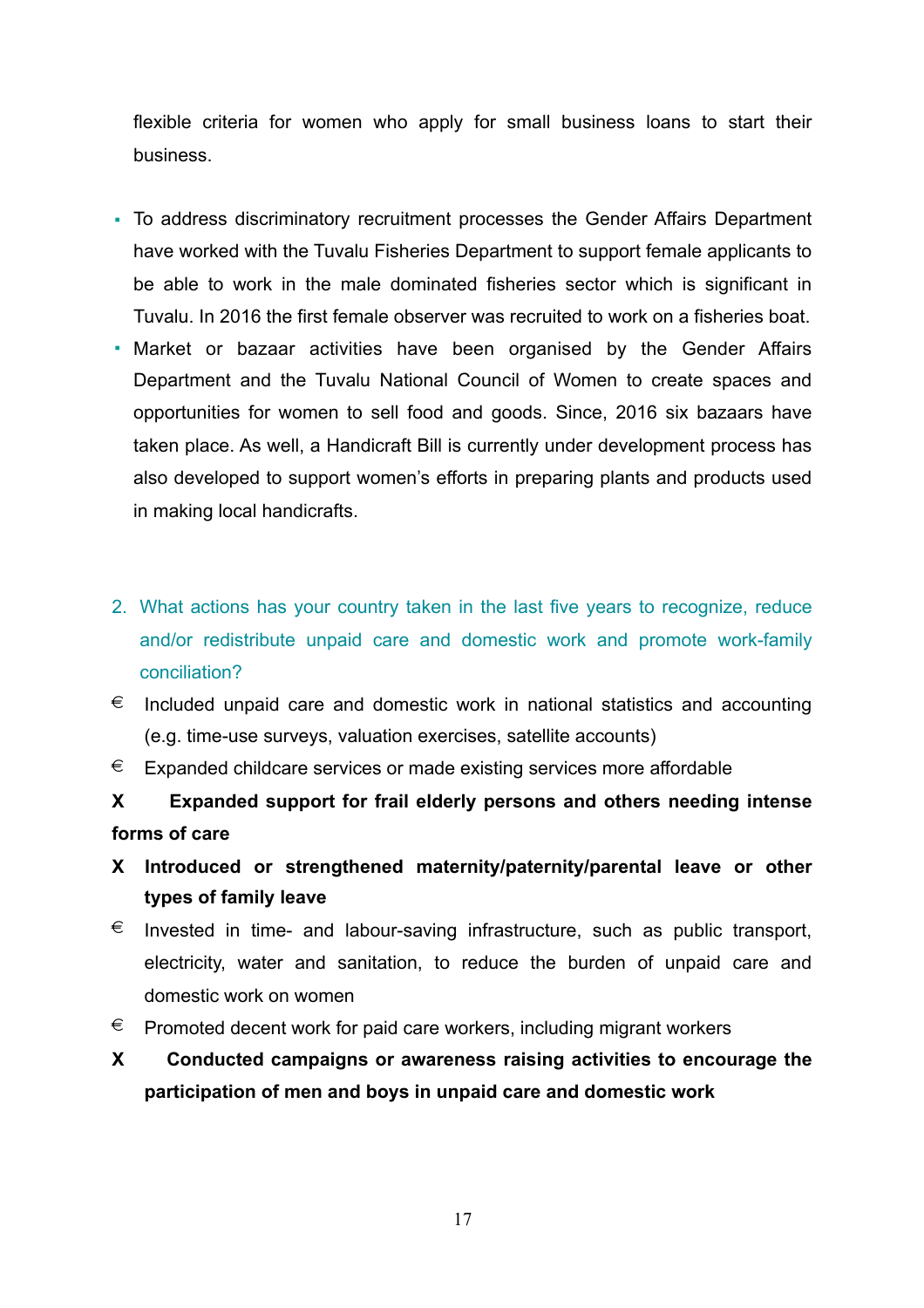- **X Introduced legal changes regarding the division of marital assets or pension entitlements after divorce that acknowledge women's unpaid contribution to the family during marriage**
- € Other
- Under the Labour and Employment Relations Act 2017 women are entitled to 12 weeks maternity leave with 100 per cent of their wage or salary during that period. The Act also allows women who are nursing a child under 12 months of age, one hour twice a day as nursing breaks which are counted as hours worked for the purposes of calculating wages. The government parental leave policy has been amended so that male partners are now given two weeks of parental leave after their wives or partners give birth to provide care and support for their wife and child.
- As previously noted, elderly people, people with disabilities or their caretakers are eligible to receive support from the government that ranges from \$70-120 AUD per month.
- The Gender Affairs Department have conducted on-going awareness raising activities with the public to encourage people to alter norms and practices especially in relation to gender roles at home and to encourage men and boys to contribute to unpaid domestic work – they note that perceptions are slowly changing.
- 3. Has your country introduced austerity/fiscal consolidation measures, such as cuts in public expenditure or public sector downsizing, over the past five years?
- No measures were noted.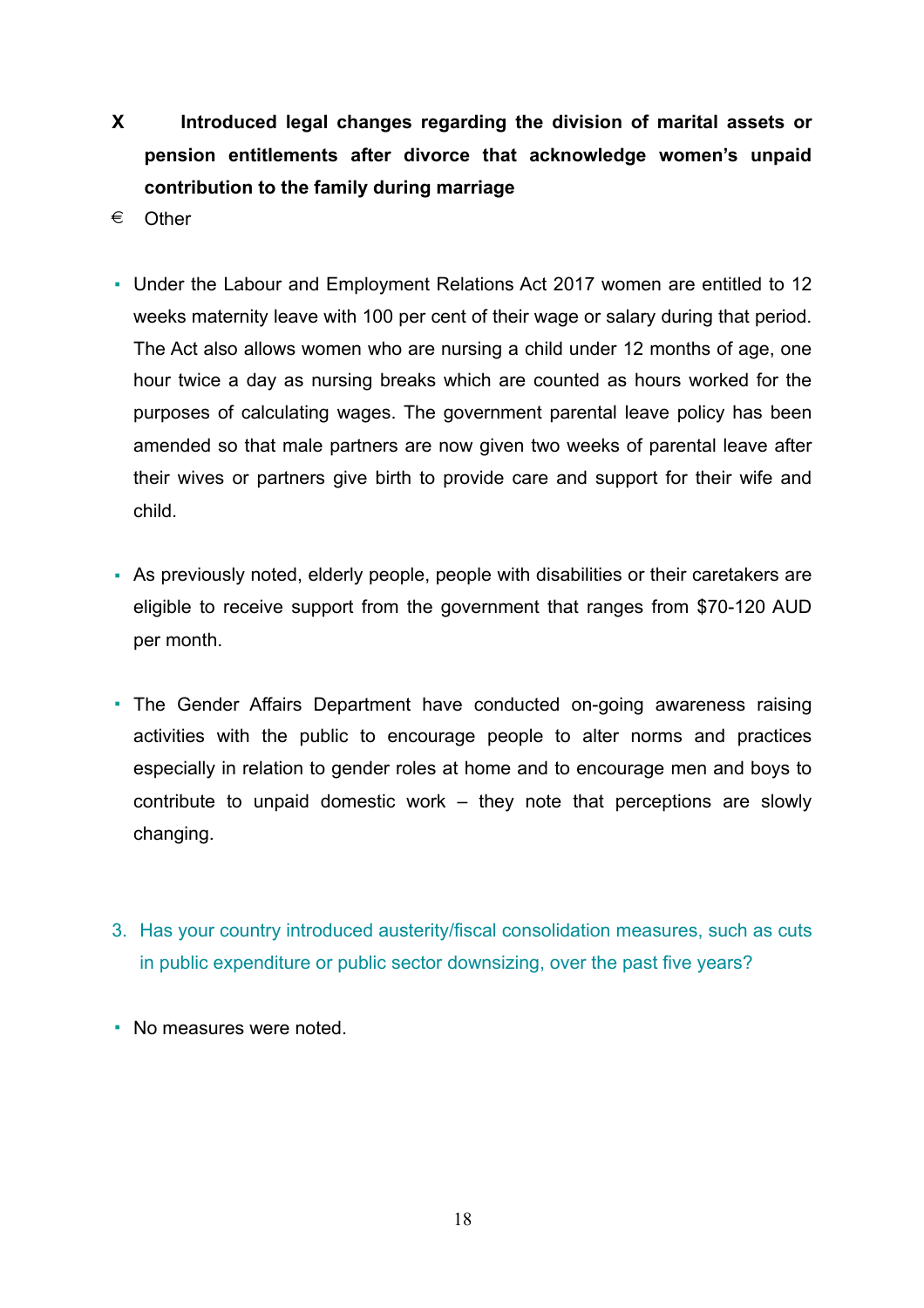### Poverty eradication, social protection and social services

<span id="page-18-1"></span>Analysis of the 2010 Household Income and Expenditure Survey (HIES) data indicates that 26 per cent of the population live below the locally defined basic needs poverty line (Government of Tuvalu, 2016)[.2](#page-18-0) Health and education are both noted under priority outcome one of the National Gender Policy which aims to *"(I)ncrease capacity within all sectors of Government to address key issues of concern in achieving gender equality and women's empowerment within each sector*."

- 4. What actions has your country taken in the last five years to reduce/eradicate poverty among women and girls?
- **X Promoted poor women's access to decent work through active labour market policies (e.g. job training, skills, employment subsidies, etc.) and targeted measures**
- $\epsilon$  Broadened access to land, housing, finance, technology and/or agricultural extension services
- **X Supported women's entrepreneurship and business development activities**
- **X Introduced or strengthened social protection programmes for women and girls (e.g. cash transfers for women with children, public works/ employment guarantee schemes for women of working-age, pensions for older women)**
- $\epsilon$  Introduced/strengthened low-cost legal services for women living in poverty
- **X Other**
- Women have been invited to participate in business training activities and government initiatives such as the Credit Guarantee Loan Scheme, these activities are not targeted at women but women are encouraged to participate and apply for credit.

<span id="page-18-0"></span><sup>&</sup>lt;sup>2</sup>A more recent HIES was conducted in [2](#page-18-1)016 but does not include poverty analysis data.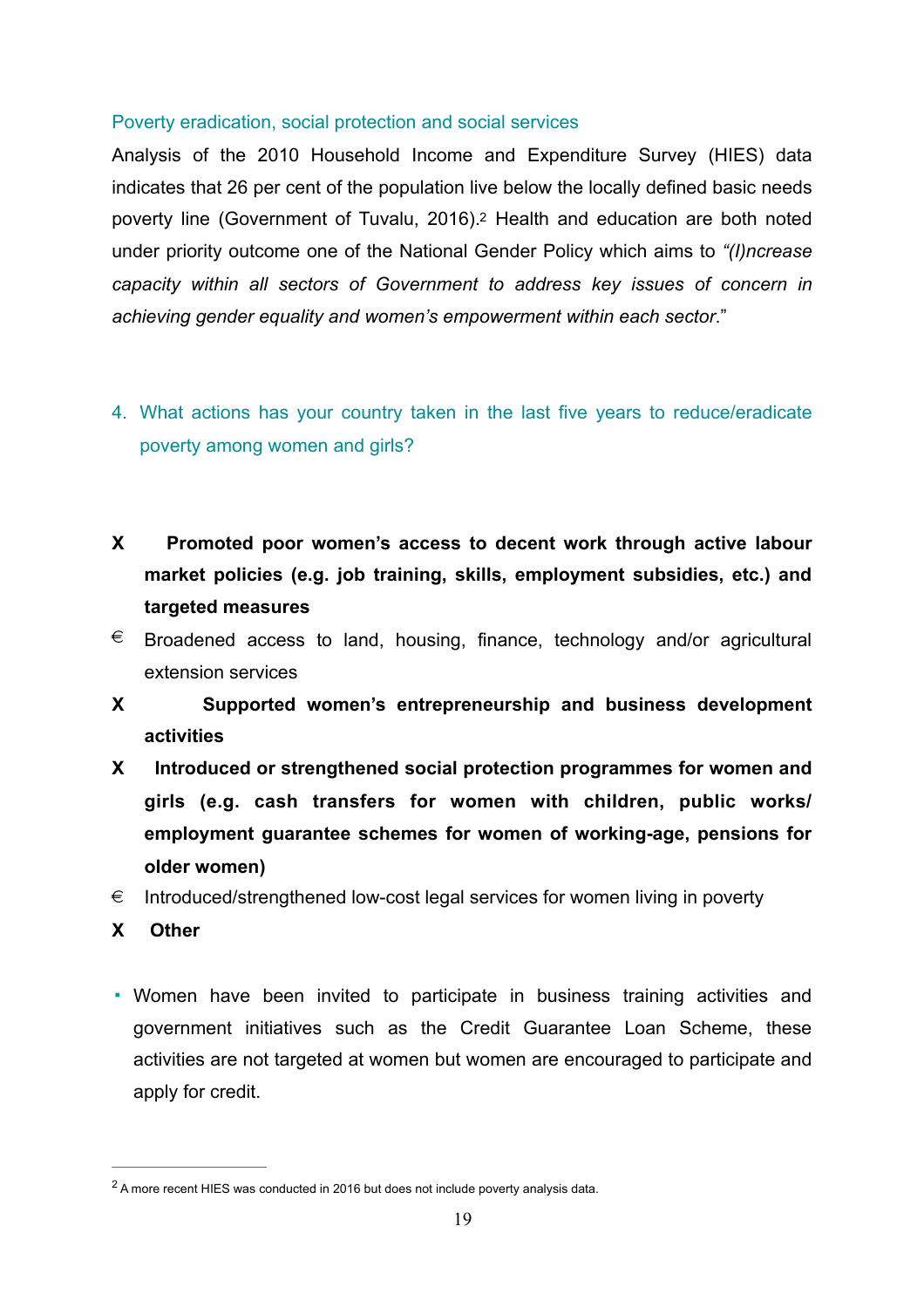- Through the process for developing Island Strategic Plans women's active participation in their communities has been encouraged and hands on training on planting, gardening, sewing and entrepreneurship has been provided.
- A study focused on hardship in Tuvalu is in progress but has yet to be completed.
- 5. What actions has your country taken in the last five years to improve access to social protection for women and girls?
- $\epsilon$  Introduced or strengthened social protection for unemployed women (e.g. unemployment benefits, public works programmes, social assistance)
- $\epsilon$  Introduced or strengthened conditional cash transfers
- $\epsilon$  Introduced or strengthened unconditional cash transfers
- $\epsilon$  Introduced or strengthened non-contributory social pensions
- $\epsilon$  Reformed contributory social protection schemes to strengthen women's access and benefit levels
- **X Improved access to the above for specific populations (e.g. women in informal employment, including domestic workers; migrant and refugee women; women in humanitarian settings)**
- **X Other Social Protection Bill**
- €
- Women have been included and are able to access low-skill and semi-skilled jobs through the Australian government's Pacific Labour Scheme and New Zealand government's Recognised Seasonal Worker program.
- In partnership with UNICEF, the Community Affairs Department and the Attorney General's Office are conducting consultations for the Social Protection Bill. It will aim to widen social protection to include babies, pregnant women, widows and lunches for school children.
- 6. What actions has your country taken in the last five years to improve health outcomes for women and girls in your country?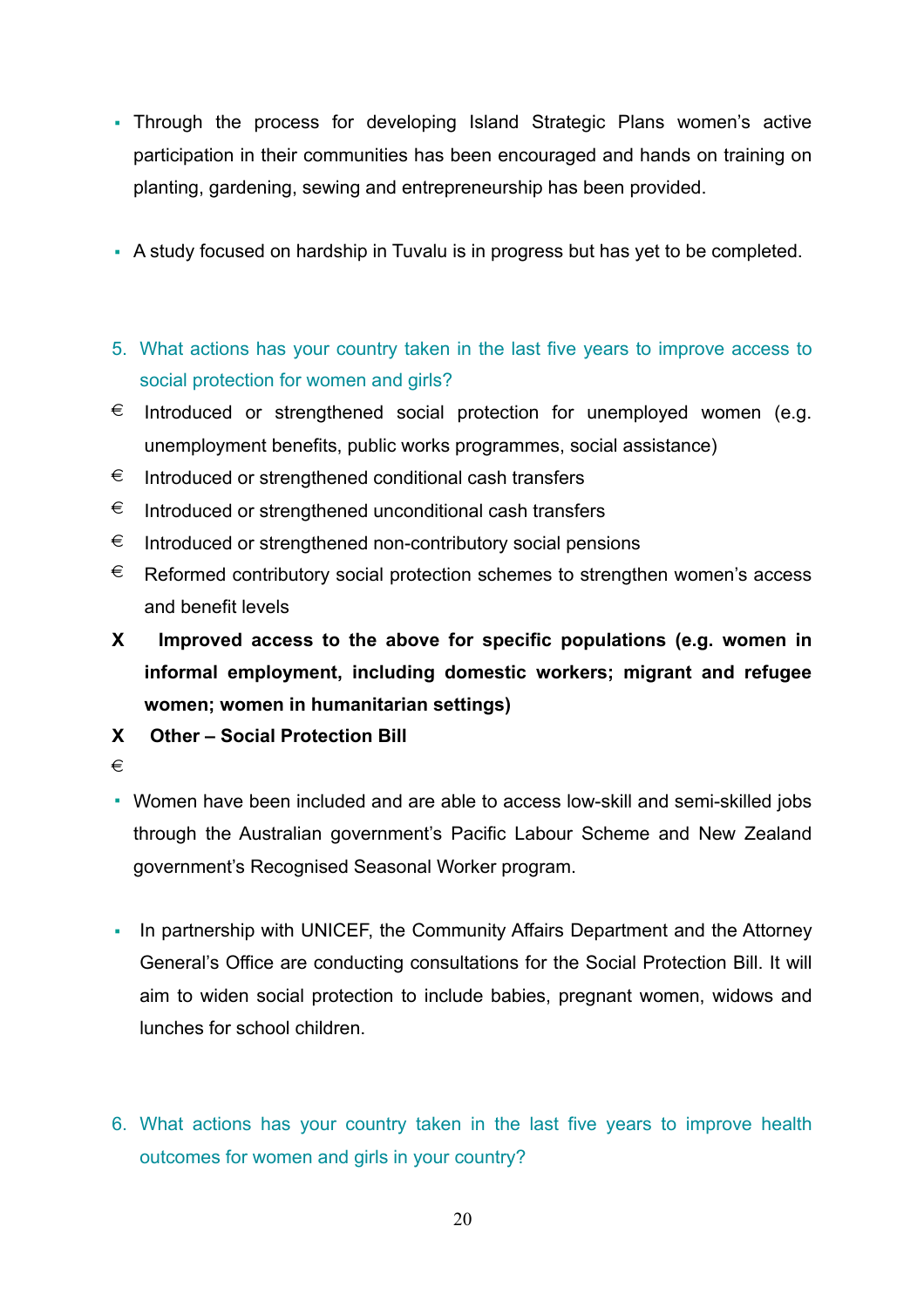- $\epsilon$  Promoted women's access to health services through expansion of universal health coverage or public health services
- **X Expanded specific health services for women and girls, including sexual and reproductive health services, mental, maternal health and HIV services**

**X Undertaken gender-specific public awareness/health promotion campaigns** 

- **X Provided gender-responsiveness training for health service providers**
- **X Strengthened comprehensive sexuality education in schools or through community programmes**
- $\epsilon$  Provided refugee women and girls as well as women and girls in humanitarian settings with access to sexual and reproductive health services
- € Other

€

- The Ministry of Health have expanded the services that they provide to women and children through clinics, they provide sexual and reproductive health services through a dedicated obstetrician-gynaecologist and have nurses based on the outer islands.
- The Ministry of Health have conducted awareness raising workshops for women on health issues that are common to women such as breast and cervical cancer as well as other disease such as diabetes and high blood pressure. They have also conducted training for health workers on women's health and domestic violence.
- Tuvalu Family Health Association (TuFHA) provide sexual and reproductive health services and information for women and youth. TuFHA also conduct comprehensive sexuality education in non-formal education settings for young people in school and other training institutes. TuFHA also aims to get comprehensive sexuality education incorporated into the formal education curriculum. Discussion of gender-based violence is integrated throughout the work the association does.

21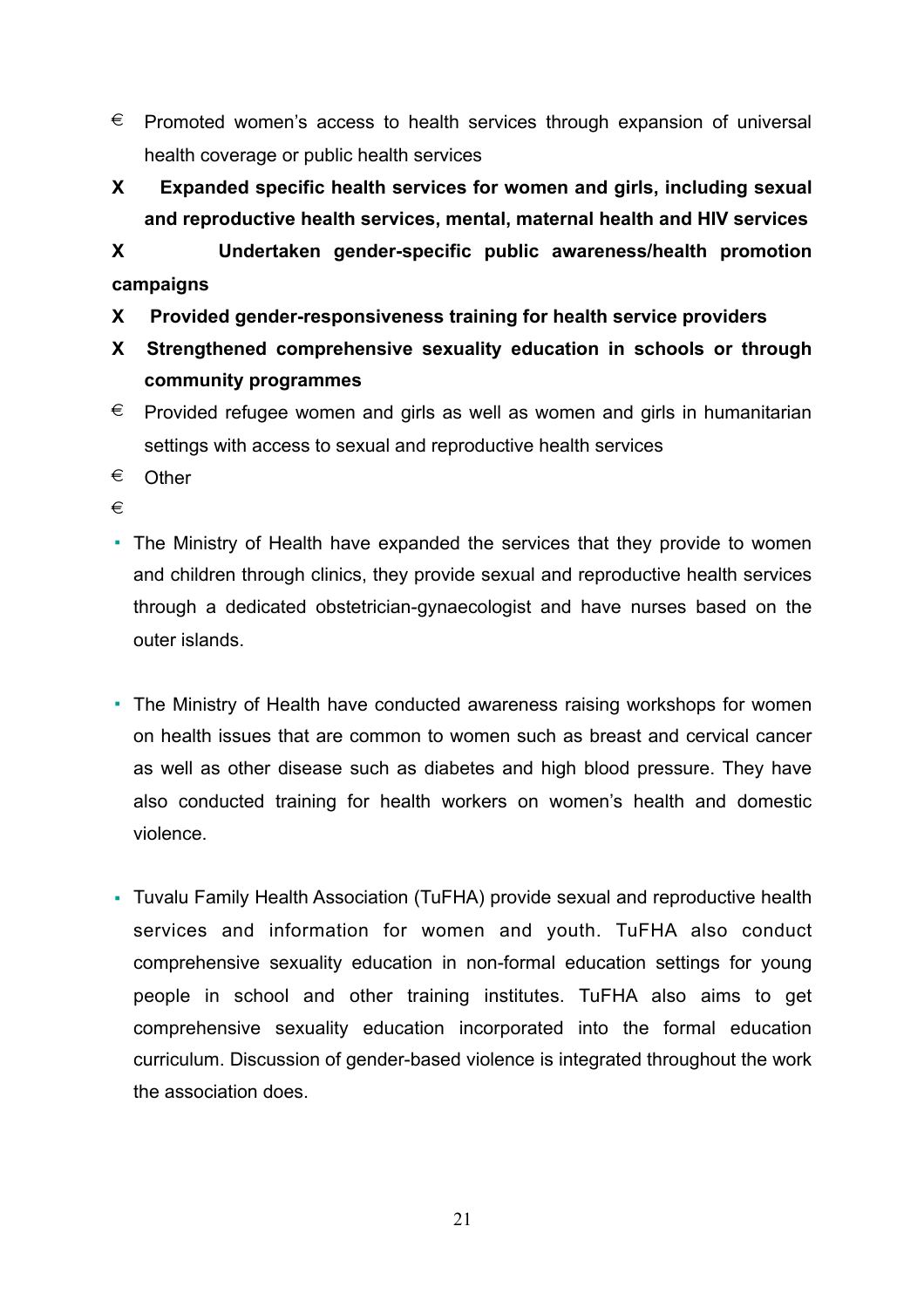- Through support from the Global Fund for HIV, TB and Malaria the Ministry of Health have worked with the TuFHA to reach vulnerable populations to provide counselling, testing and treatment for sexually transmitted infections including HIV.
- 7. What actions has your country taken in the last five years to improve education outcomes and skills for women and girls?
- **X Taken measures to increase girls' access to, retention in and completion of education, technical and vocational education and training (TVET) and skills development programmes**
- € Strengthened educational curricula to increase gender-responsiveness and eliminate bias, at all levels of education
- **X Provided gender equality and human rights training for teachers and other education professionals**
- $\epsilon$  Promoted safe, harassment-free and inclusive educational environments for women and girls
- **X Increased access to skills and training in new and emerging fields, especially STEM (science, technology, engineering and math) and digital fluency and literacy**
- $\epsilon$  Ensured access to safe water and sanitation services and facilitated menstrual hygiene management especially in schools and other education/training settings
- **X Strengthened measures to prevent adolescent pregnancies and to enable adolescent girls to continue their education in the case of pregnancy and/ or motherhood**
- € Other
- As previously noted, efforts have been made to encourage women and girls to be educated and train in fields that have been male dominated such as the fisheries sector.
- Through the Pacific Partnership to End Violence Against Women and Girls program, which is jointly funded by the European Union and the Australian government, the Pacific Community are working to develop and implement a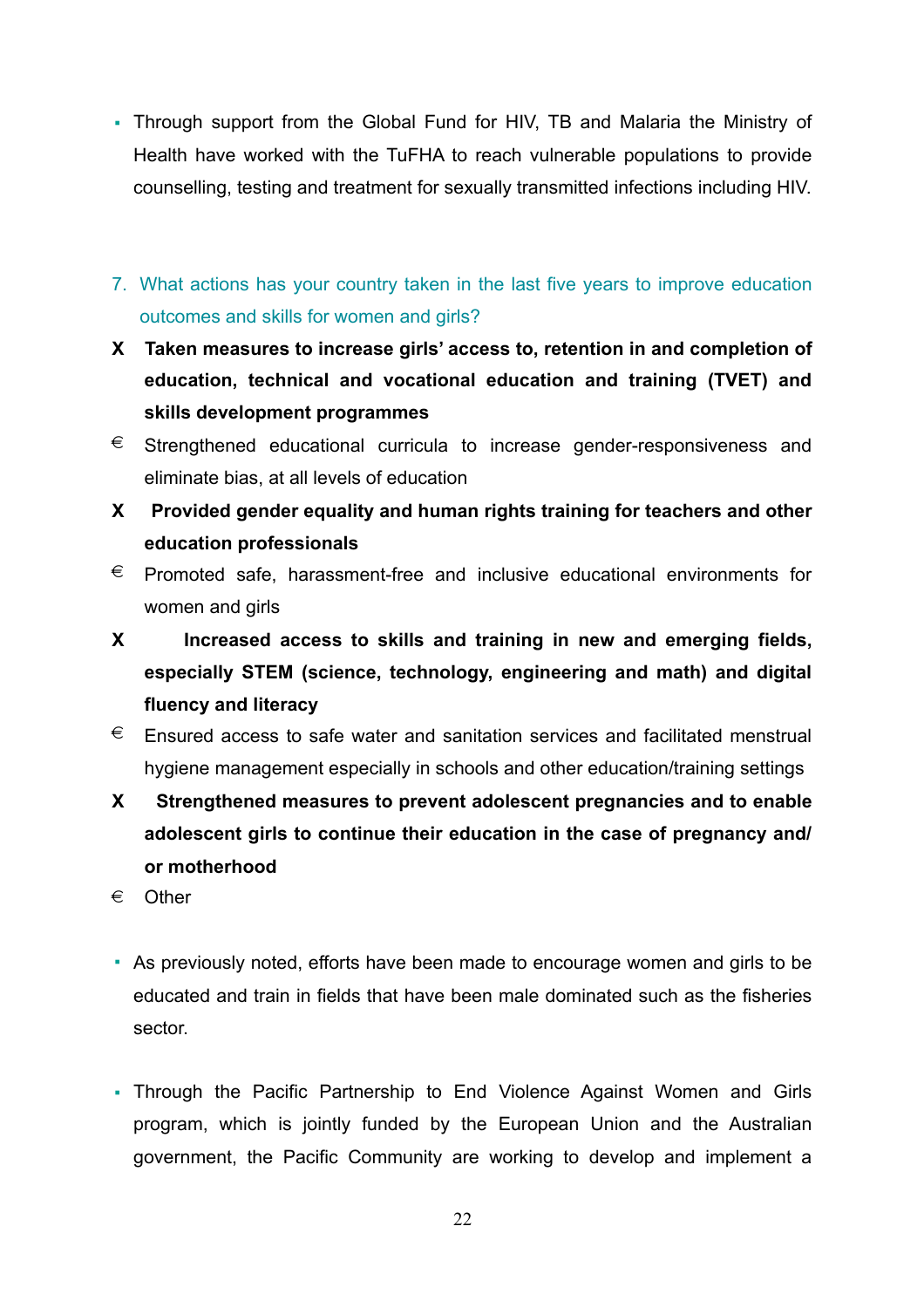project focused on enhancing formal in-school and informal education on gender equality and prevention of violence against women and girls.

- As previously noted, the Gender Affairs Department have worked with the Ministry of Education to change the practices around a policy that had previously expelled pregnant students to amend the policy to allow young mothers to return to school.
- The Tuvalu National Policy for Persons with Disability aims to improve access to education for women and girls with disabilities.

### Freedom from violence, stigma and stereotypes

The Tuvalu Demographic and Health Survey (2007) is the most recent study that documents rates of violence against women in Tuvalu. It notes that 41 per cent of women between the ages of 15-49 have experienced violence by a husband or other intimate partner (Tuvalu Central Statistics Division, SPC and Macro International Inc., 2007).

8. In the last five years, which forms of violence against women and girls, and in which specific contexts or settings, have you prioritized for action?

# **X Intimate partner violence/domestic violence, including sexual violence and marital rape**

- $\epsilon$  Sexual harassment and violence in public places, educational settings and in employment
- € Violence against women and girls facilitated by technology (e.g. cyberviolence, online stalking)
- $\epsilon$  Femicide/Feminicide
- $\epsilon$  Violence against women in politics
- $\epsilon$  Child, early and forced marriages
- $\epsilon$  Female genital mutilation
- $\epsilon$  Other harmful practices
- $\epsilon$  Trafficking in women and girls
- € Other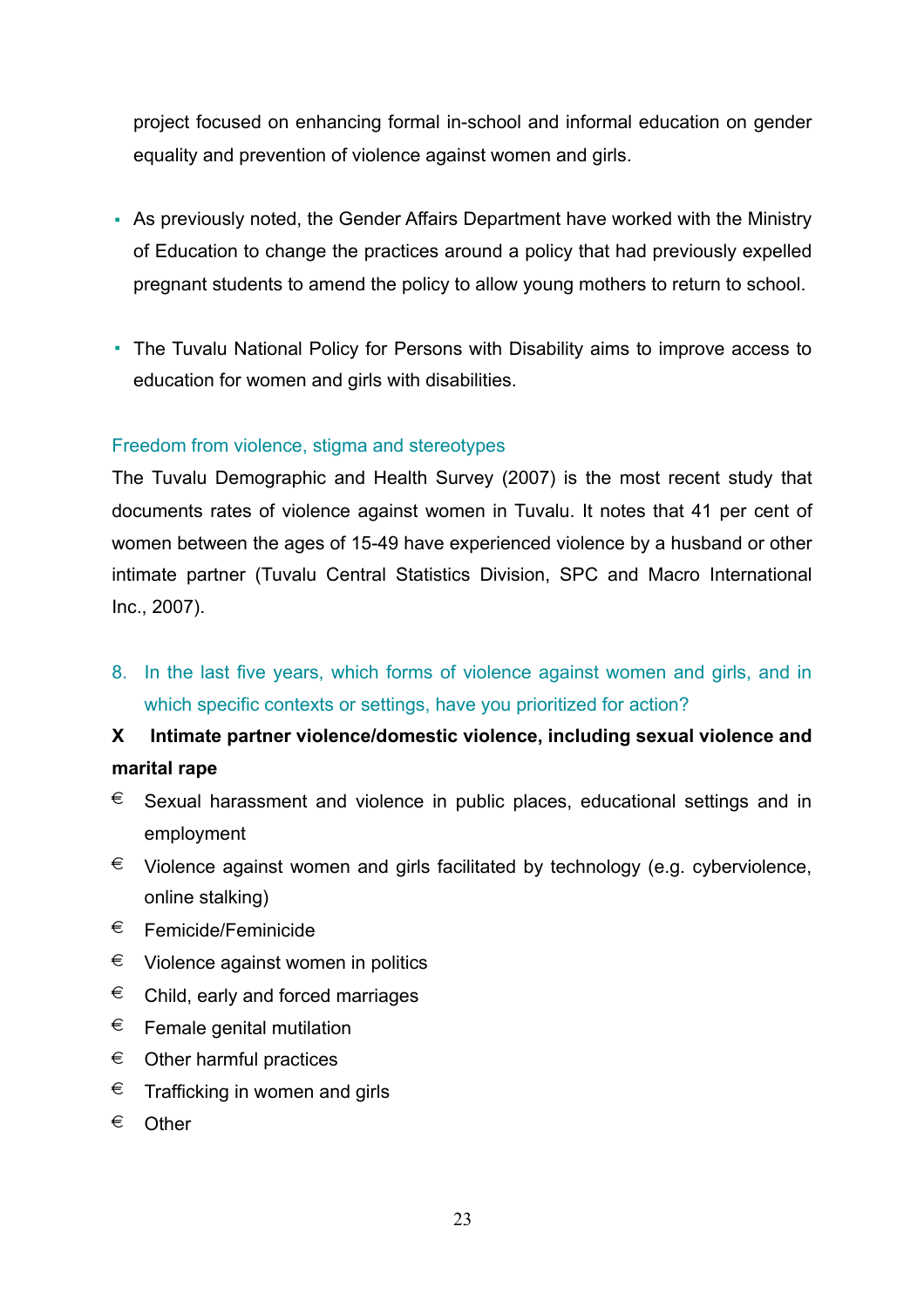- The Family Protection and Domestic Violence Act provides protection from violence within domestic relationships and criminalises behaviours relating to domestic violence, including physical, sexual, verbal, psychological and economic abuse. Setting up the Domestic Violence Unit within the Tuvalu Police Service has assisted women and girls as it provides more accessible support as they are able to walk-in to report or seek assistance from the unit.
- 9. What actions has your country prioritized in the last five years to address violence against women and girls?
- **X Introduced or strengthened violence against women laws, and their enforcement and implementation**
- $\epsilon$  Introduced, updated or expanded national action plans on ending violence against women and girls
- $\epsilon$  Introduced or strengthened measures to increase women's access to justice (e.g. establishment of specialist courts, training for the judiciary and police, protection orders, redress and reparations, including for femicide cases)
- **X Introduced or strengthened services for survivors of violence (e.g. shelters, help lines, dedicated health services, legal, justice service, counselling, housing)**
- **X Introduced or strengthened strategies to prevent violence against women and girls (e.g. in the education sector, in the media, community mobilization, work with men and boys)**
- $\epsilon$  Monitoring and evaluation of impact, including evidence generation and data collection, including regarding particular groups of women and girls
- **X Introduced or strengthened measures for improving the understanding of causes and consequences of violence against women among those responsible for implementing measures on ending violence against women and girls**
- € Other
- Several partners including the Gender Affairs Department, Community Affairs Department, Tuvalu Police Service and CSO have worked to support the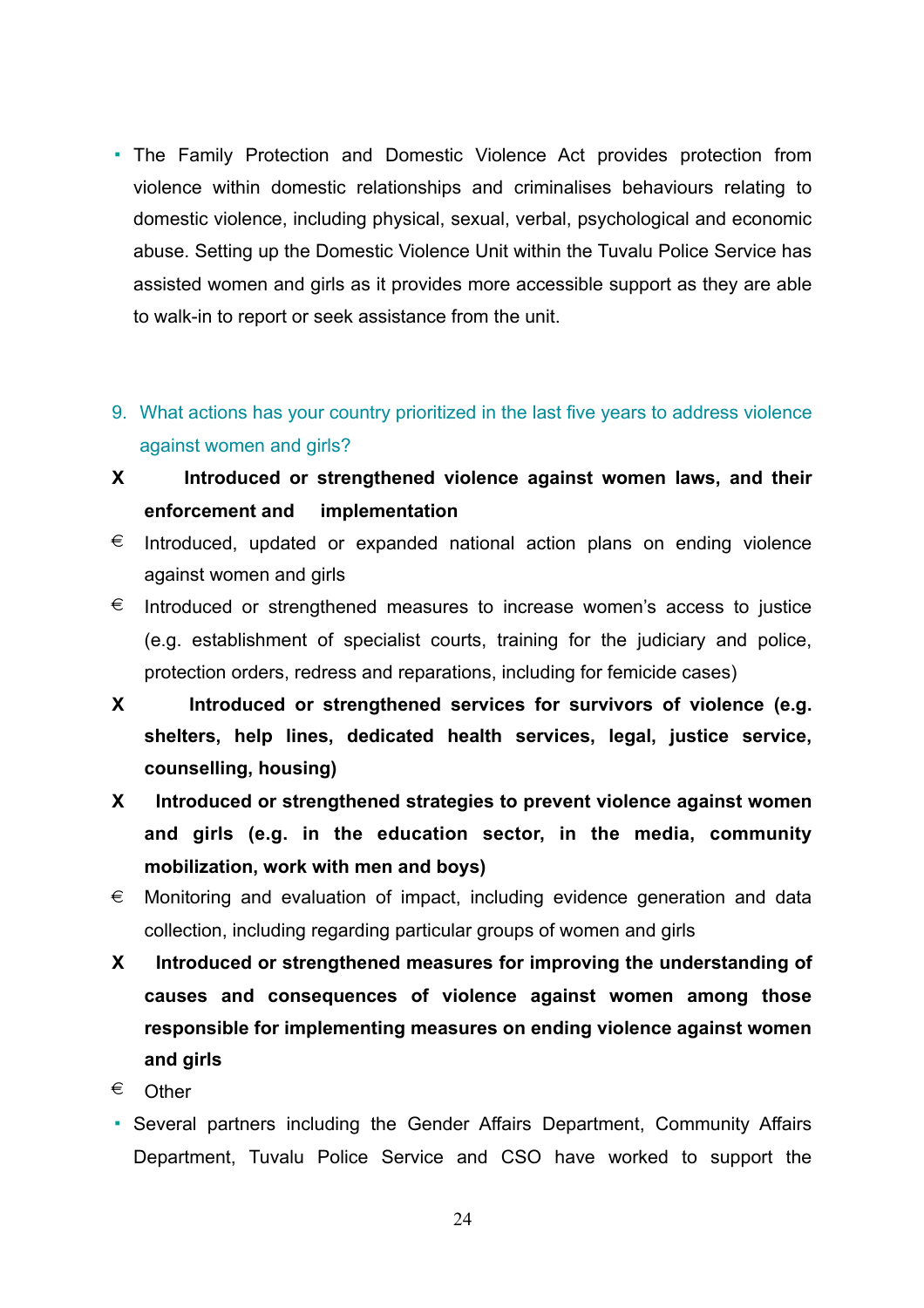implementation of the Family Protection and Domestic Violence Act. They have worked together to increase the public's understanding of the Act including processes and procedures around reporting and to develop referral pathways. The police force have also put in place: a no drop policy; issuing of police orders, and arrest of offenders (Government of Tuvalu, 2018). This work has also included developing and distributing a brochure in Tuvaluan language outlining the services and support available.

- The Family Protection and Domestic Violence Act includes a provision for certified counsellors to provide counselling services for victims. Basic counselling support has been available since the Gender Affairs Unit was established in 1999 but there were no certified counsellors. Through donor assistance activities have been undertaken to support the development of services and support for survivors of gender-based violence. In November 2017 a training was conducted by the Fiji Women's Crisis Centre aimed at establishing a pool of trained women who are sensitive to women and girls disclosing gender-based violence experiences. In 2018 the Fiji Women's Criss Centre also conducted a training focused on male advocates against gender-based violence. In March 2018, Psychosocial Counsellor Adviser was placed within the Ministry of Community Affairs and Rural Development to provide technical assistance to support the development counselling capacity; providing specialist counselling services; promoting interagency collaboration; and developing referral procedures. A short course in counselling was carried out in 2018 by the Australia Pacific Technical College to deliver three units toward a Diploma in Counselling with plans for the complete diploma training to be offered in country. The 20 course participants (13 women and 7 men) selected were already working or volunteering in the social service sector.
- In 2017 the government endorsed the establishment of the Family Protection Fund which is intended to support women and children survivors of domestic violence. An operational policy has been established, to date the fund has been utilised to support two women and their children.

25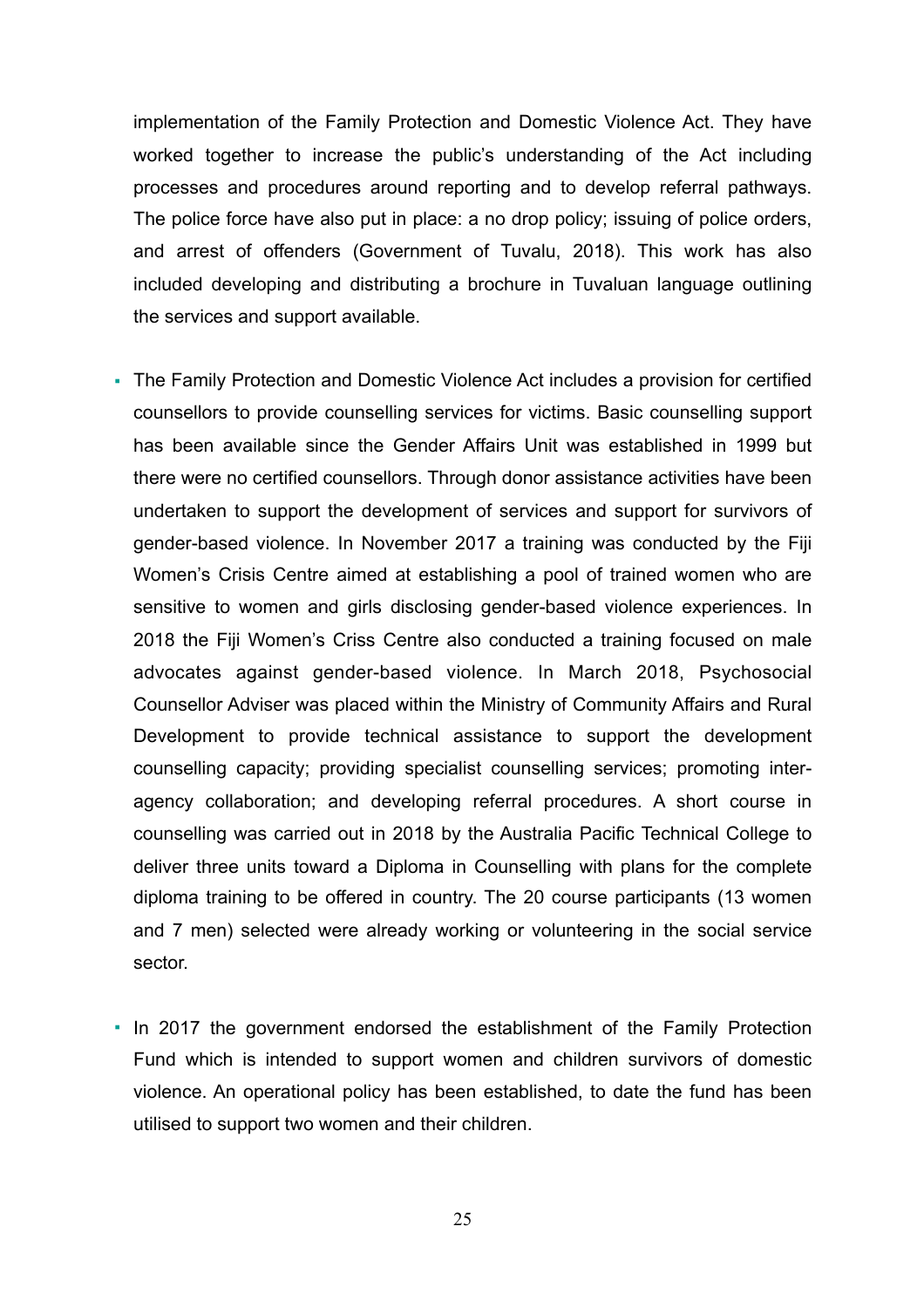# 10.What strategies has your country used in the last five years to prevent violence against women and girls?

- **X Public awareness raising and changing of attitudes and behaviours**
- **X Work in primary and secondary education, including comprehensive sexuality education**
- **X Grassroots and community-level mobilization**
- $\epsilon$  Shifting the representation of women and girls in the media
- **X Working with men and boys**
- **X Perpetrator programmes**
- € Other
- Public awareness raising to prevent violence against women and girls has been conducted by the Gender Affairs Department in co-operation with various partners such as the Tuvalu Police Service, Domestic Violence Unit and the Tuvalu Family Health Association. Awareness raising has also been done in primary and secondary education through the Gender Affairs Department and the Community Affairs Department of the Ministry of Home Affairs and Rural Development.
- Some work has been done with men and boys, including the Male Advocates training that was carried out by the Fiji Women's Crisis Centre and training of seven men to become counsellors with awareness on prevention of violence against women and girls. The EKT Church have also provided support to address and work with perpetrators of violence against women. In 2016 and 2017, the *Kaiga Lasi Fiafia* Committee, comprised of many gender-based violence stakeholders from government, civil society and island communities, implemented a house visit initiative where a small team of personnel led by the president of the committee, members of the Police Service Domestic Violence Unit would visit and talk with perpetrators of violence to improve their understanding of the issue of gender-based violence and the impact to their families and the society. The initiative was noted as being well received by the men visited.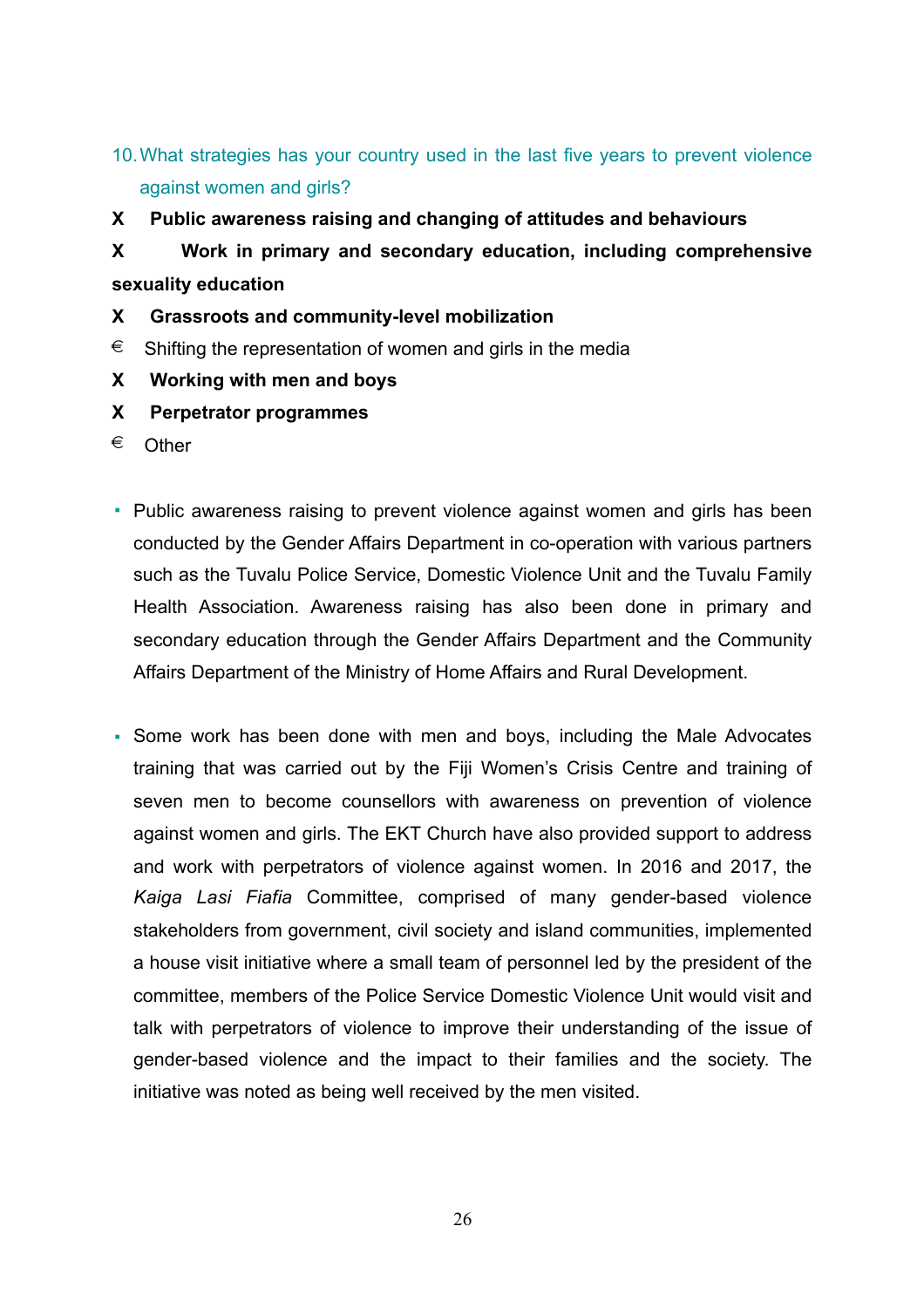- 11. What actions has your country taken in the last five years to prevent and respond to violence against women and girls facilitated by technology (online sexual harassment, online stalking, non-consensual sharing of intimate images)?
- $\epsilon$  Introduced or strengthened legislation and regulatory provisions
- **X Implemented awareness raising initiatives targeting the general public and young women and men in educational settings**
- $\epsilon$  Worked with technology providers to set and adhere to good business practices
- € Other
- The Police Tuvalu Service have conducted awareness with youth groups focused on cyber-crime.
- 12.What actions has your country taken in the last five years to address the portrayal of women and girls, discrimination and/or gender bias in the media?
- $\epsilon$  Enacted, strengthened and enforced legal reforms to combat discrimination and/ or gender bias in the media
- $\epsilon$  Introduced binding regulation for the media, including for advertising
- $\epsilon$  Supported the media industry to develop voluntary codes of conduct
- **X Provided training to media professionals to encourage the creation and use of non-stereotypical, balanced and diverse images of women and girls in the media**
- $\epsilon$  Promoted the participation and leadership of women in the media
- $\epsilon$  Established or strengthened consumer protection services to receive and review complaints about media content or gender-based discrimination/bias in the media
- € Other
- Gender sensitisation training has been conducted by the Gender Affairs Department with media personnel to ensure that they are gender sensitive and utilise a gender lens in their work.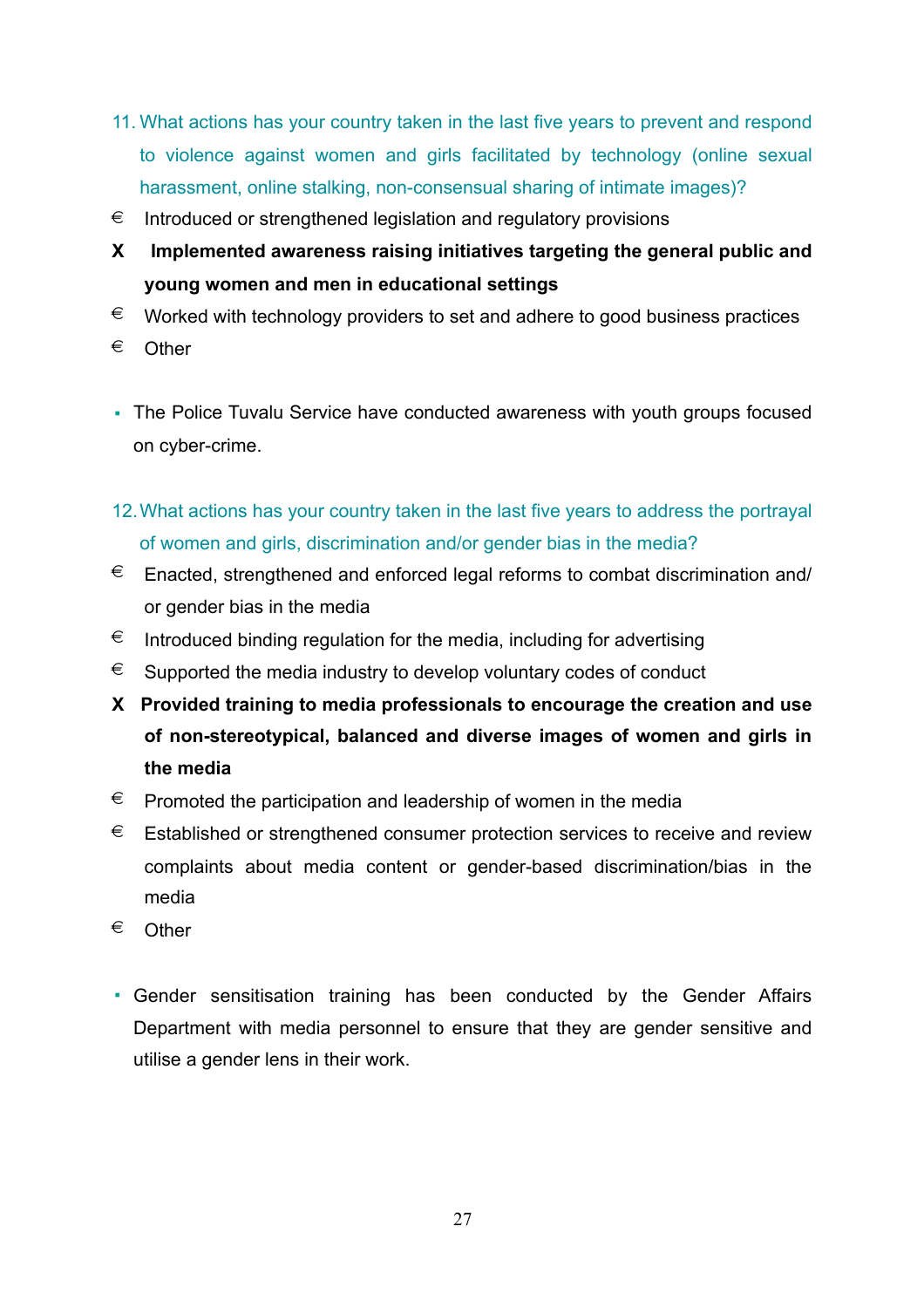- 13.Has your country taken any action in the last five years specifically tailored to address violence against specific groups of women facing multiple forms of discrimination?
- Limited action has been taken in this area, however Fusi Alofa Association have undertaken advocacy on the elimination of violence against women and girls as under the Convention on the Rights of Persons with Disabilities which was ratified by Tuvalu in 2013.

### Participation, accountability and gender-responsive institutions

Tuvalu has only one woman within it's 15-member Parliament. Since independence in 1978 three women have been elected meaning that there has only ever been one or no women in parliament. In the most recent 2015 general election, a total of 29 candidates stood for elections of which three were women, making up only 10 per cent of the ballot (UNDP, 2019). At the local government level each island has it's own *falekaupule*, which functions as the traditional meeting house and decisionmaking entity for the *kaupule* (local government or island council) (SPC, 2013). Notably women are better represented within government, they make up 46 per cent of senior management, but only 32 per cent of the highest levels of senior management (Gender Affairs Department, 2018).

- 14.What actions and measures has your country taken in the last five years to promote women's participation in public life and decision-making?
- **X Reformed constitution, laws and regulations that promote women's participation in politics, especially at decision-making level, including electoral system reform, adoption of temporary special measures, such as quotas, reserved seats, benchmarks and targets**
- **X Implemented capacity building, skills development and other measures**
- **X Encouraged the participation of minority and young women, including through sensitization and mentorship programmes**
- **X Provided opportunities for mentorship, training in leadership, decisionmaking, public speaking, self-assertion, political campaigning**

28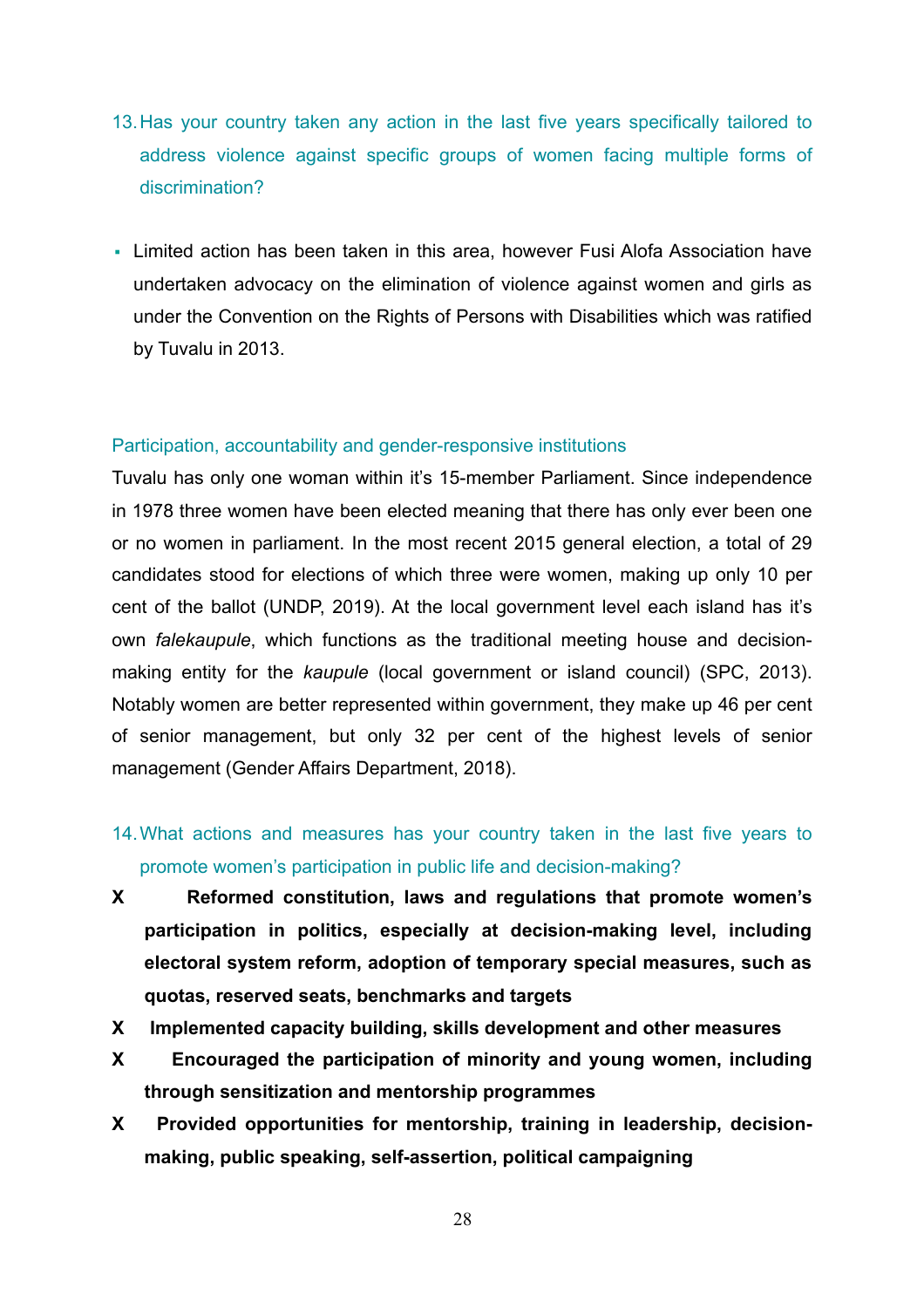**X** Taken measures to prevent, investigate, prosecute and punish violence against women in politics

- $\epsilon$  Collected and analyzed data on women's political participation, including in appointed and elected positions
- € Other
- Several activities have been conducted by government and UNDP to support and train women in politics. In 2016, a practice parliament for women was held. In 2017, women from Funafuti and the outer islands and a women with a disability participated in a leadership and good governance training. More recently in 2018, 20 women from Funafuti and the outer islands participated in a five-day capacity building workshop jointly conducted by Gender Affairs Department and UNDP that aimed to increase the interest and the level of participation of women in the upcoming general and local elections in 2019.
- During the 2018-2019 review of constitution the Gender Affairs Department lobbied to reform the constitution and provided a strategy paper to Constitutional Review Committee on constitutional changes that were needed in order to make the constitution compliant with CEDAW. Specifically, changes were recommended to include gender and disability as grounds for non-discrimination as per section 27 of the constitution which would make it compliant with both Convention on the Elimination of all forms of Discrimination against Women and the Convention on the Rights of Persons with Disabilities (Government of Tuvalu, 2018).<sup>[3](#page-28-0)</sup> However, there efforts were unsuccessful in reforming the constitution.
- <span id="page-28-1"></span>▪ Recently, the Gender Affairs Department reported that at local government level, more women have been elected into the *falekaupule*. There was an increase from 6 per cent in 2016 to 10 per cent in 2018. They report anecdotal evidence that there is more acceptance for female *kaupule* members to become presidents of the *falekaupule*, noting that there have been two islands with women *kaupule*  presidents since 2016.

<span id="page-28-0"></span> $3$ The Government of Tuvalu recognises that while sex is already a basis for non-discrimination under section 11, there is growing international recognition that gender is distinct from sex (Government of Tuvalu, 2018).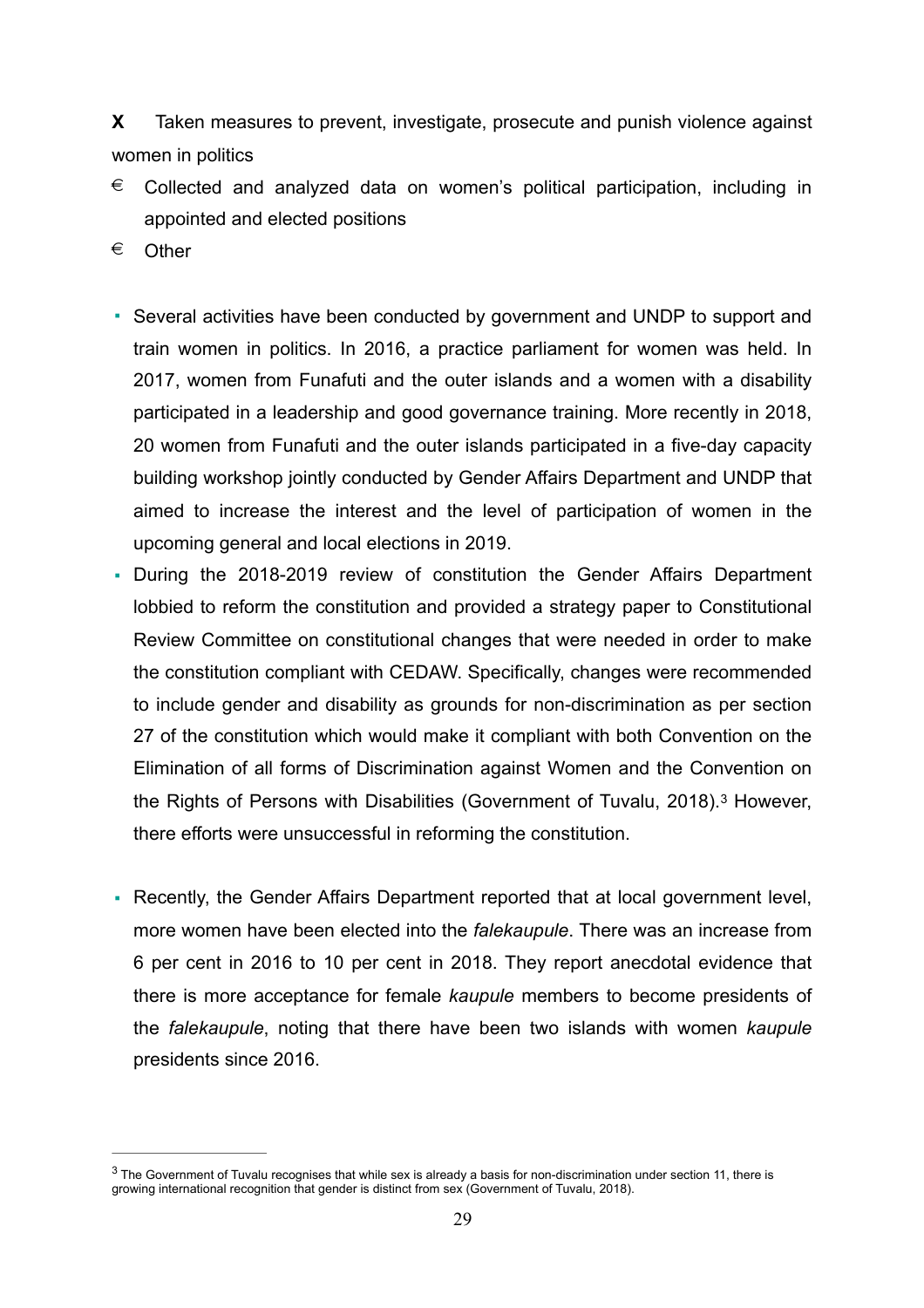▪ Women with disabilities have been included as board members in CSO. Both Fusi Alofa Association which is the national people with disabilities organisation and Tuvalu Association of Non-government Organisations (TANGO) the national NGO umbrella organisation have women with disabilities on their board.

## Case study 2: Working toward advancing women's leadership roles through temporary special measures (TSM)

As is the case for most Pacific Island countries and many countries around the world, notable challenges remain with the advancement of women in leadership and decision-making roles at the parliamentary and local government levels. Within the National Strategy for Sustainable Development 2016-2020 it is stated that the Gender Affairs Department should "*pursue amending the Falekaupule Act to emphasise woman's affairs in local government, and enshrine more political participation of women at the national level by having a special allocation of two extra seats in Parliament under Temporary Special Measures*" (Government of Tuvalu, 2016, p. 25). At the same time this is a challenge as according to tradition men are viewed as being in charge of decision-making at this level and women are discouraged from participating as their role is viewed as running the household and raising children (Molotii, Baker & Corbett, 2014; SPC, 2013). Island councils or *falekaupule* tend to be male dominated and viewed as "*a bastion of culture and tradition*," and women *falekaupule* "*representatives feel that important development initiatives that might benefit women — particularly those that relate to households are overlooked or ignored by their male colleagues who prefer different projects, such as those relating to infrastructure*" (Molotii, Baker & Corbett, 2014, p. 1).

Women's political participation has been a matter of discussion for many years and Temporary Special Measures have been widely discussed over the past five years. Molotii, Baker & Corbett (2014), note that increasing women's representation at the national level is a more viable then at the island council level and present three different TSM options. In 2016, the Gender Affairs Department carried out a national awareness campaign on the National Gender Policy which included discussions on TSM, it covered all of the islands of Tuvalu. The Gender Affairs Department and Attorney General's Office produced a TSM options paper that recommends the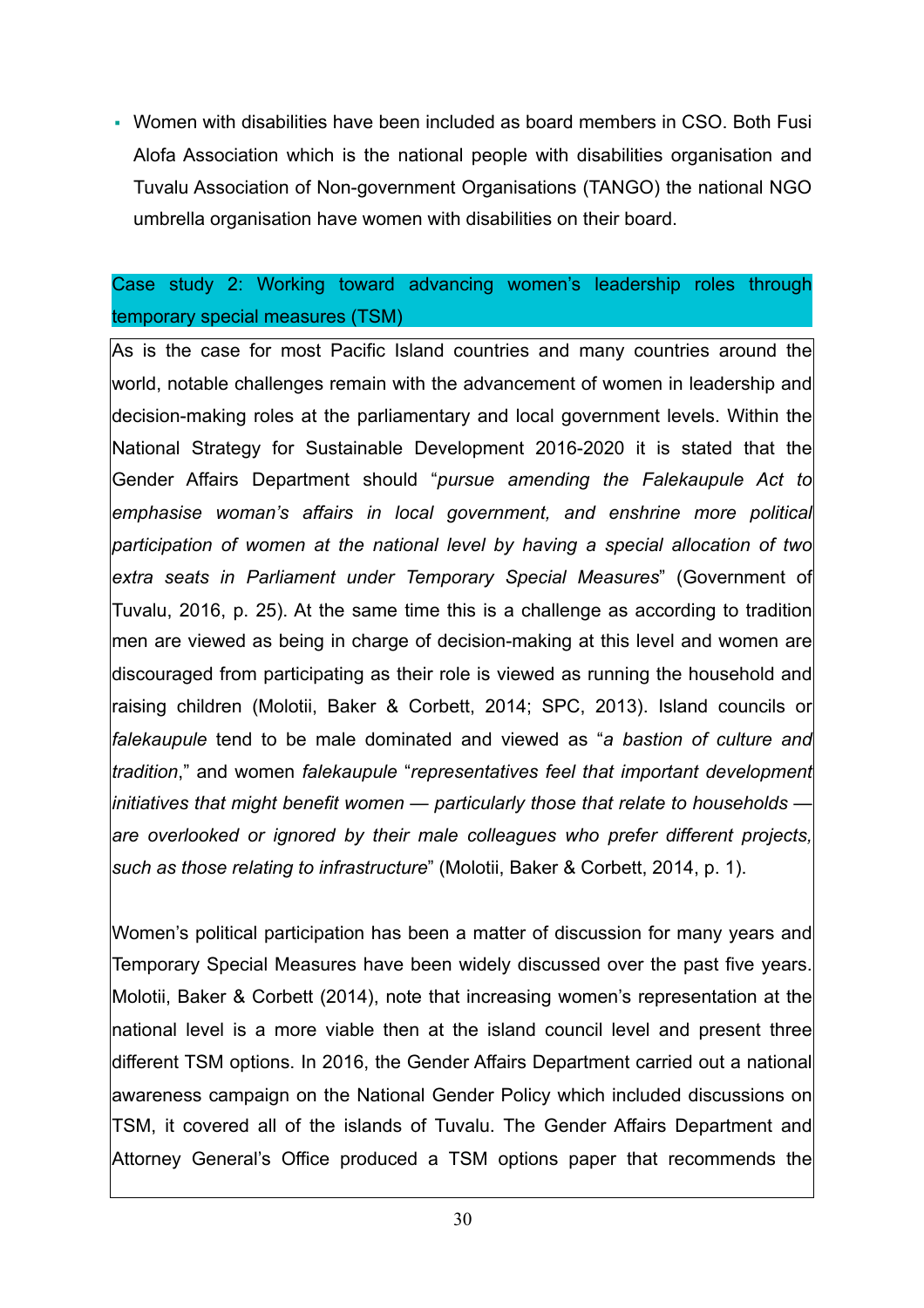creation of two extra seats in parliament for women. However, during the constitution review in 2018-2019 the issue of TSMs was not advanced and it remains as an ongoing challenge for the advancement of gender equality.

- 15.What actions has your country taken in the last five years to increase women's access to expression and participation in decision-making in the media, including through information and communication technologies (ICT)?
- $\epsilon$  Strengthened the provision of formal and technical vocational education and training (TVET) in media and ICTs, including in areas of management and leadership
- $\epsilon$  Taken measures to enhance access, affordability and use of ICTs for women and girls (e.g. free wifi hubs, community technology centers)
- $\epsilon$  Introduced regulations to advance equal pay, retention and career advancement of women within the media and ICT field
- $\epsilon$  Collaborated with employers in the media and ICT field to improve internal policies and hiring practices on a voluntary basis
- € Provided support to women's media networks and organizations
- € Other
- No actions were noted.
- 16.Do you track the proportion of the national budget that is invested in the promotion of gender equality and the empowerment of women (genderresponsive budgeting)?
- No. The Gender Affairs Department report that this is one area where they are lacking both capacity and resourcing to undertake this work.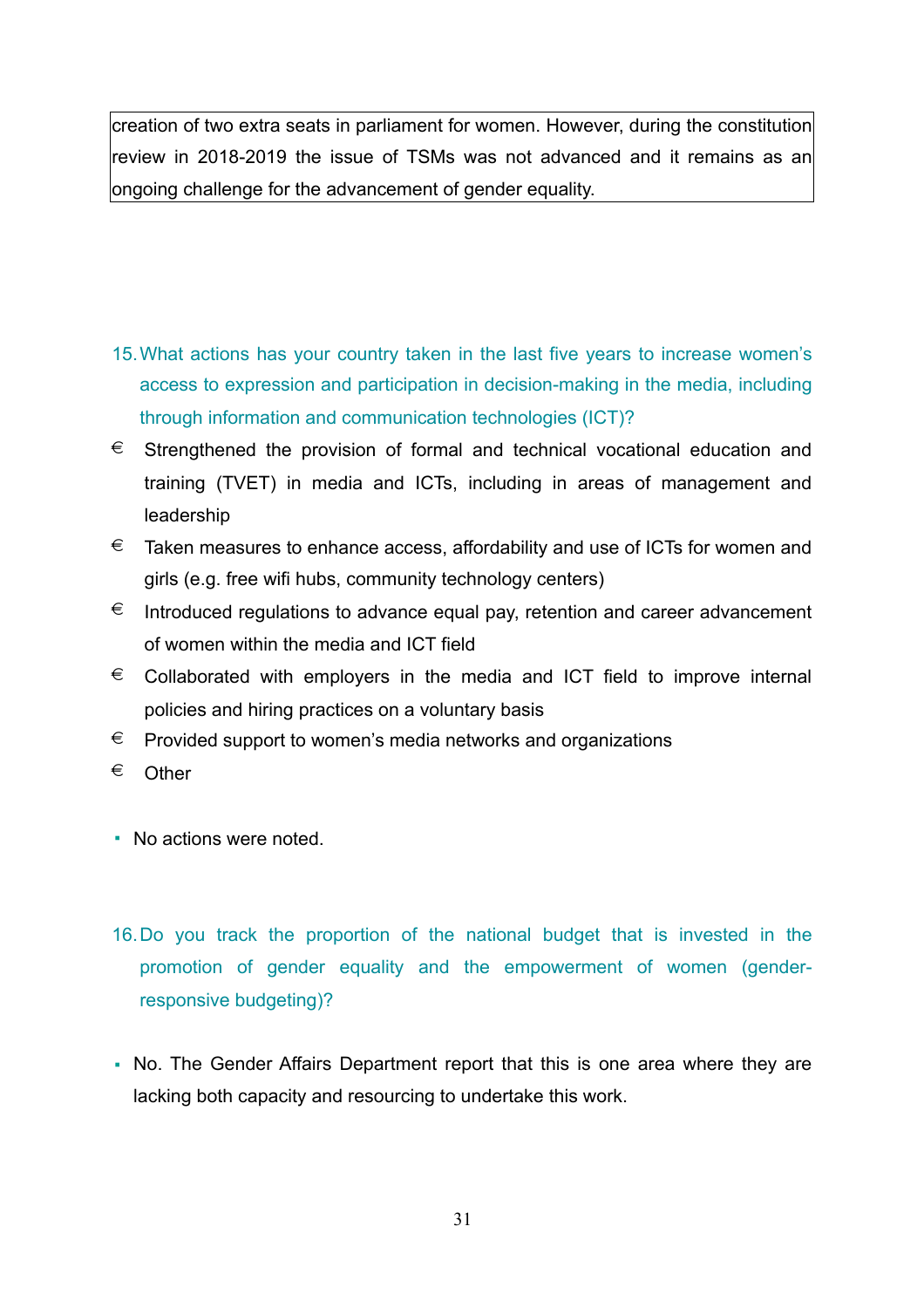- 17.As a donor country, does your country track the proportion of official development assistance (ODA) that is invested in the promotion of gender equality and the empowerment of women (gender-responsive budgeting)?
- Not applicable as Tuvalu is not a donor country.
- 18.Does your country have a valid national strategy or action plan for gender equality?
- Yes. *Te Kakeega III* is the third iteration of the National Strategy for Sustainable Development 2016 to 2020. It covers 13 national priorities, most are based on the Sustainable Development Goals (SDG). SDG 5 is covered under priority 4 under Health and Social Development gender is included in section 4.16.
- The Tuvalu National Gender Policy 2014-2019 is the guiding framework to operationalise Government's commitment to gender equality and women's empowerment in Tuvalu. The policy states that, the priority outcomes are sought over the next 5 years of this plan (2014–2019):
	- 1. Increase capacity within all sectors of Government to address key issues of concern in achieving gender equality and women's empowerment within each sector;
	- 2. Reflect Government commitments to gender equality and women's empowerment in legislation and in sector policies affecting government and civil society;
	- 3. Create an enabling environment for the full participation of women in economic development;
	- 4. Take measures to ensure women's and men's equal access and full participation in decision-making as a means of enhancing leadership and governance at all levels;
	- 5. Eliminate all forms of violence against women.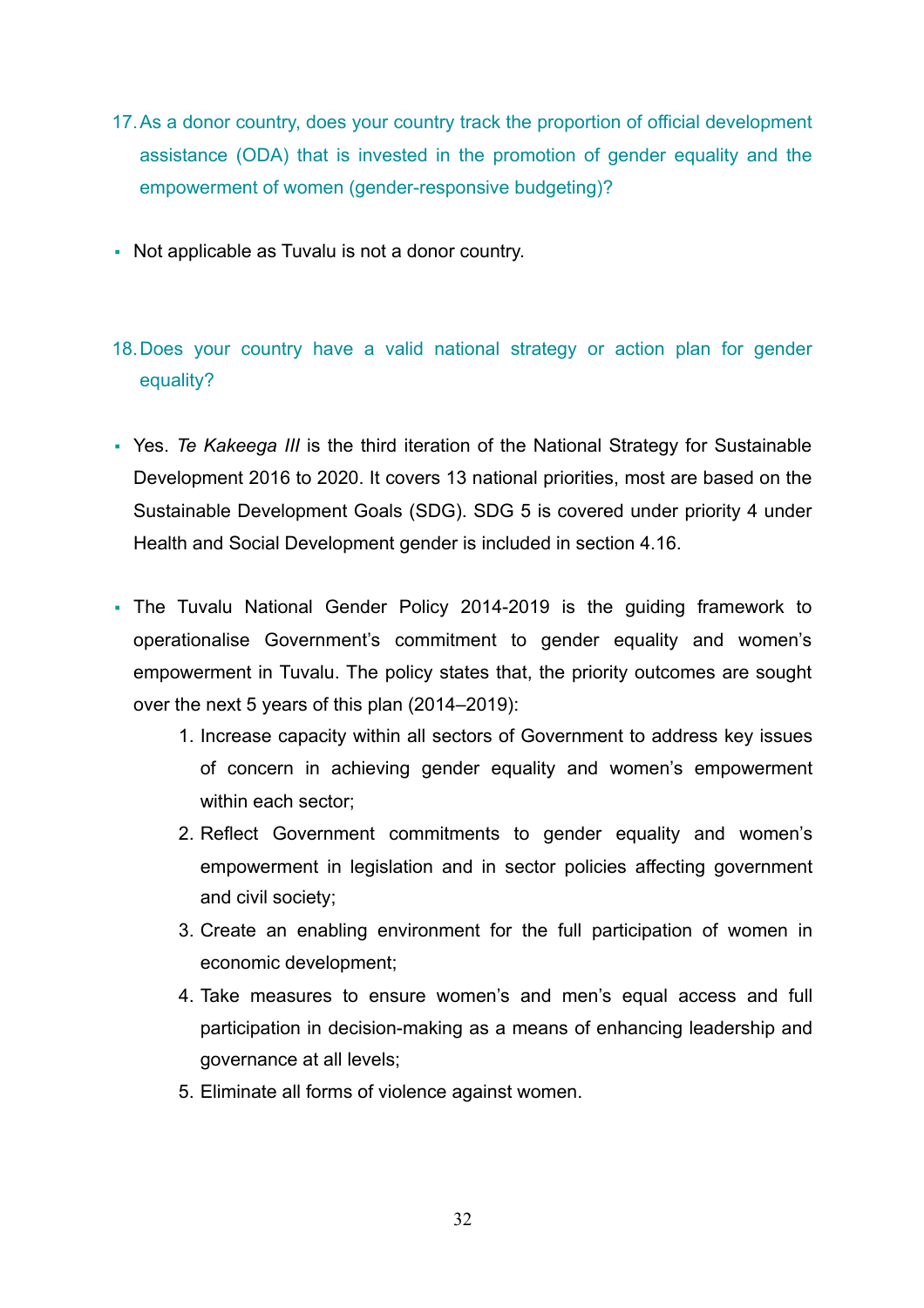- The National Gender Policy and National Sustainable Development Plan have not been costed and limited resources are allocated in the current government budget. In the 2018 budget, the Gender Affairs Departmental budget received a slight increase and a one-off payment of \$50,000 AUD to support the Family Protection Fund.
- 19.Does your country have an action plan and timeline for implementation of the recommendations of the Committee on the Elimination of Discrimination against Women (if a State party), or of the recommendations of the Universal Periodic Review or other United Nations human rights mechanisms that address gender inequality/discrimination against women?
- No, there is no action plan or timeline for implementation of the recommendations of the Committee on the Elimination of Discrimination against Women (CEDAW) or the Universal Periodic Review (UPR). Tuvalu presented it's CEDAW combined third and fourth periodic reports in 2012 and its second Universal Periodic Review report in 2018.

### 20.Is there a national human rights institution in your country?

▪ In 2017 government passed National Human Rights Institution Act and the Leadership Code Amendment Act to establish a National Human Rights Institution with support from the Regional Rights Resource Team (RRRT) of the Pacific Community. The National Human Rights Institution is independent of government and was established within the Ombudsman Office, giving it the dual mandate of good governance and human rights. The work of the institution is focused on promoting the human rights mandate, for example to provide information for women and girls to seek support if they face discrimination or domestic violence. They also aim to monitor the performance of government against it's international human rights obligations and commitments. Yet, the office is under resourced in terms of human resources and funding. There are plans to bring on board a Human Rights Commissioner and a Communication and Education Officer in the year 2020 to increase their capacity to meet their mandate. There is also a Tuvalu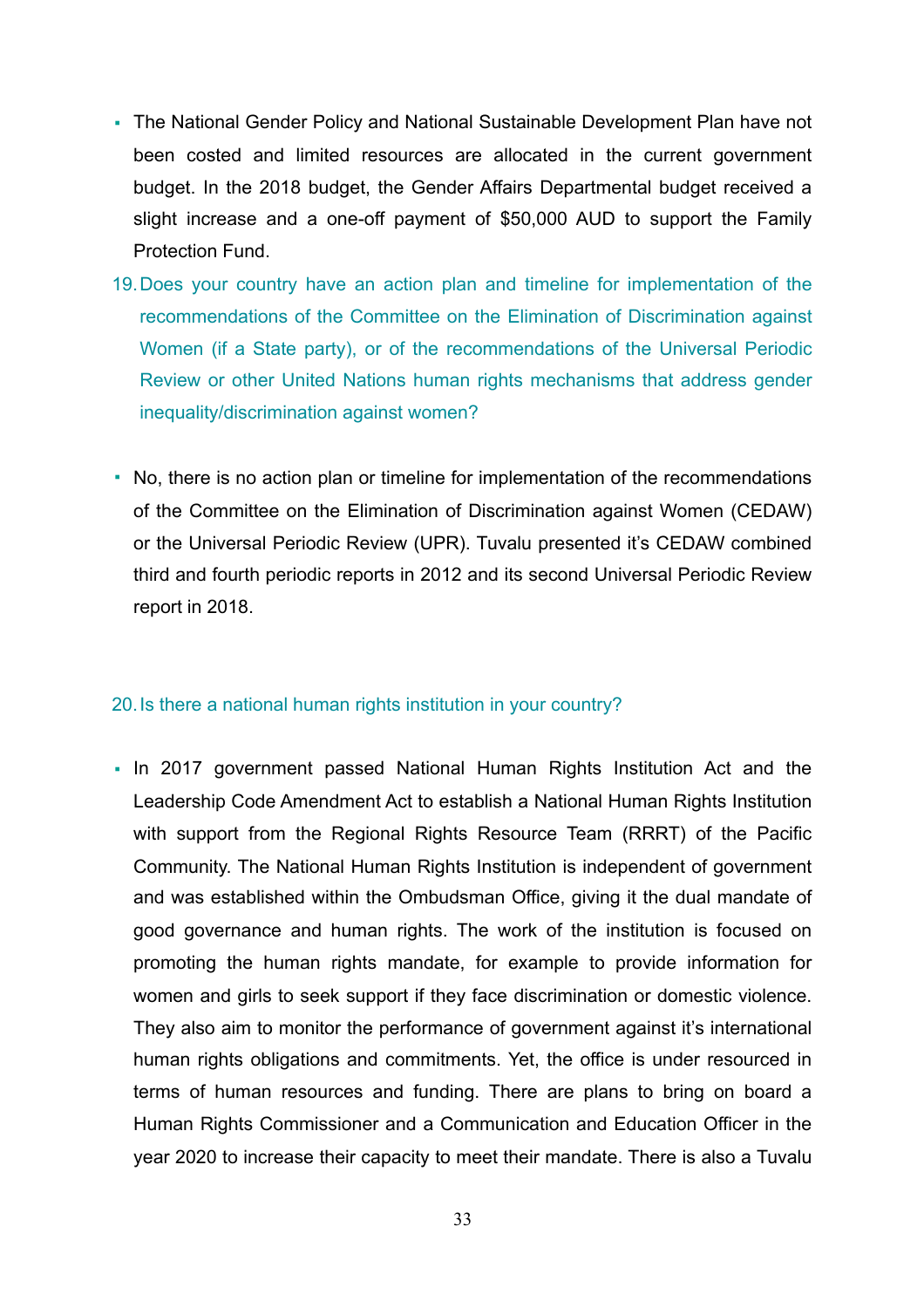Human Rights National Action Plan 2016–2020 that includes a focus on women's rights.

### Peaceful and inclusive societies

- 21.What actions has your country taken in the last five years to build and sustain peace, promote peaceful and inclusive societies for sustainable development and implement the women, peace and security agenda?
- $\epsilon$  Adopted and/or implemented a National Action Plan on women, peace and security
- $\epsilon$  Integrated women, peace and security commitments into key national and interministerial policy, planning and monitoring frameworks
- $\epsilon$  Used communication strategies, including social media, to increase awareness of the women, peace and security agenda
- $\epsilon$  Increased budgetary allocations for the implementation of the women, peace and security agenda
- $\epsilon$  Taken steps to reduce excessive military expenditures and/or control the availability of armaments
- $\epsilon$  Re-allocated funds from military spending to social and economic development, including for gender equality and the empowerment of women
- $\epsilon$  Supported inclusive and gender-sensitive conflict analysis, early warning and prevention mechanisms
- € Other
- No actions were noted.
- 22.What actions has your country taken in the last five years to increase the leadership, representation and participation of women in conflict prevention, resolution, peacebuilding, humanitarian action and crisis response, at decisionmaking levels in situations of armed and other conflicts, and in fragile or crisis settings?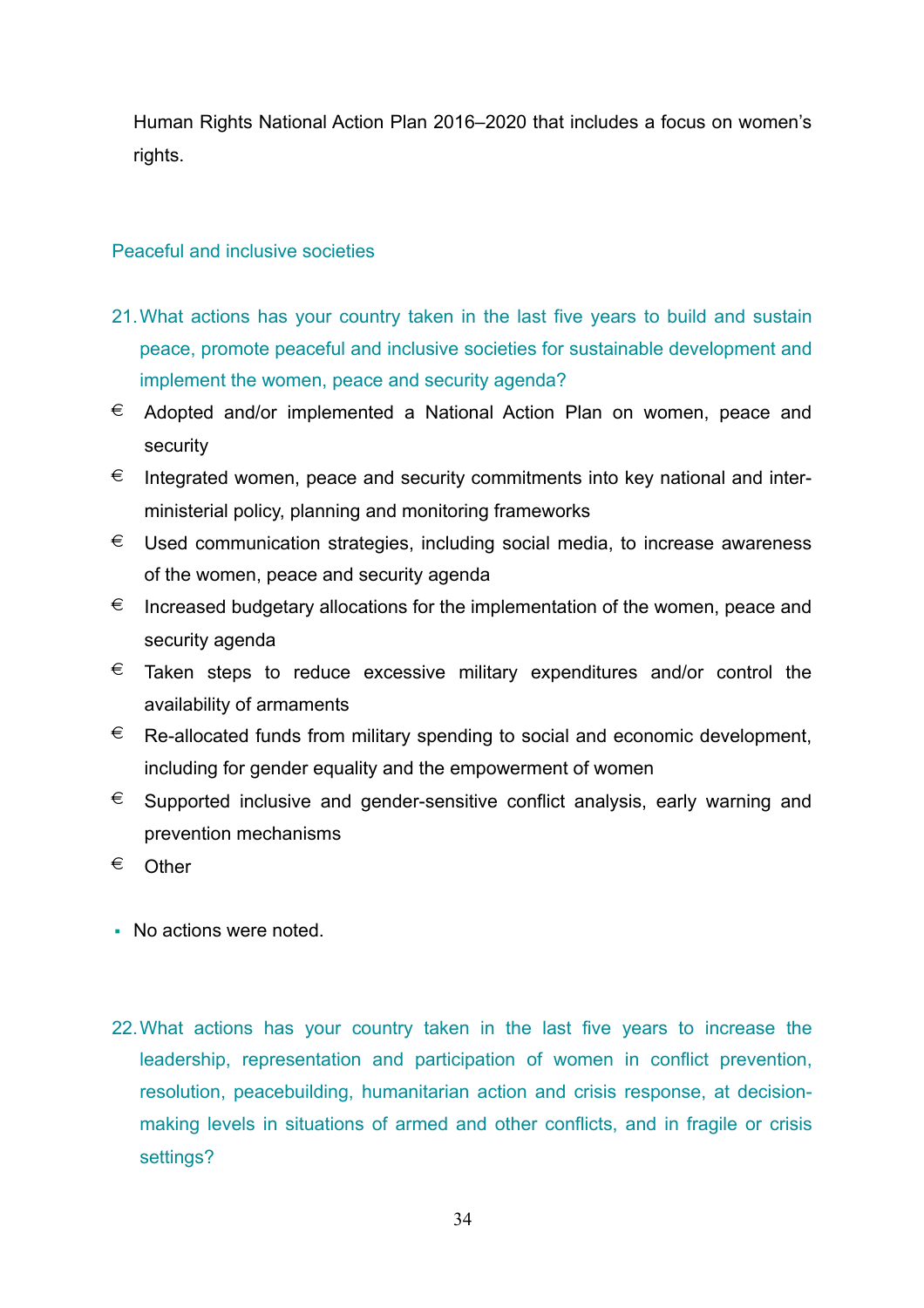- $\epsilon$  Promoted and supported women's meaningful participation in peace processes and the implementation of peace agreements
- $\epsilon$  Promoted equal participation of women in humanitarian and crisis response activities at all levels, particularly at the decision-making level
- $\epsilon$  Integrated a gender perspective in the prevention and resolution of armed or other conflict
- $\epsilon$  Integrated a gender perspective in humanitarian action and crisis response
- $\epsilon$  Protected civil society spaces and women's human rights defenders
- € Other

Tuvalu has done a lot in the above, although some of the areas like armed conflicts do not necessary apply. Every other area are covered under the gender mainstreaming and human rights based approach that is widely and commonly used in Tuvalu.

- 23.What actions has your country taken in the last five years to enhance judicial and non-judicial accountability for violations of international humanitarian law and violations of the human rights of women and girls in situations of armed and other conflicts or humanitarian action and crisis response?
- $\epsilon$  Implemented legal and policy reform to redress and prevent violations of the rights of women and girls
- $\epsilon$  Strengthened institutional capacities, including of the justice system and transitional justice mechanisms as applicable, during conflict and crisis response
- $\epsilon$  Strengthened capacity of security sector institutions on human rights and prevention of sexual and gender-based violence and sexual exploitation and abuse
- $\epsilon$  Increased access of conflict-affected, refugee or displaced women to violence prevention and protection services
- $\epsilon$  Taken measures to combat illicit arms trafficking
- $\epsilon$  Taken measures to combat the production, use of and trafficking in illicit drugs
- $\epsilon$  Taken measures to combat trafficking in women and children
- € Other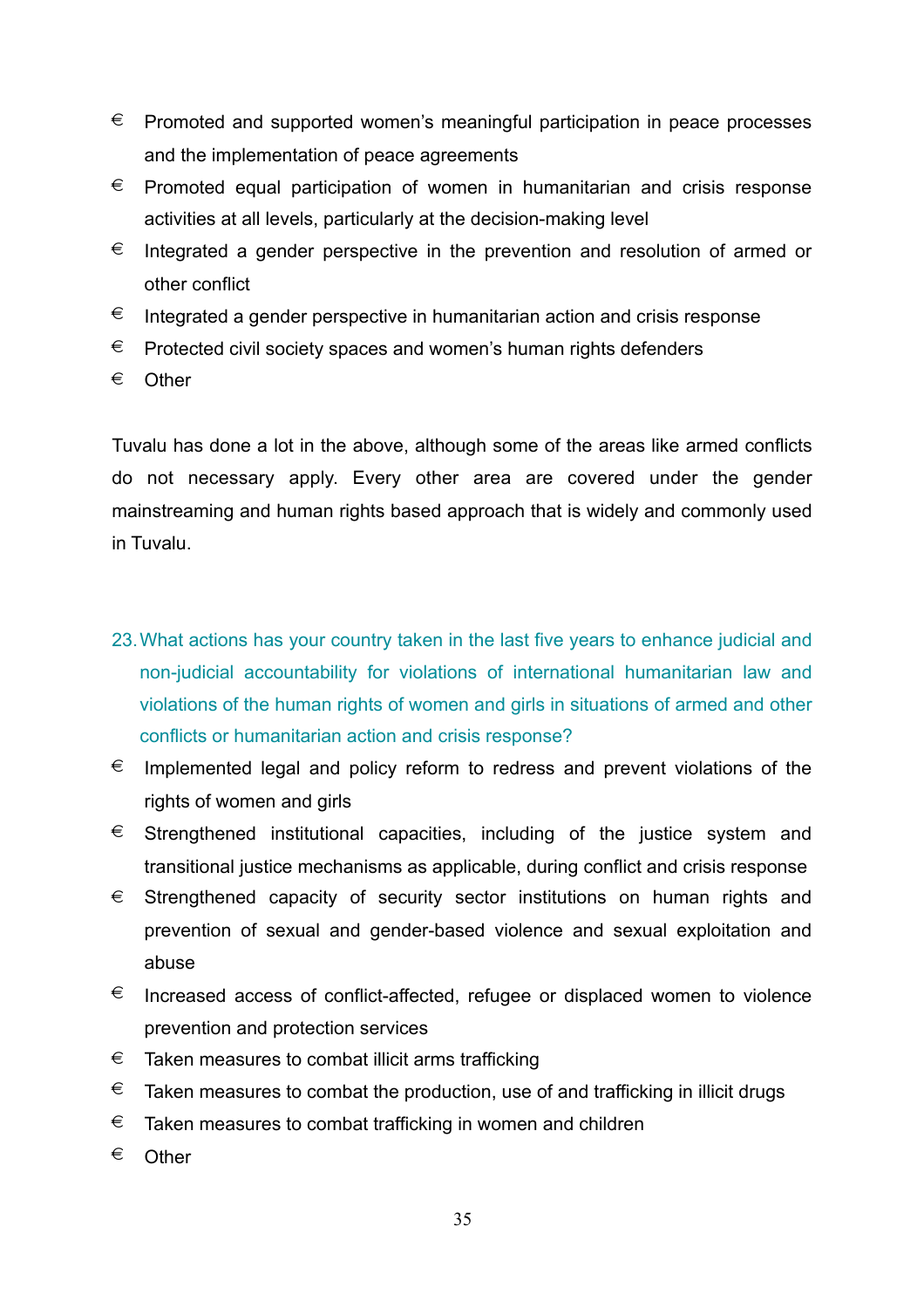- Actions were taken in areas applicable to Tuvalu such as having a Family Protection Law to protect families especially women and girls from violence in various forms. Constant trainings and awareness raising on other related issues such as trafficking and use of drugs are on going even though it is not knwon to be happening in Tuvalu at the moment.
- 24.What actions has your country taken in the last five years to eliminate discrimination against and violations of the rights of the girl child?
- $\epsilon$  Taken measures to combat negative social norms and practices and increased awareness of the needs and potential of girl children

**X Strengthened girls' access to quality education, skills development and training** 

- $\epsilon$  Tackled disadvantages in health outcomes due to malnutrition, early childbearing (e.g. anemia) and exposure to HIV/AIDS and other sexually transmitted diseases
- $\epsilon$  Implemented policies and programmes to reduce and eradicate child, early and forced marriage
- $\epsilon$  Implemented policies and programmes to eliminate violence against girls, including physical and sexual violence and harmful practices
- $\epsilon$  Implemented policies and programmes to eradicate child labour and excessive levels of unpaid care and domestic work undertaken by girl children
- € Promoted girls' awareness of and participation in social, economic and political life
- € Other
- As previously noted, measures have been taken to change practices to allow teenage mothers to continue their education.

### Environmental conservation, protection and rehabilitation

Climate change is the first strategic area of the National Sustainable Development Plan 2016-2020 as it poses a serious threat to Tuvalu's security and survival. The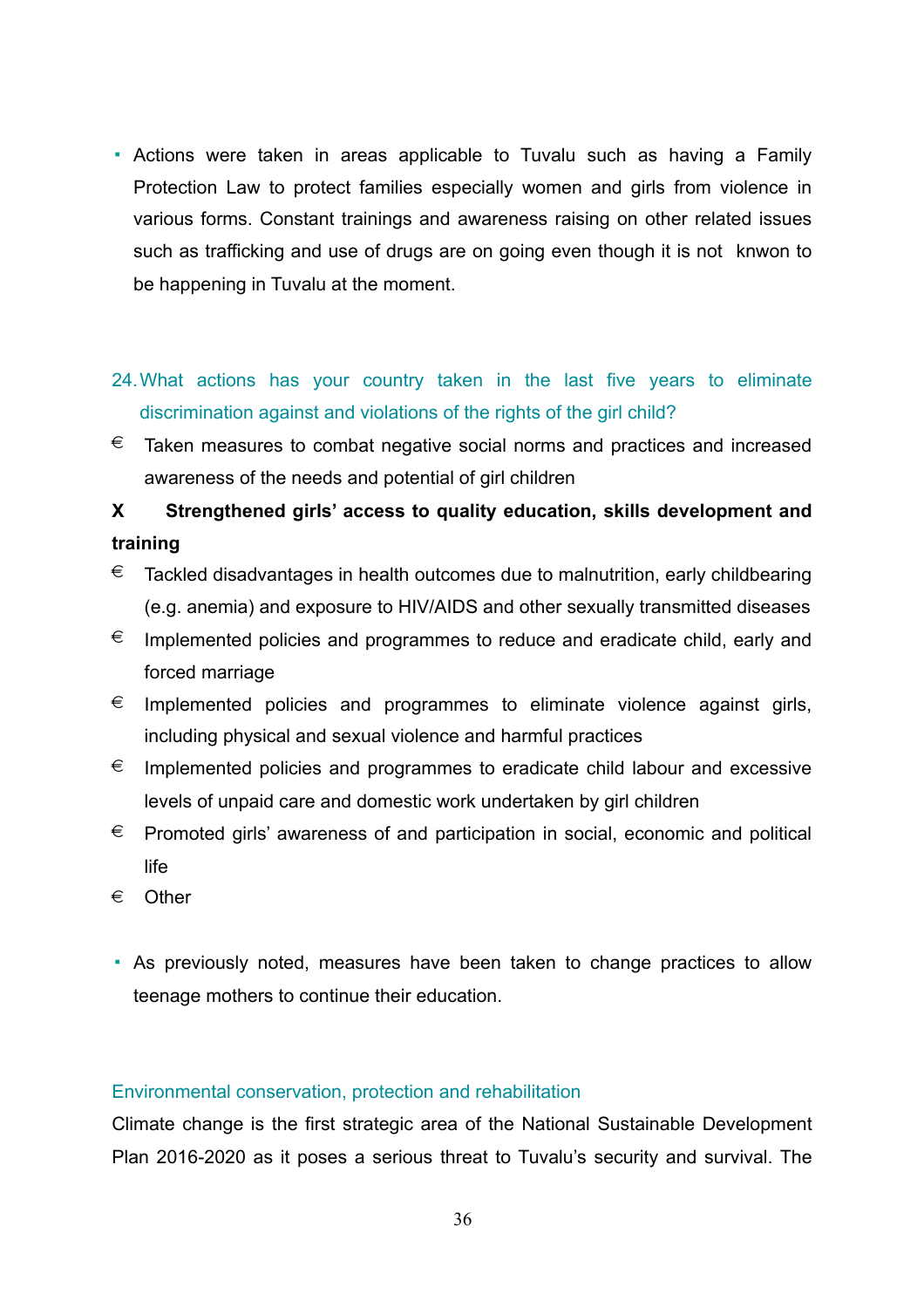Government of Tuvalu have been a strong voice in global discussions on climate change, highlighting that with an average height of three meters or less above sea level they are very vulnerable to climate change. The consequences of climate change are far ranging on all aspects of development including environmental, economic and social development outcomes with gendered impacts.

25.What actions has your country taken in the last five years to integrate gender perspectives and concerns into environmental policies?

- **X Supported women's participation and leadership in environmental and natural resource management and governance**
- $\epsilon$  Strengthened evidence and/or raised awareness about gender-specific environmental and health hazards (e.g. consumer products, technologies, industrial pollution)
- $\epsilon$  Increased women's access to and control over land, water, energy, and other natural resources
- **X Promoted the education of women and girls in science, engineering, technology and other disciplines relating to the natural environment**
- $\epsilon$  Enhanced women's access to sustainable time- and labour-saving infrastructure (e.g. access to clean water and energy) and climate-smart agricultural technology
- **X Taken measures to protect and preserve the knowledge and practices of women in indigenous and local communities related to traditional medicines, biodiversity and conservation techniques**
- **X Taken steps to ensure that women benefit equally from decent jobs in the green economy**
- $\epsilon$  Monitored and evaluated the impact of environmental policies and sustainable infrastructure projects on women and girls
- **X Other gender mainstreaming**
- The Tuvalu Fisheries Department have worked in collaboration with the Gender Affairs Department to increase their engagement and inclusion of women and women's groups. In 2016, the Gender Affairs Department provided a capacity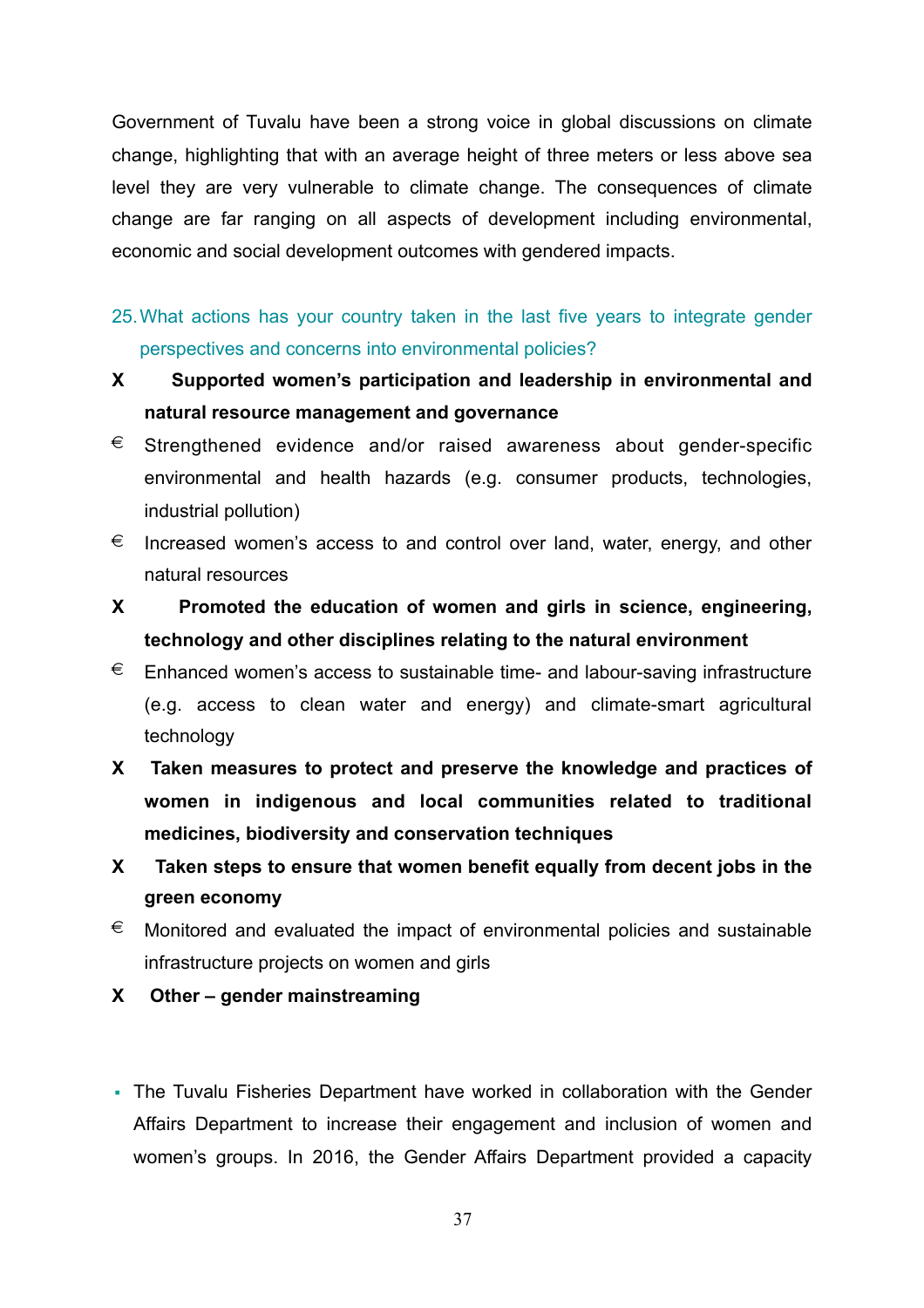building training for the Tuvalu Fisheries Department staff. The training addressed women's roles in the fisheries sector highlighting their contributions to postharvesting processes, food preservation and food security. The Funafuti Reef Fisheries Stewardship Plan was launched in 2017 and takes into account women's roles and contributions. As well, there are two women registered under the Funafuti Fisherman's Association (Gender Affairs Department, 2018).

- The Environment Department within the Ministry of Natural Resources have access to a considerable amount of development assistance to support climate change resilience efforts. They noted a number of practices and processes they have put in place to support gender mainstreaming. For example, gender considerations are part of Environmental Impact Assessments, action plans and all workshops and trainings aim for a gender balance. They noted the challenge of consultations particularly in the outer islands being male dominated and consultation facilitators aim to ensure that women are also given the opportunity to speak.
- 26.What actions has your country taken in the last five years to integrate gender perspectives into policies and programmes for disaster risk reduction, climate resilience and mitigation?
- **X Supported women's participation and leadership, including those affected by disasters, in disaster risk reduction, climate resilience and mitigation policies, programmes and projects**
- **X Strengthened the evidence base and raised awareness about the disproportionate vulnerability of women and girls to the impact of environmental degradation and disasters**
- **X Promoted access of women in situations of disaster to services such as relief payments, disaster insurance and compensation**
- **X Introduced or strengthened and implemented gender-responsive laws and policies related to disaster risk reduction, climate resilience and mitigation (e.g. disaster laws addressing vulnerability of women in disaster)**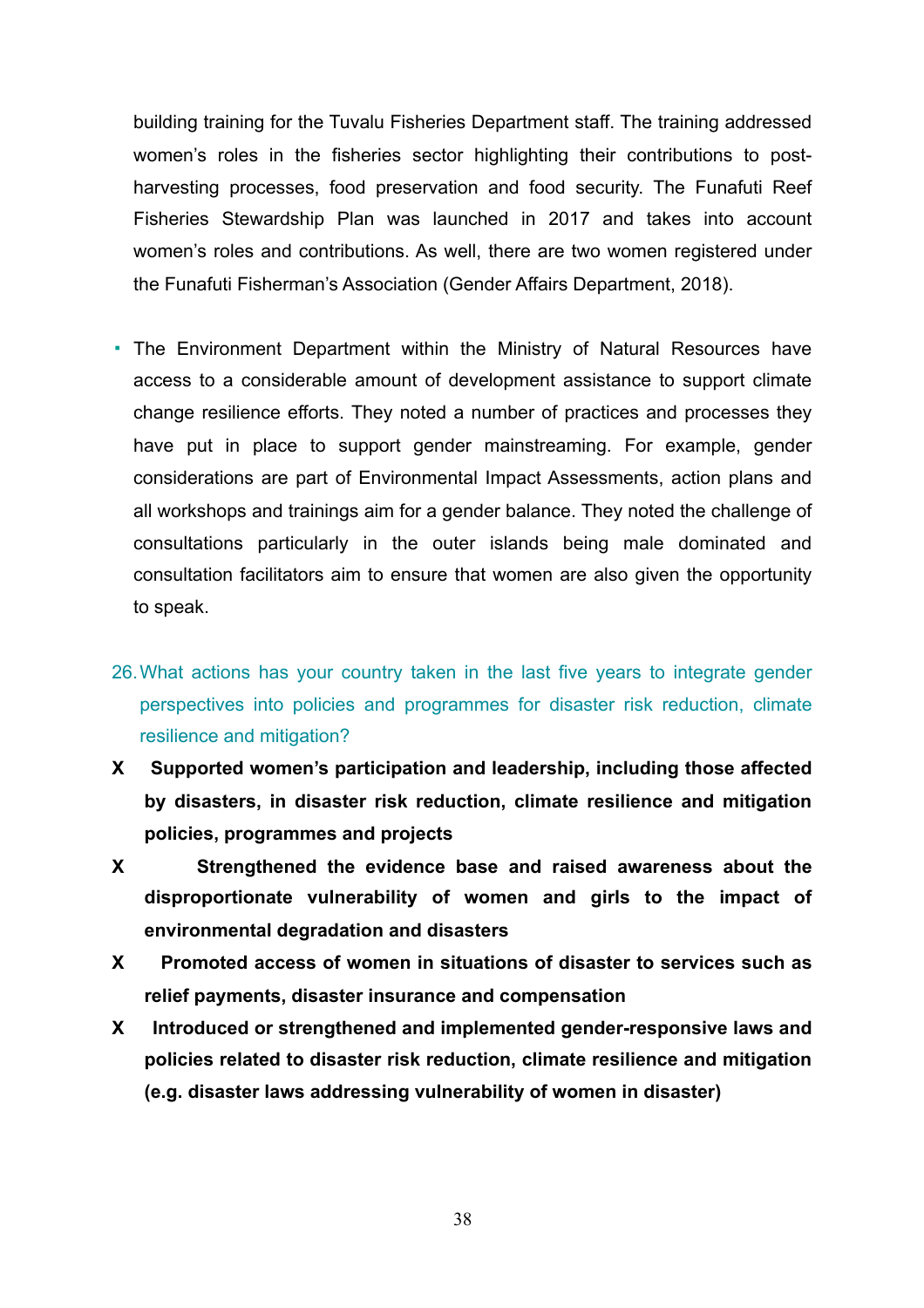- Following Tropical Cyclone Pam in 2015, the Gender Affairs Department produced a Post Tropical Cyclone Gender Assessment that highlighted the lack of gender and social inclusion considerations in the distribution of food following damages sustained to the northern islands of Tuvalu. The assessment noted that women were the first to hear the cyclone warning on the radio and then prepared preserved food for the cyclone and post-cyclone period. It also noted the stress placed upon women to provide protein rich food during and after cyclones. Women reported that emergency food supplies came in late, and there was a significant shortage of protein rich food. The Gender Affairs Department have worked to ensure that the lessons and recommendations of the assessment were shared so that they could be taken into consideration in the future.
- Disaster risk reduction along with gender and social cross-cutting issues have been the focus of collaboration efforts between the Gender Affairs Department and Tuvalu Red Cross Society. The Gender Affairs Department provided training to Red Cross and their network of volunteers to build capacity of resource personnel (staff, volunteer network, board members etc.) in addressing needs of women, children and persons with disabilities during disasters. This partnership has resulted in gender sensitive strategic plans, procedures and practices.
- Since 2016, the Gender Affairs Department have increasingly been working with the Climate Change and Disaster Risk Reduction Unit, they are active member of the National Advisory Council on Climate Change. The Gender Affairs Department have also supported the preparation of briefings for the Humanitarian Summit in 2016, Climate Change Week activities and review of the Climate Change Policy and Disaster Management Act. They have also participated in workshops on disaster management and climate change.
- The Gender Affairs Department has also been more active and engaged in providing gender analysis for donor funded climate change and environment projects, for example the UNDP Ridge to Reef project, EU/SPC funded Building Safety and Resilience in the Pacific (BSRP) and the New Zealand government funded water security project.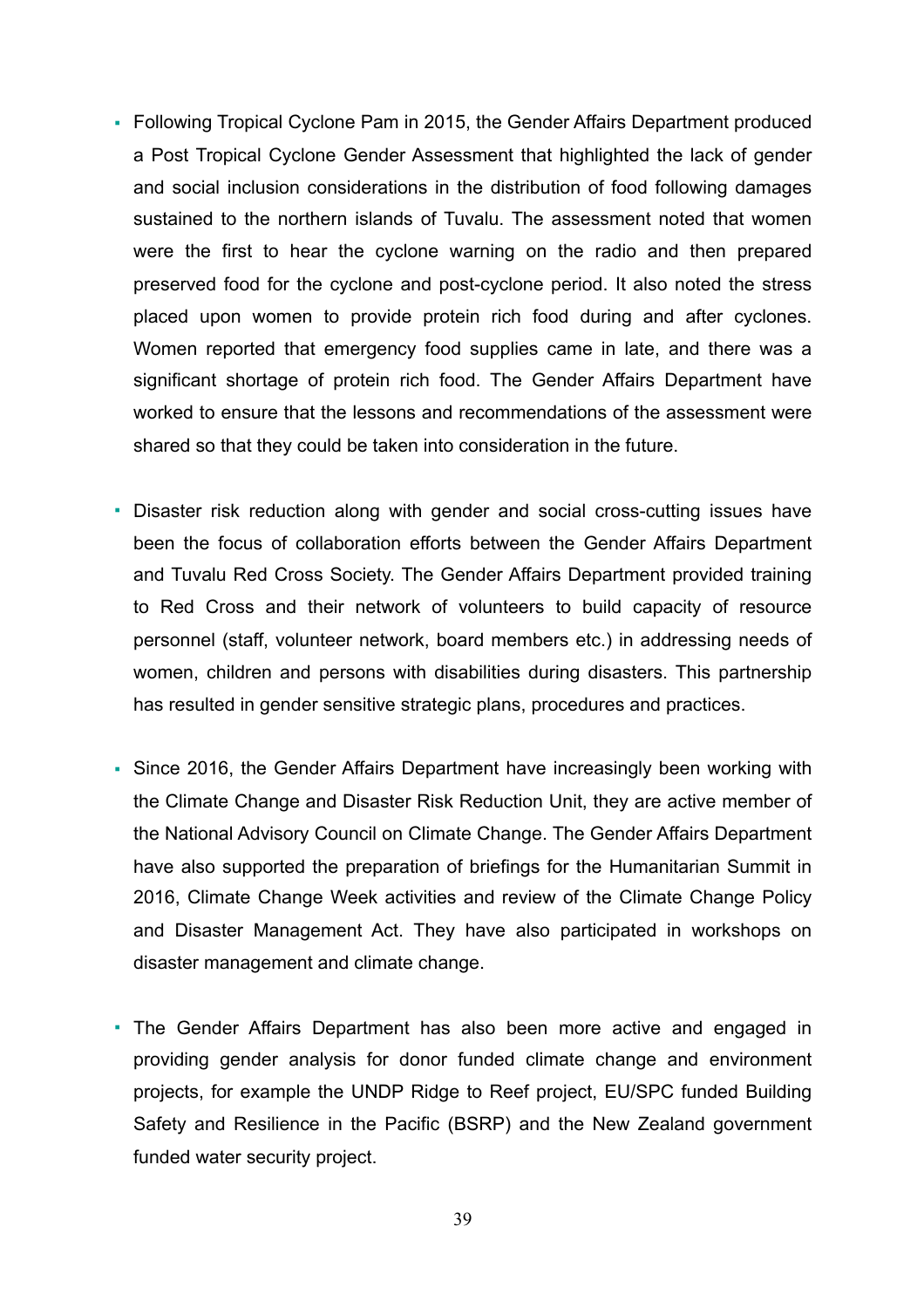• The Tuvalu National Policy on Disability aims to ensure that people with disabilities, particularly women and girls are supported during and considered in disaster risk reduction.

### 3. National Institutions and Processes

- 27. What is your country's current national machinery for gender equality and the empowerment of women? Please name it and describe its location within Government.
- The Gender Affairs Department is now located within the Office of the Prime Minister. In 1999, the Government of Tuvalu formed the Department of Women's Affairs which was located within the Ministry of Health, Women and Community Affairs. The decision to move the Gender Affairs Department to the Office of the Prime Minister in 2013 demonstrated the government's recognition of the importance of addressing issues affecting women. It has also allowed the Gender Affairs Department to focus more on gender mainstreaming across government as opposed to small-scale activities and projects (SPC, 2013). As stated within the National Gender Policy, the role of the Gender Affairs Department is to monitor policy and support gender mainstreaming. However, the staffing and resourcing within the department has remained the same over the past five years with a minimal budget increase that was provided in 2018. The department lacks the resources required to fulfil it's mandate as per the policy (GAD, 2018; SPC, 2013).
- There are a total of five staff positions within the Gender Affairs Department the positions include a Director, Policy Advocacy Coordinator, Project Manager, Communication Campaign Officer and Clerical Officer. Attracting and retaining staff has been an ongoing challenge for the department.

Through donor assistance provided by the Australian Government's *Pacific Women* program, a Gender Equality and Social Inclusion Adviser was placed within the department for a two-year period from 2016-2018. Also, a Country Focal Officer contracted by the RRRT is based in the Gender Affairs Department.

40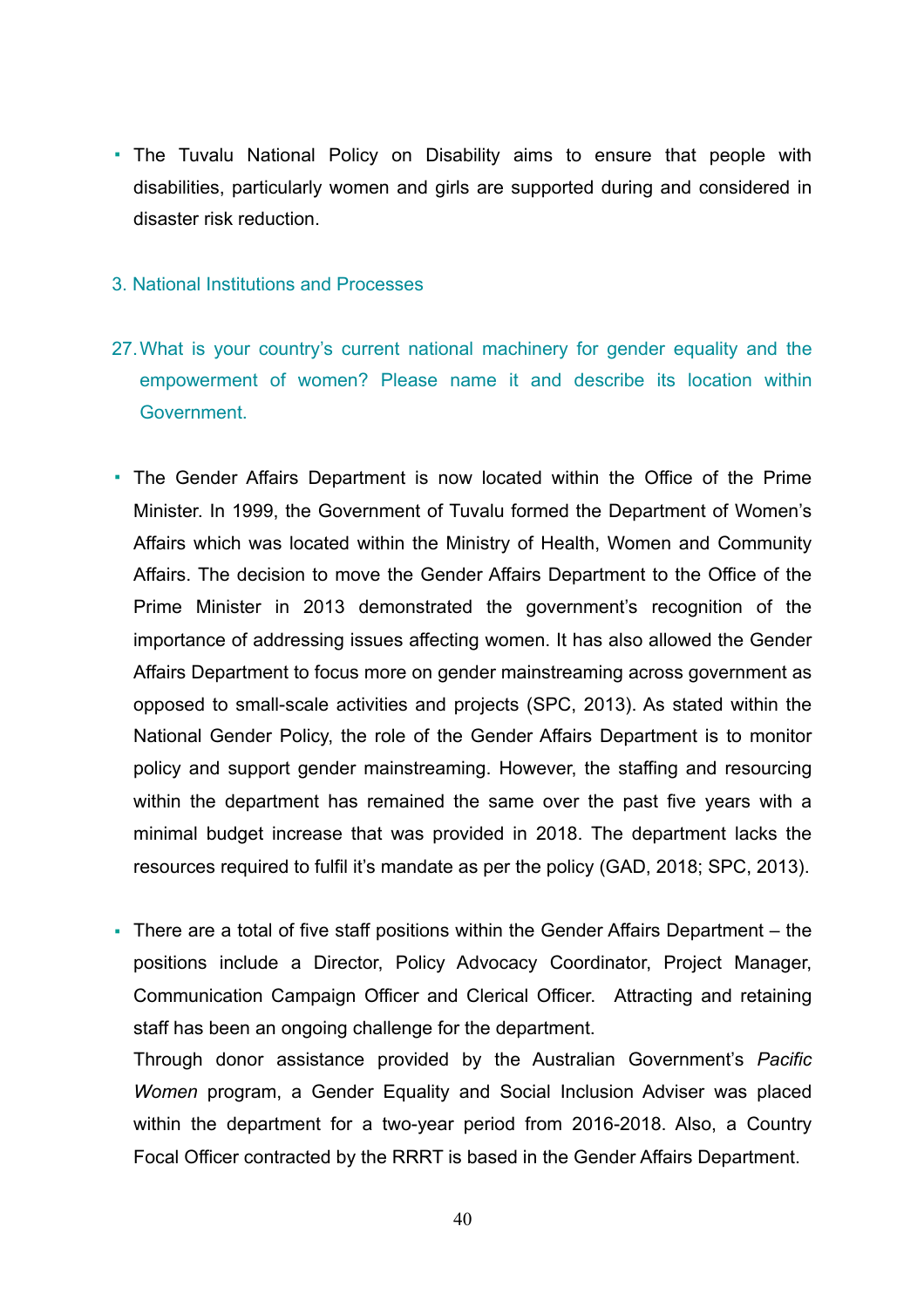- The Tuvalu Council of Women (TNCW) was established in the 1970s and is an important component of the national women's machinery. It consists of 16 women, with two representatives of each of Tuvalu's nine islands. The council serves as the formal link between government and civil society to support the national machinery for gender equality.
- 28.Is the head of the national machinery a member of the institutional process for SDG implementation (e.g. inter-ministerial coordinating office, commission or committees)?
- The head of the national machinery is a member to most of the boards or committes that feeds information as to the process for the National Strategic Plan and SDGs Whereas the head do not
- 29. a.) Are there formal mechanisms in place for different stakeholders to participate in the implementation and monitoring of the Beijing Declaration and Platform for Action and the 2030 Agenda for Sustainable Development?
- No. However, there is a National Coordinating Committee for CEDAW. As stated in the terms of reference, the committee is a network of government agencies and NGO and their role is to coordinate and monitor the implementation of Tuvalu's gender equality obligations under CEDAW.
- b.) Do you have mechanisms in place to ensure that women and girls from marginalized groups can participate and that their concerns are reflected in these processes?
- No there is no formal mechanism in place. However, issues faced by women and girls from marginalised typically brought forth through their national umbrella organisations. For example, women from the outer islands raise issues through the National Council of Women and health issues are raised through the Tuvalu Family Health Association.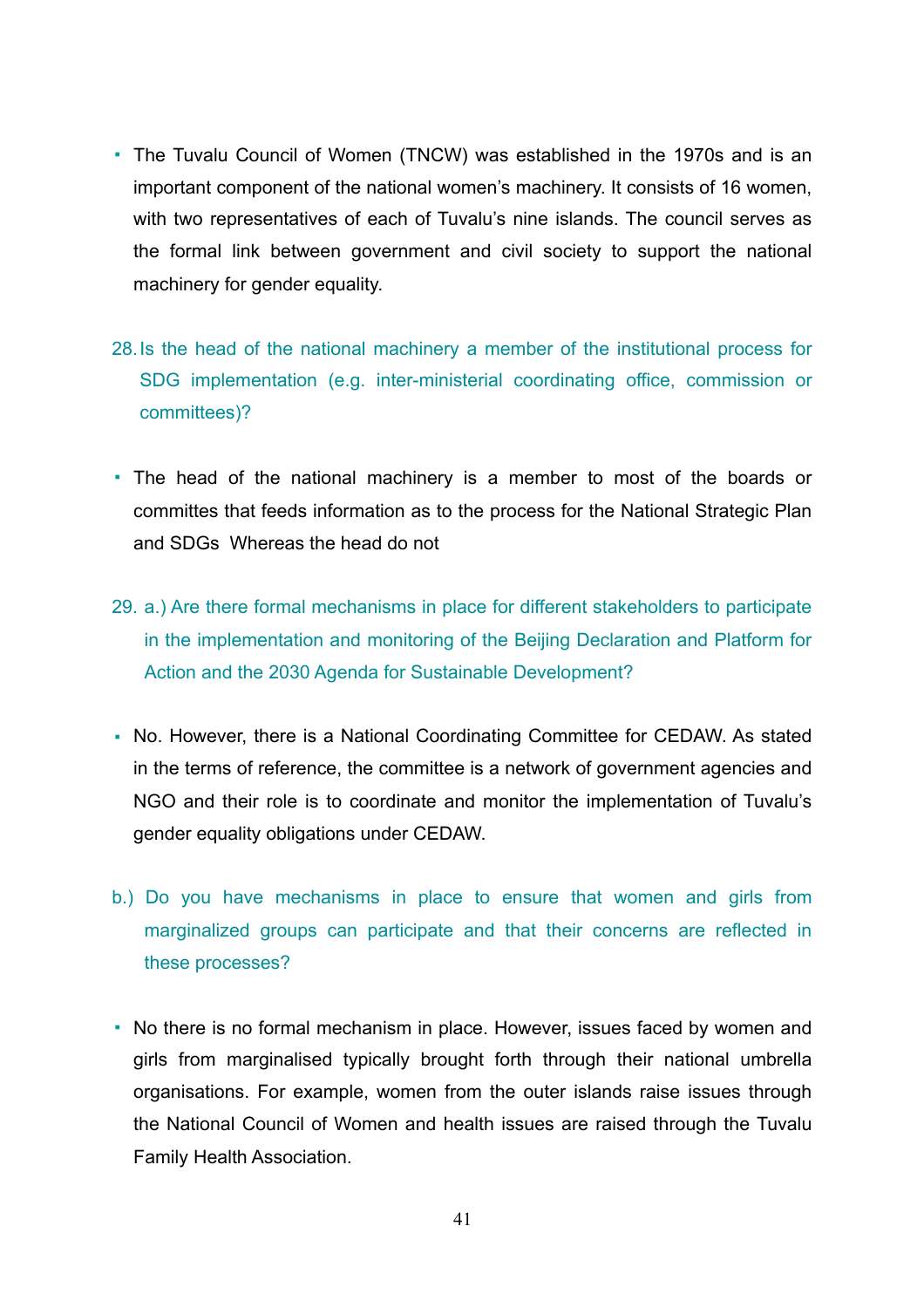- c) Please describe how stakeholders have contributed to the preparation of the present national report.
- The Gender Affairs Department worked jointly with the *Pacific Women* Support Unit which provided technical assistance to prepare, gather information and develop and seek endorsement of the National Review Report. A desk review was conducted to gather background data and information on initiatives that have been carried out over the past five years to support gender equality in Tuvalu. A modified and condensed version of the questionnaire from the UN Women *Guidance Note for Comprehensive National-Level Reviews* was provided to 15 national stakeholders to complete. A National Consultative Workshop was jointly conducted by Gender Affairs Department and the *Pacific Women* Support Unit to consult with stakeholders and reflect on progress and challenges in supporting the advancement of gender equality and the Beijing Platform of Action as well as to identify future areas of priority. The findings of the desk review, questionnaire and national consultative workshop were compiled and developed into a draft National Review Report, that was then submitted to the government of Tuvalu to provide feedback and endorsement of the report.

## 30.Is gender equality and the empowerment of all women and girls included as a key priority in the national plan/strategy for SDG implementation?

- There is no national plan or strategy for SDG implementation. However, in the *Te Kakeega III* (National Strategy for Sustainable Development 2016 to 2020 incorporates the concerns expressed in the SDGs gender is included in section 4.16 under Health and Social Development.
- 4. Data and Statistics
- 31.What are the top three areas in which your country has made most progress over the past five years when it comes to gender statistics at the national level?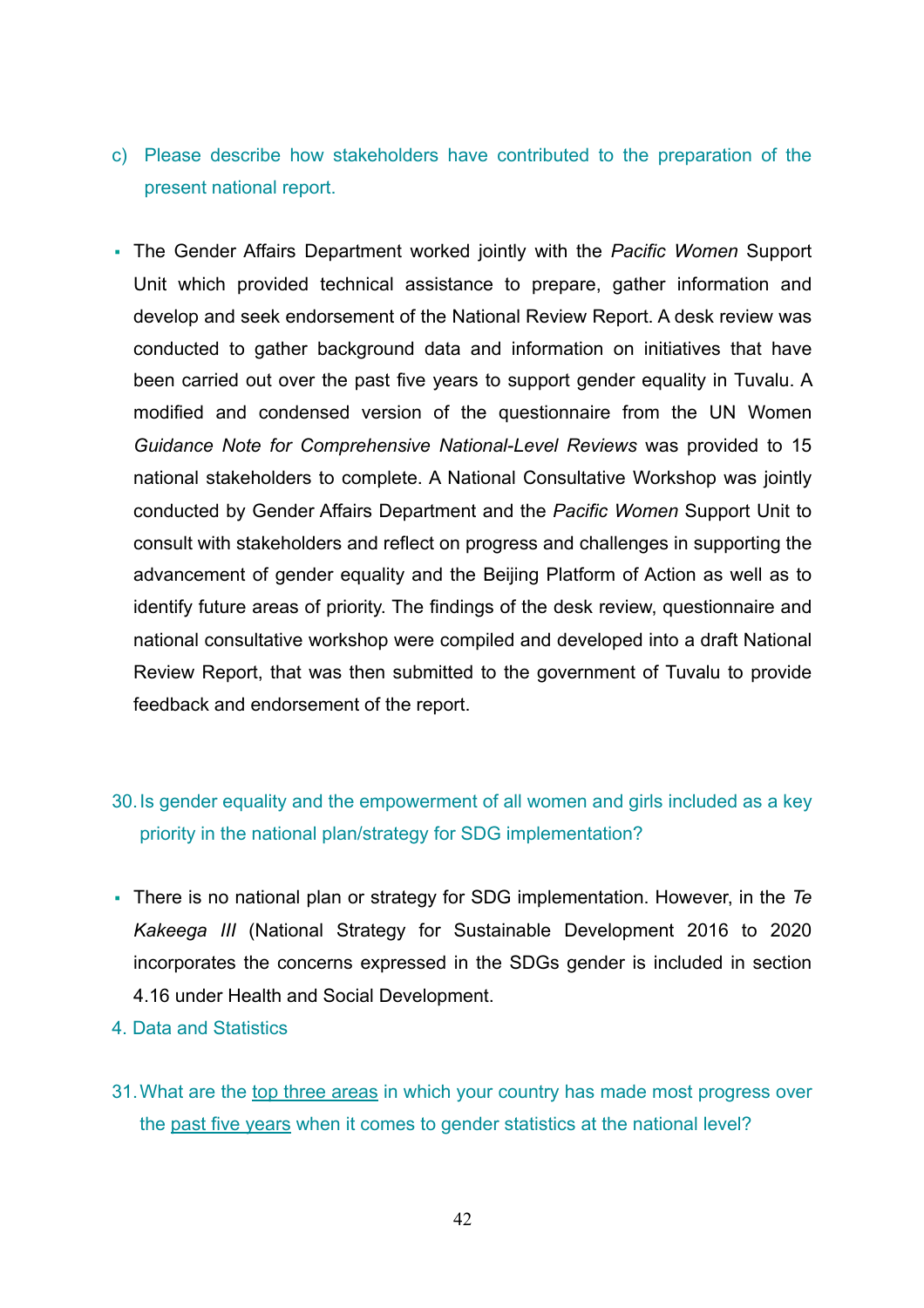- $\epsilon$  Promulgated laws, regulations, or statistical programme/strategy setting out the development of gender statistics
- $∈$  Established an inter-agency coordination mechanism on gender statistics (e.g., technical working group, inter-agency committee)
- $\epsilon$  Used more gender-sensitive data in the formulation of policy and implementation of programmes and projects
- $\epsilon$  Re-processed existing data (e.g., No information was received from the Central Statistics Division.
- € censuses and surveys) to produce more disaggregated and/or new gender statistics
- $\epsilon$  Conducted new surveys to produce national baseline information on specialized topics (e.g., time use, gender-based violence, asset ownership, poverty, disability)
- $\epsilon$  Improved administrative-based or alternative data sources to address gender data gaps
- $\epsilon$  Produced knowledge products on gender statistics (e.g., user-friendly reports, policy briefs, research papers)
- $\epsilon$  Developed a centralized web-based database and/or dashboard on gender statistics
- $\epsilon$  Engaged in capacity building to strengthen the use of gender statistics (e.g., trainings, statistical appreciation seminars)
- € Other
- No information was provided.
- 32.Out of the following which are your country's top three priorities for strengthening national gender statistics over the next five years?.
- $\epsilon$  Design of laws, regulations, or statistical programme/strategy promoting the development of gender statistics
- $\epsilon$  Establishment of an inter-agency coordination mechanism on gender statistics (e.g., technical working group, inter-agency committee)
- $\epsilon$  Use more gender-sensitive data in the formulation of policy and implementation of programmes and projects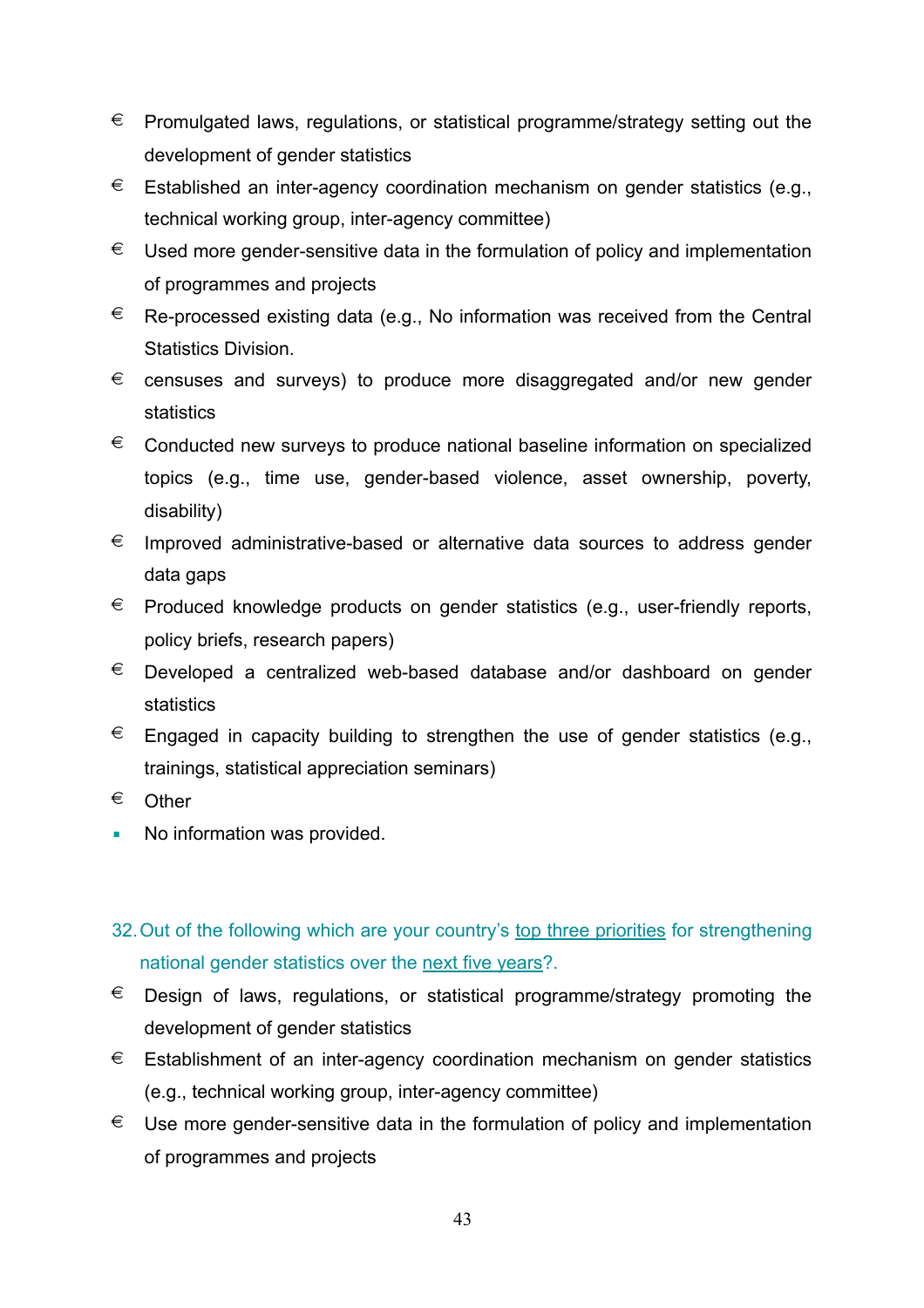# **X Re-processing of existing data (e.g., censuses and surveys) to produce more disaggregated and/or new gender statistics**

- $\epsilon$  Conduct of new surveys to produce national baseline information on specialized topics (e.g., time use, gender-based violence, asset ownership, poverty, disability)
- $\epsilon$  Greater utilization and/or improvement of administrative-based or alternative data sources to address gender data gaps
- $\epsilon$  Production of knowledge products on gender statistics (e.g., user-friendly reports, policy briefs, research papers)
- € Development of a centralized web-based database and/or dashboard on gender statistics
- € Institutionalization of users-producers' dialogues mechanisms
- **X Statistical capacity building of users to increase statistical appreciation on and use of gender statistics (e.g., trainings, statistical appreciation seminars)**
- € Other
- The Gender Affairs Department identified the need to conduct another prevalence study on domestic violence and to work together with our Central Statistics Division on this initiative to get the true picture of the status of domestic violence in the country and to support the need of providing better service to the people of Tuvalu. This could support national capacity development on research, data collection and application. They also noted the need to have the data to inform policy, laws and initiatives to address gender-based violence.
- No information was received from the Central Statistics Division.

- € Yes
- **X No**

<sup>33.</sup>Have you defined a national set of indicators for monitoring progress on the SDGs?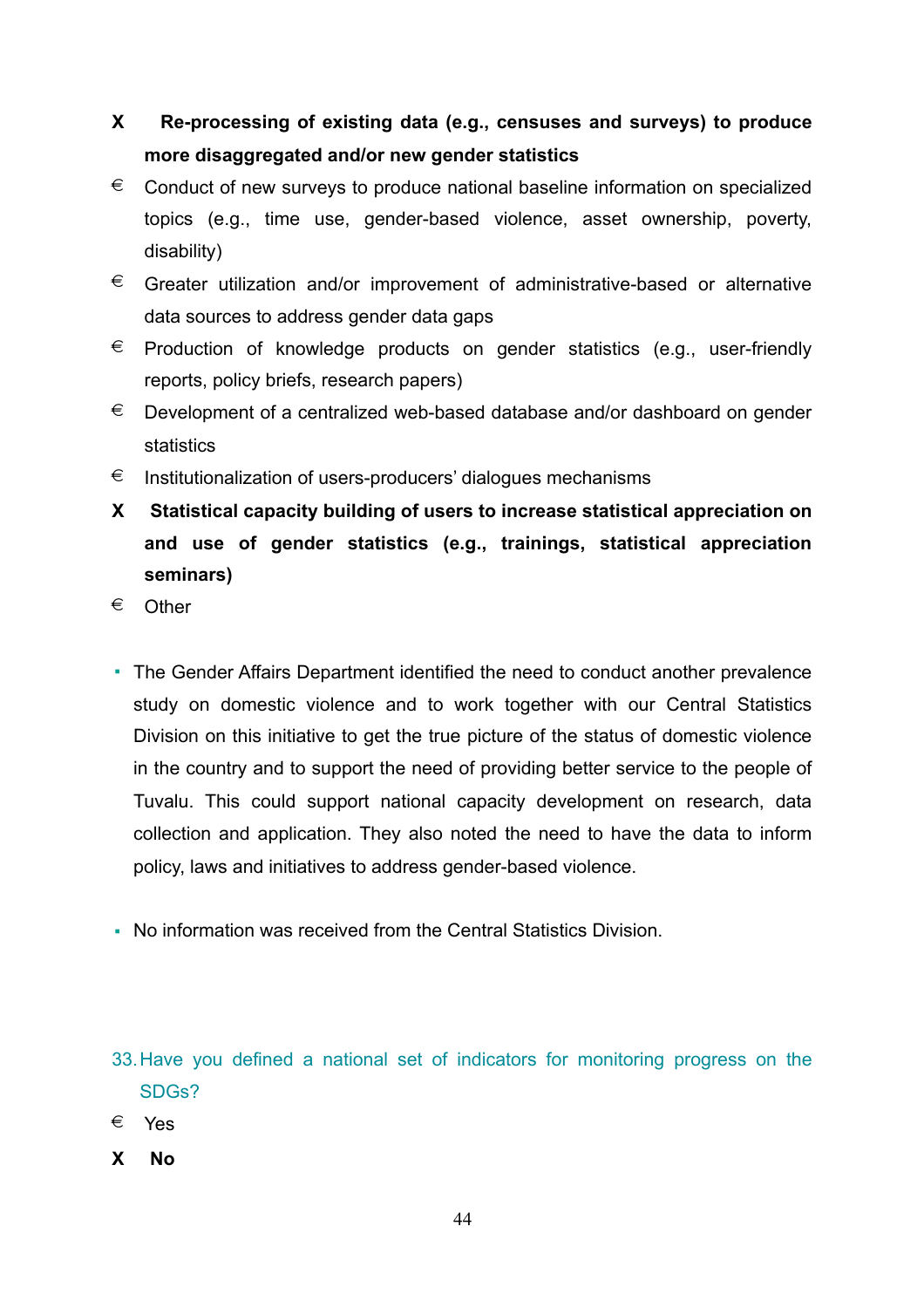- **The national monitoring and evaluation unit within government monitors the** National Strategy for Sustainable Development 2016-2020 and international and regional commitments. They report on national level indicators that incorporate the SDGs.
- 34.Has data collection and compilation on SDG 5 indicators and on gender-specific indicators under other SDGs begun?
- € Yes
- **X No**
- 35.Which of the following disaggregations is routinely provided by major surveys in your country?
- **X Geographic location**
- **X Income**
- **X Sex**
- **X Age**
- **X Education**
- **X Marital status**
- **X Race/ethnicity**
- **X Migratory status**
- **X Disability**
- **X Other**

### **Conclusion**

The government of Tuvalu and civil society and private sector organisations have recognised the importance of gender equality as demonstrated through a wide range of significant achievements that contribute toward the realisation of the Beijing Platform for Action. The National Gender Policy 2016-2019 and the National Strategy for Sustainable Development 2016-2020 are both scheduled to be reviewed in the near future, it is important that gender mainstreaming continues to be strengthened in policies and plans and even more so that they are implemented and put into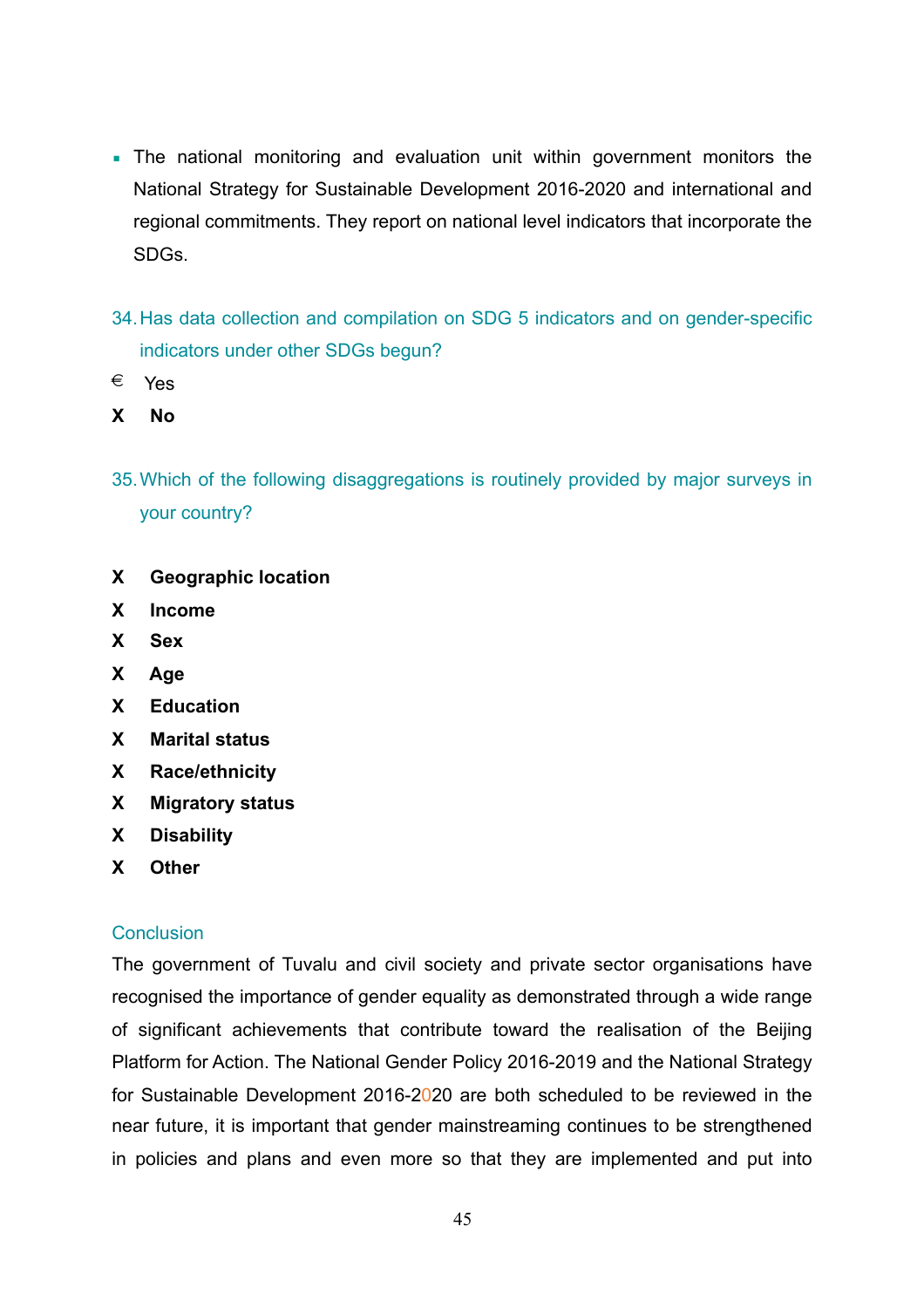practice. Going forward as was identified by national stakeholders, there is a need to continue to strengthen partnerships, implement policy and legal reforms and address family health and violence against women as significant social challenges.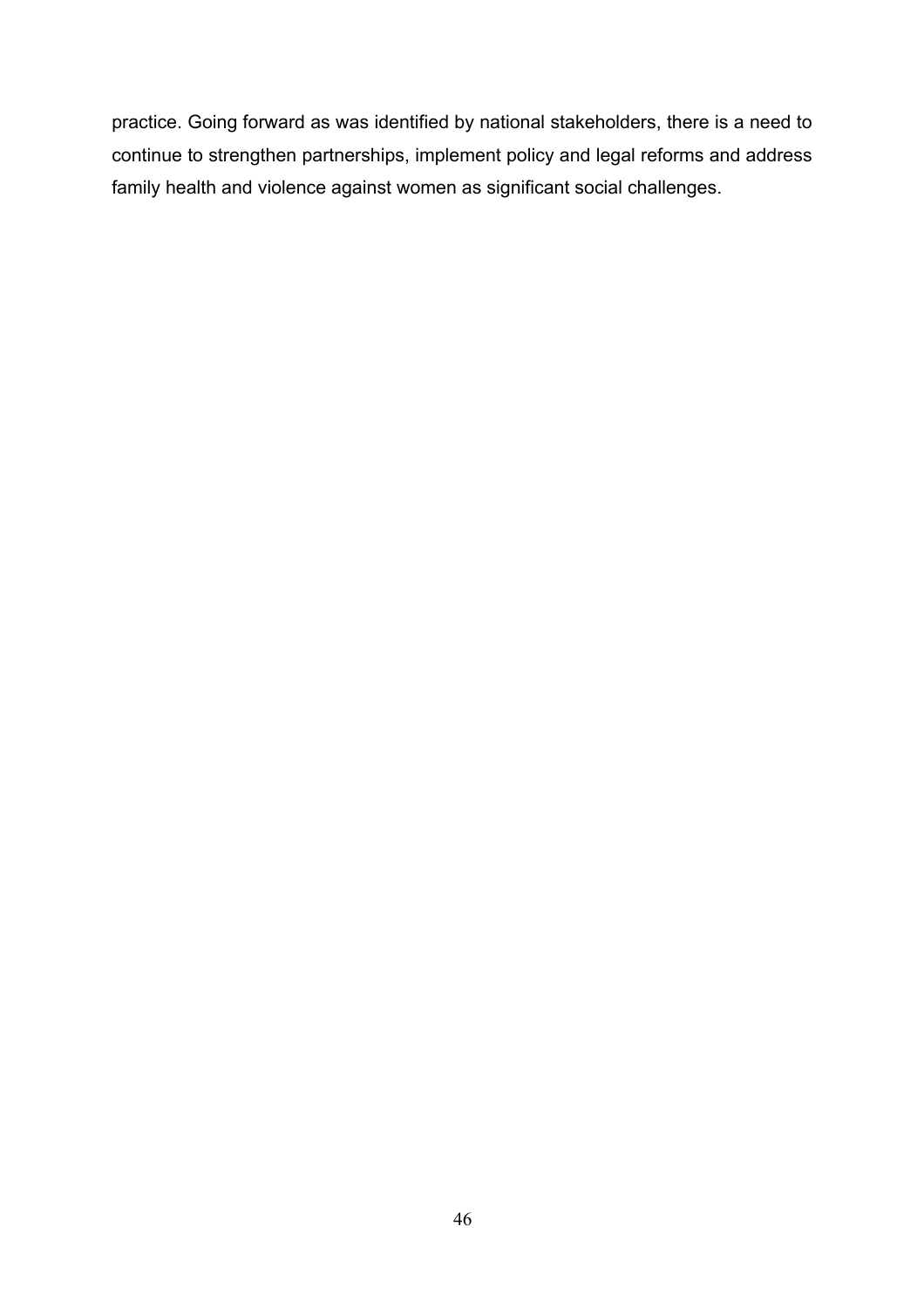### Annex 1: List of Organisations Consulted

- Gender Affairs Department, Office of the Prime Minister
- Community Affairs Department, Ministry of Home Affairs and Rural Development
- Tuvalu Family Health Association (TuFHA)
- Tuvalu Association of NGOs (TANGO)
- Tuvalu National Youth Council
- Tuvalu National Women's Council
- Budget Department, Ministry of Finance and Economic Planning
- Department Climate Change and Disaster, Office of the Prime Minister
- Fusi Alofa Association
- **RRRT Country Focal Officer**
- Ombudsman Office
- **Attorney General's Office**
- **Ministry of Health**
- Department of Environment, Ministry of Natural Resources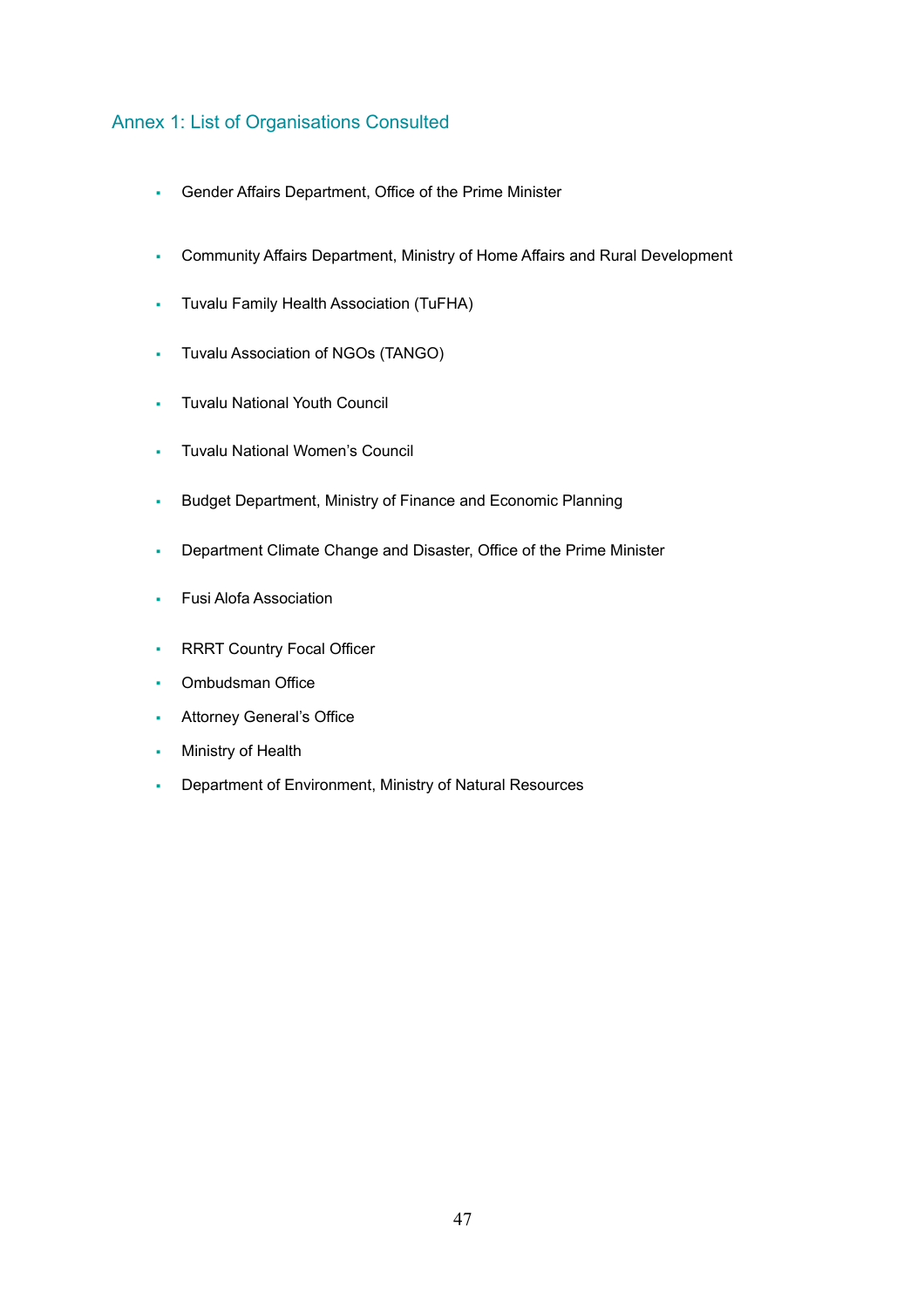#### Annex 2: References

- Asian Development Bank. (2019). *Member Fact Sheet Tuvalu*. Retrieved from https://www.adb.org/sites/default/files/publication/27808/tuv-2018.pdf
- Central Statistics Division (TCSD), Secretariat of the Pacific Community (SPC) and Macro International Inc. (2007). *Tuvalu Demographic and Health Survey*.
- Central Statistics Division. (2010). *Household Income and Expenditure Survey 2010 Report*.

DFAT/*Pacific Women*. (2019). *Review Report: Tuvalu Country Plan 2015-2018*.

Gender Affairs Department, Office of the Prime Minister. (2018a). *Monitoring and Evaluation Retreat – Summary Report*.

Gender Affairs Department, Office of the Prime Minister. (2018b). *TSM Option Paper*.

Government of Tuvalu. (2011). *Report, 3rd and 4th Periodic report to the United Nations on the Implementation of the Convention on the Elimination of All Forms of Discrimination against Women CEDAW.*

Government of Tuvalu. (2014a). *National Gender Policy 2014-2019*.

Government of Tuvalu. (2014b). *Family Protection and Domestic Violence Act*.

- Government of Tuvalu. (2016). *Te Kakeega III National Strategy for Sustainable Development, 2016-2020.*
- Government of Tuvalu. (2018). *National report submitted in accordance with paragraph 5 of the annex to Human Rights Council resolution 16/21\* Tuvalu* (Universal Periodic Review Report).